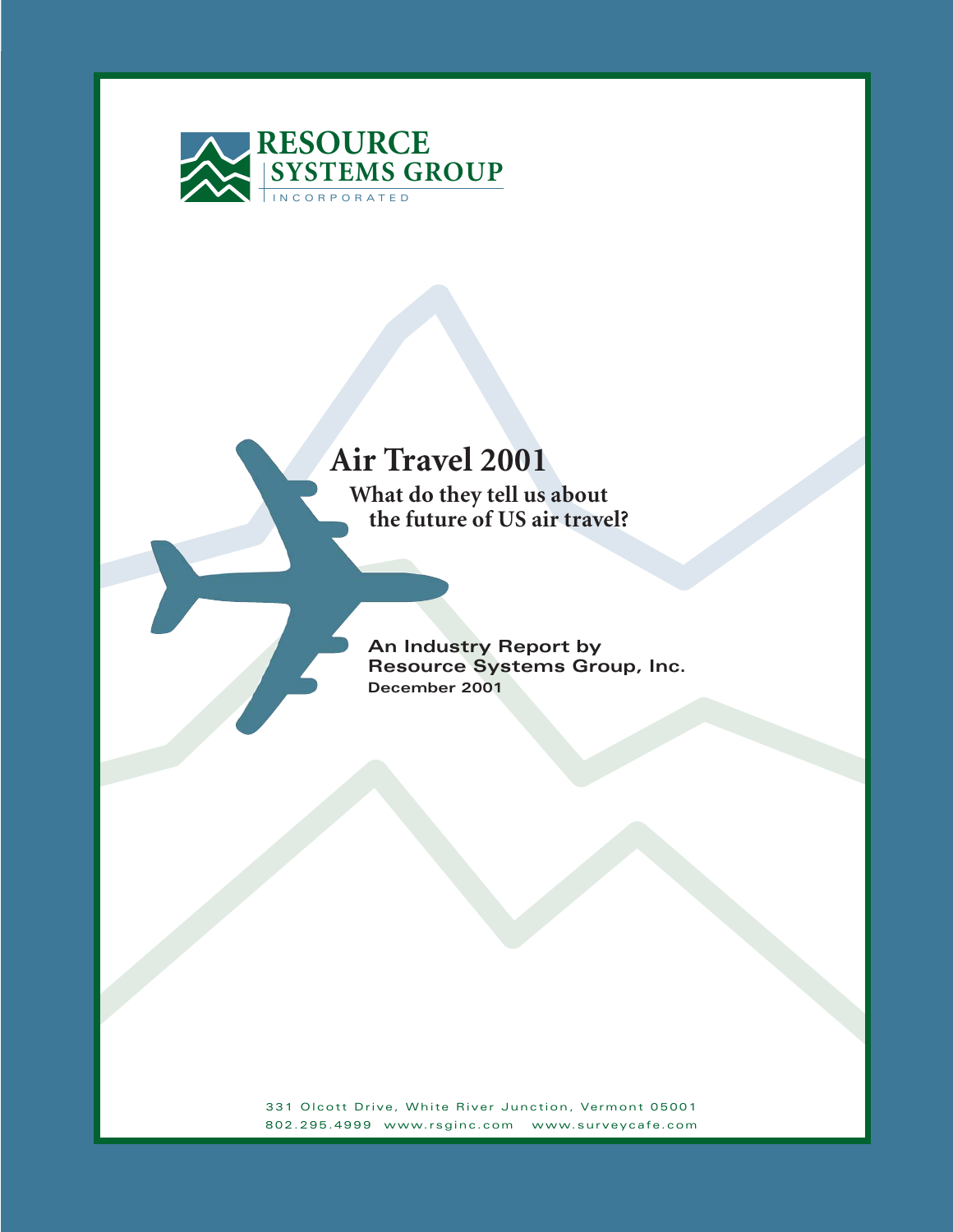# **TABLE OF CONTENTS**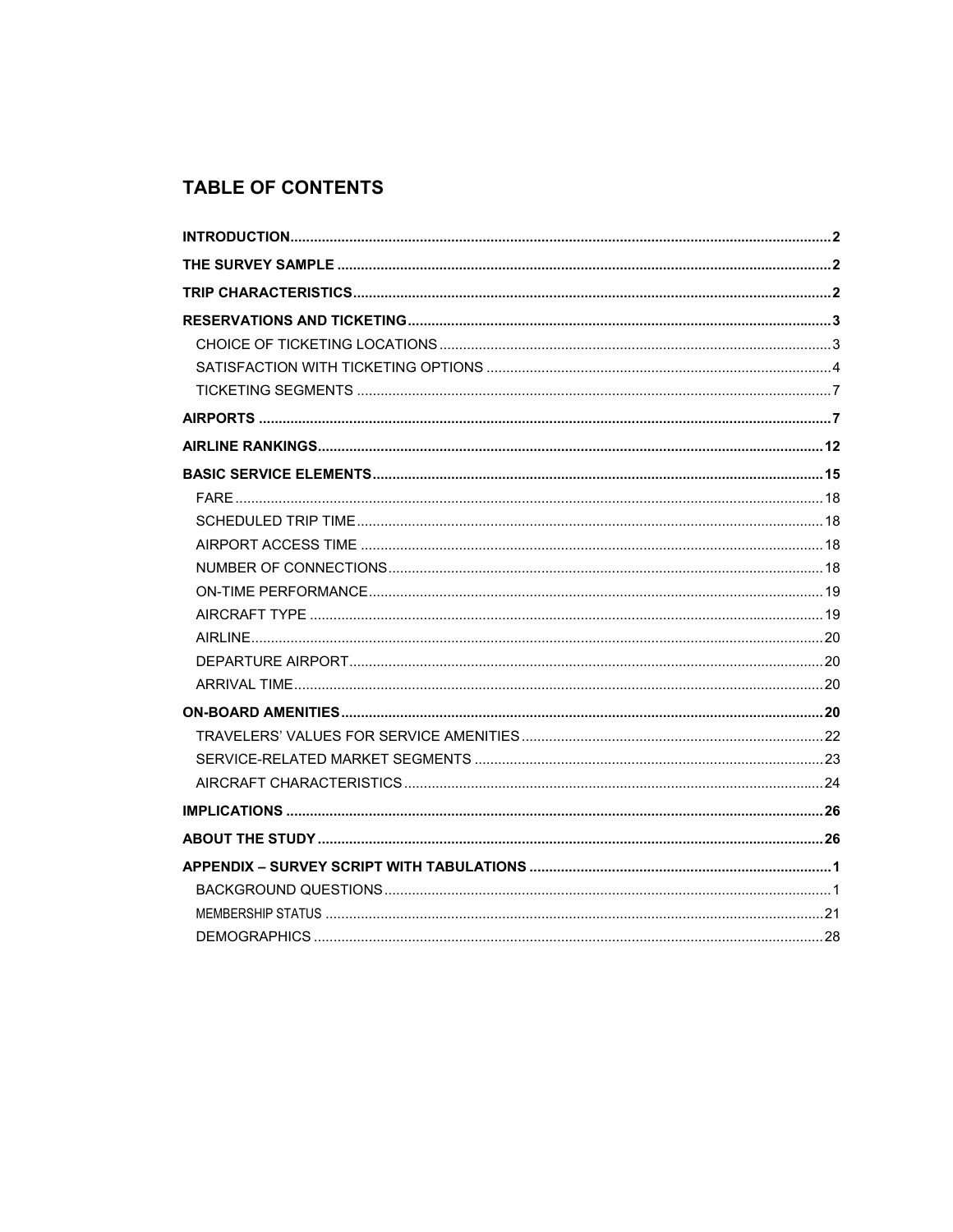The terrorist acts of September 11, the economic recession, the crash of American Flight 587, the global war on terrorism and other events in fall 2001 have together had significant impacts on U.S. domestic air travel. The events have likely expanded the population who are averse to flying and those who continue to fly will expect higher levels of security and will have to pay for it. However, as new airport security measures are put into place and the economy stabilizes, the air travel market will also stabilize around a new baseline condition. It will take several months before these longer-term effects can be estimated, but the new baseline will also be defined by the market and trends that preceded September 11 and which are captured in the survey data collected in this study.

This report details the findings from Resource Systems Group's annual survey of U.S. domestic air passengers, conducted in late spring, 2001. The Internet-based survey of more than 600 air travelers includes in-depth questions about travel patterns, preferences among carriers, aircraft, airports and ticketing options. It also includes sophisticated exercises that explore the trade-offs that travelers make among fare levels and the numerous key components of air service. The core survey questions are included each year, allowing analyses of year-to-year trends. Each year, topical emphases are added and, in 2001, more detailed service and aircraft rating questions were included.

The sections that follow describe the survey sample and then step through their perceptions of the air travel experience – reservations and ticketing, airport and airline choice, basic service elements, and onboard and related amenities.

# **THE SURVEY SAMPLE**

The survey sample consists of over 600 respondents who had made a paid U.S. domestic air trip within the past 12 months. Invitations to participate were sent to 1,000 individuals who had been recruited nationally through SurveyCafe's ongoing travel-related survey research. The participants were advised that the Internet-based interview would take approximately 30 minutes to complete and they were given their choice of SurveyCafe Just Desserts as an incentive. Based on pre-screening information, the group who chose to participate was not significantly different from those who chose not to participate (including those whose e-mail addresses had lapsed).

The sample was weighted so that it represents the population of U.S. domestic air travelers as described by the U.S. Department of Transportation's most recent *American Travel Survey*. Demographics of the sample are detailed in the Appendix.

## **TRIP CHARACTERISTICS**

Respondents were asked to describe their most recent qualifying air trip. For about 65%, this was a trip made within the most recent 6 months. About 43% of the trips are for business and the remaining 57% are split among vacation (26%), visiting friends and relatives (27%) and other purposes (4%). The median travel time to the originating airport is about 45 minutes, but 10% reported traveling more than two hours to the airport. The median amount of time spent waiting at the airport before the flight is between 1 and  $1\frac{1}{2}$  hours and the median travel time between

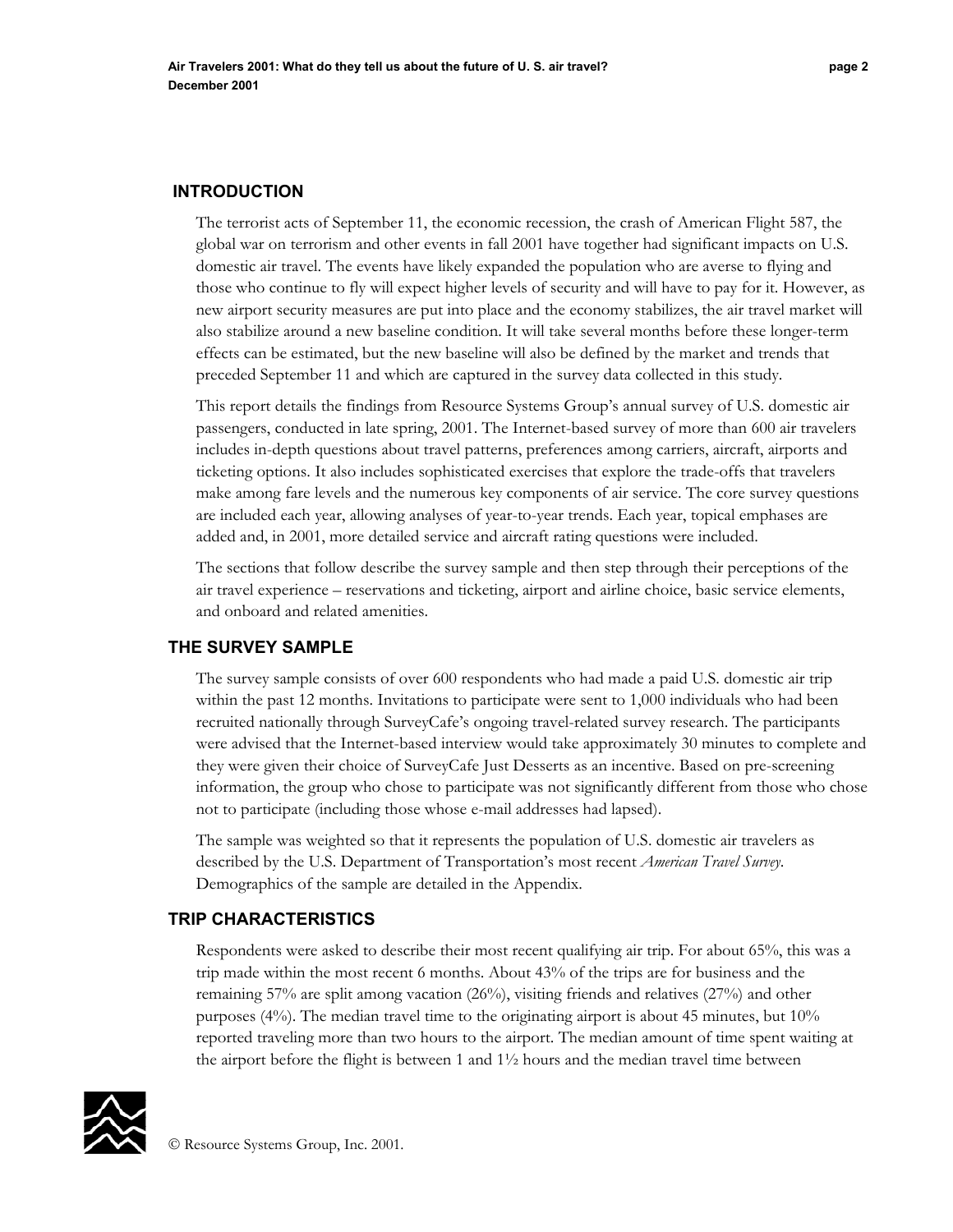originating and destination airports is about 3½ hours. More than 35% of the reported air trips have at least one connection or stop. Over 17% of the itineraries had significant flight delays.

## **RESERVATIONS AND TICKETING**

There have been dramatic shifts in the ways in which travelers obtain flight information and make reservations. Reductions in travel agent commissions have resulted in agencies charging for many reservations and ticketing services. At the same time, Internet-based services, both airline-based and independent, have improved and expanded to offer many travel services that were previously available only through agents. The survey includes several questions dealing with reservations and ticketing.

#### **CHOICE OF TICKETING LOCATIONS**

Although the survey sample is dominated by those who have Internet access, only 40% reported acquiring their most recent ticket from an online source, as shown in Figure 1. This is an increase from the 33% reported in our 2000 survey. Most of that increase has been on airline's websites and virtually all comes at the expense of travel agent ticketing. Of the tickets purchased through travel agencies, an increased fraction was purchased through national agents without local offices. Among the web-based sites, the share of tickets bought through Travelocity increased and several new services such as Orbitz captured share at the expense of Expedia and Priceline, whose market shares declined.

#### *Figure 1: Ticket Purchase Location*



The profiles of travelers using each of the ticketing options vary somewhat. Travel agents and "other" locations (predominantly corporate travel offices) are used more often by business travelers who are reimbursed for their travel. However, the most frequent fliers are more likely to use airlines'

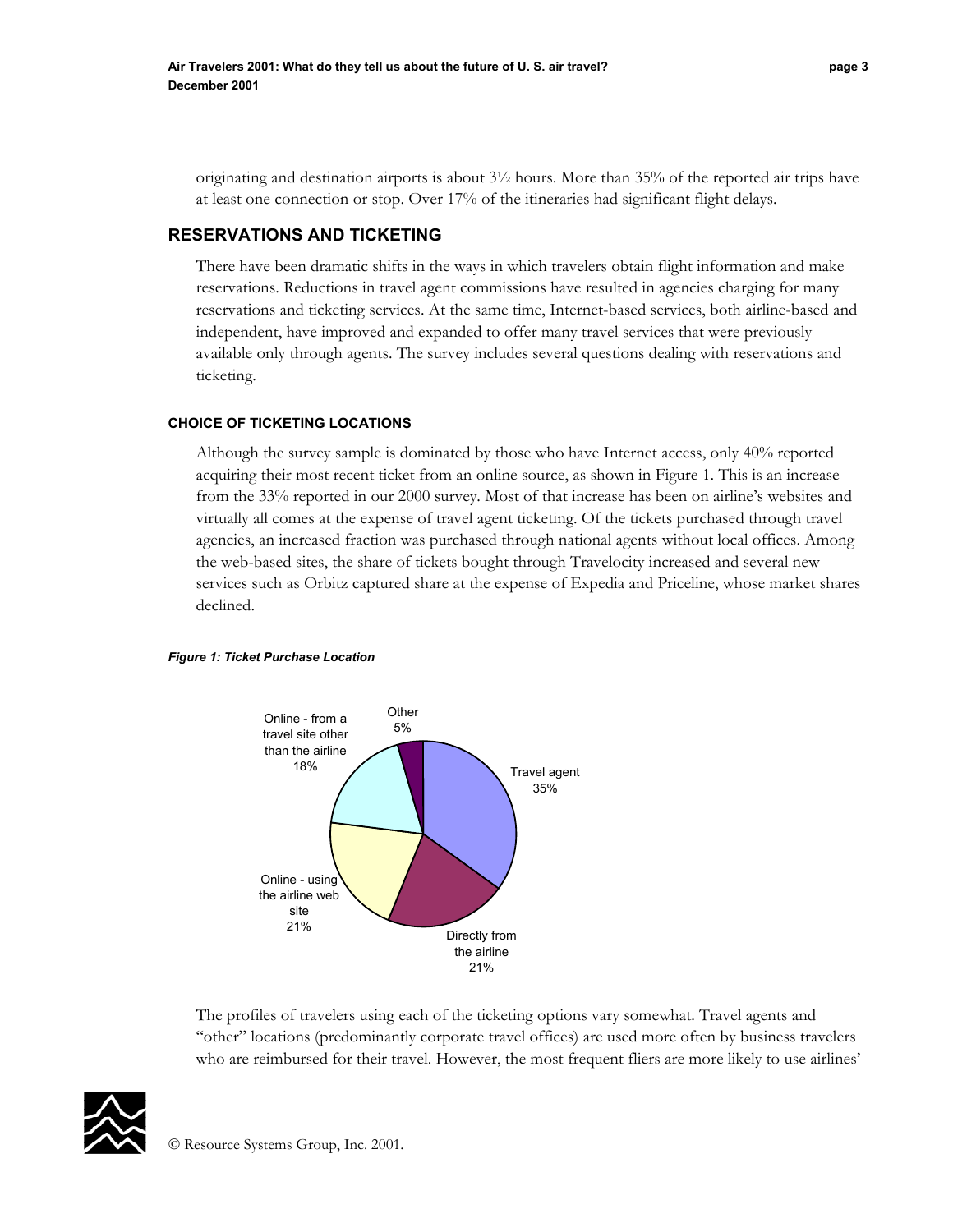websites for ticketing, presumably benefiting from the frequent flier bonuses that are commonly available at the airline sites. Those who purchase directly from the airlines (over the phone or at ticket counters) are a somewhat more mixed group, including travelers who fly infrequently and those who pay personally for their travel. Airline and independent websites attract a disproportionate fraction of frequent fliers who are at elite levels of one or more programs.

#### **SATISFACTION WITH TICKETING OPTIONS**

Travelers were asked to rate the method that they used to acquire their most recent ticket along five dimensions: how well the flight met needs, whether the price was perceived to be the lowest available, the convenience of the transaction, the quality of customer service and the availability of additional travel-related services. Figure 2 to Figure 6 show the mean ratings for each of these elements along each of these dimensions, on a scale of 1 to 5 where 1 means strongly disagree and 5 means strongly agree with a positively-worded statement.

#### *Figure 2: Rating of Flight Meeting Needs*



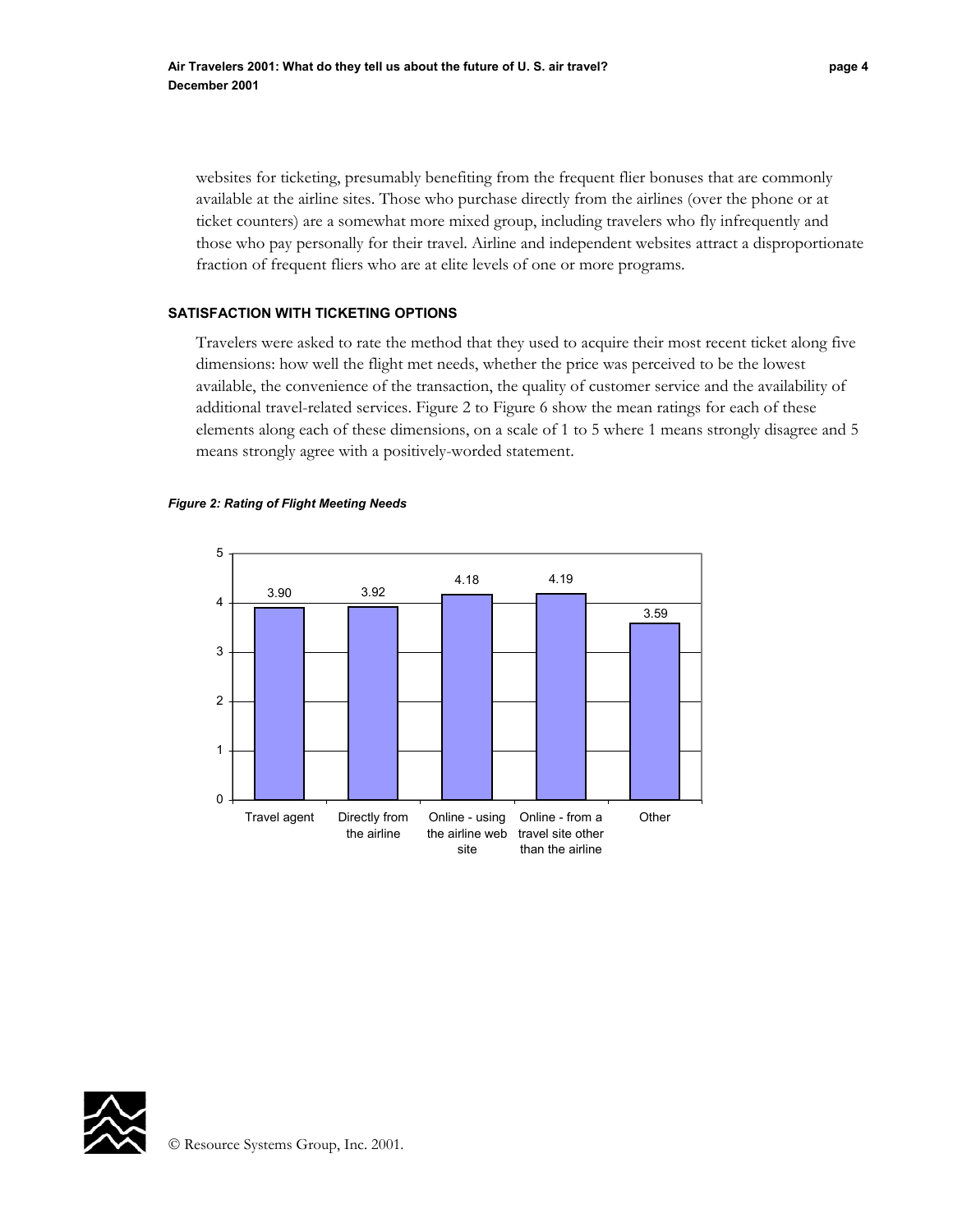

the airline web site

travel site other than the airline

*Figure 3: Rating of Best Available Price* 

*Figure 4: Rating of Transaction Convenience* 

the airline



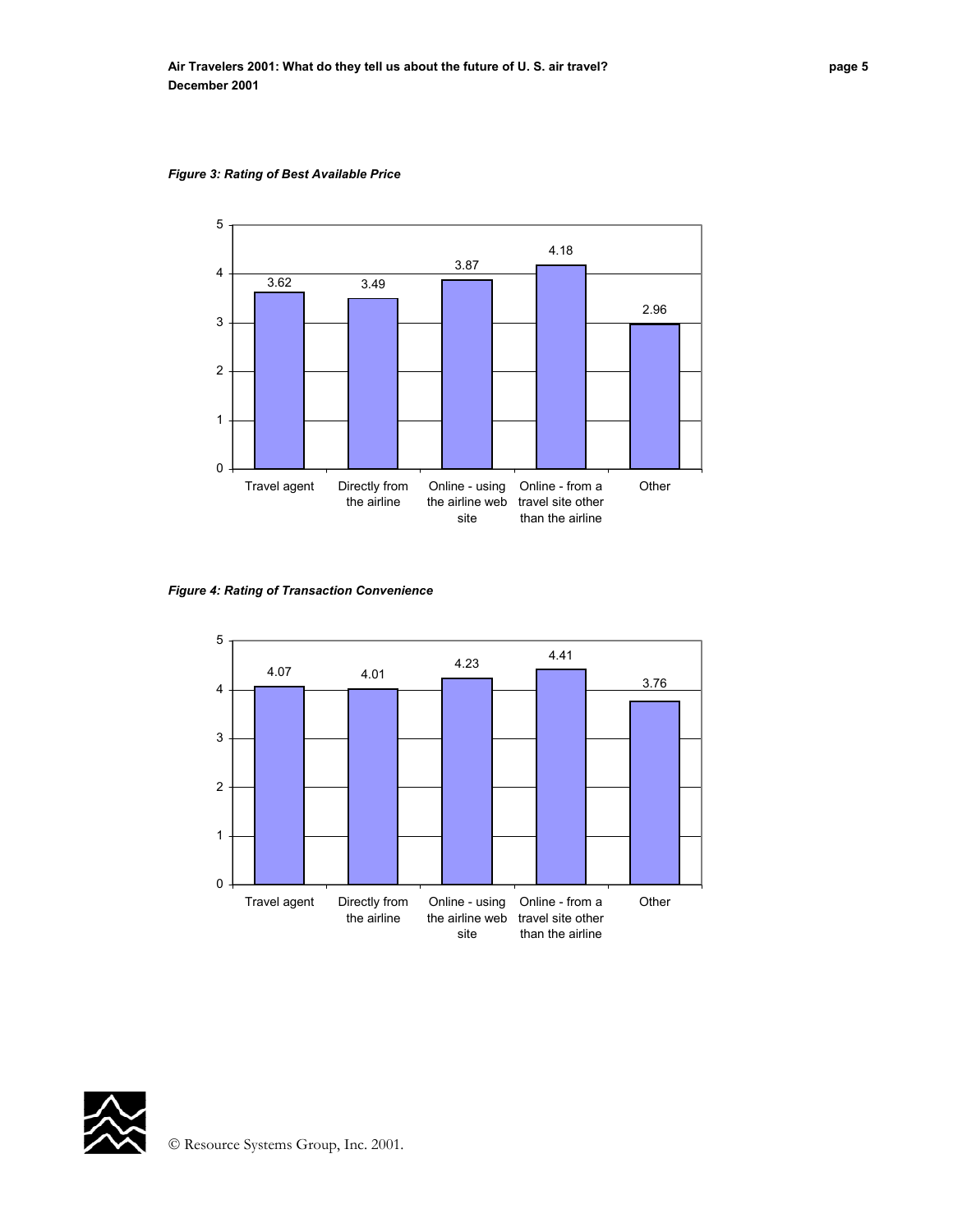

*Figure 5: Rating of Customer Service* 

*Figure 6: Rating of Other Services* 



The changes in ticketing locations are also reflected in shifts in overall satisfaction ratings; web-based ticketing now has higher ratings than travel agencies in the categories of finding the best overall flight, finding the lowest cost flight, customer service and convenience of the transaction. In previous years, travel agencies outscored web services in these categories. Travel agencies are now rated highest only in providing "other useful travel-related services beyond the ticket purchase".

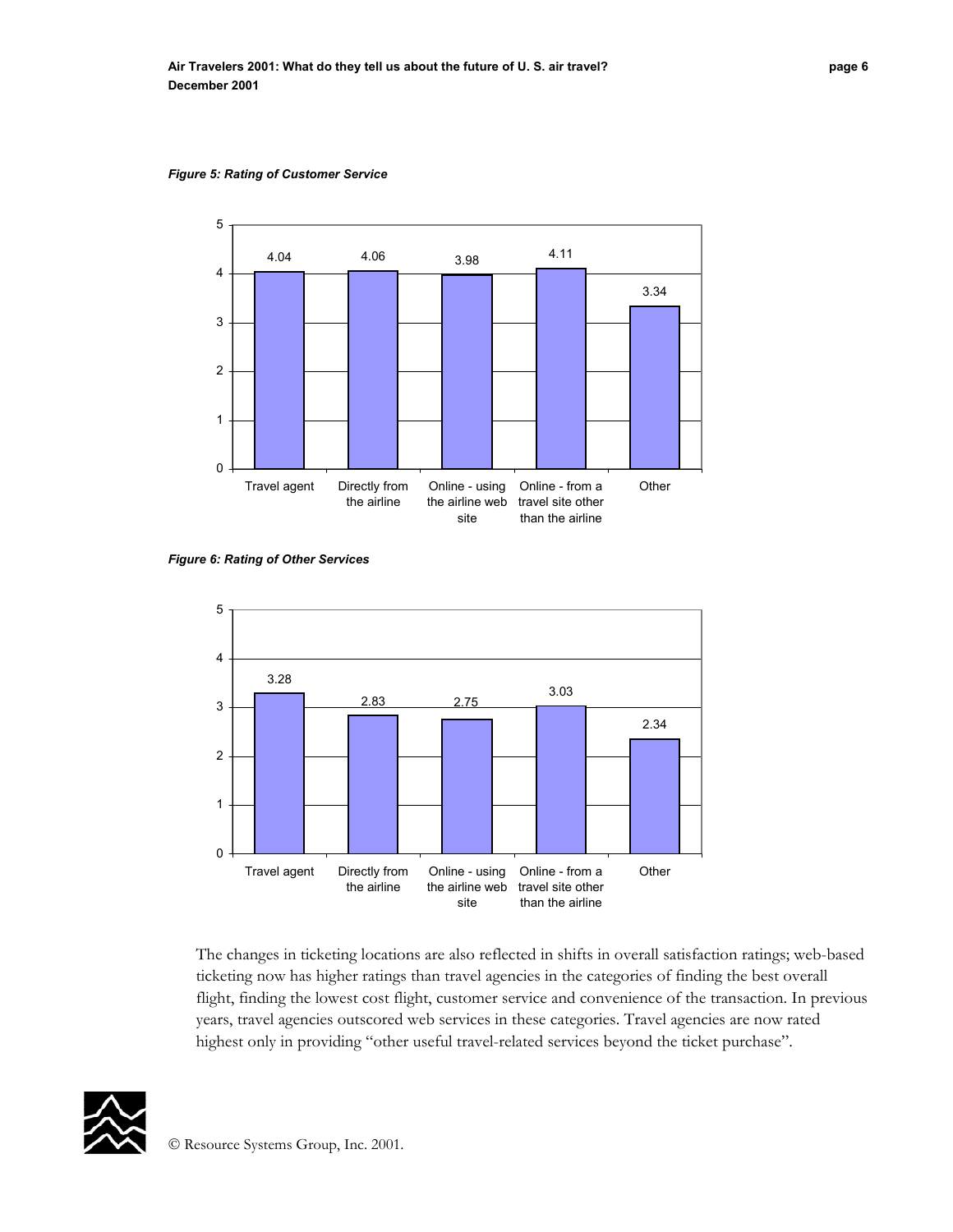While the online ticketing venues appear to score comparably to travel agents, the majority of this web-based survey panel still uses travel agents or non-web (telephone or in person) airline ticketing. This indicates that, to many, there are still perceived advantages to personal contact or problems with online services that have not yet been overcome by the web-based offerings.

#### **TICKETING MARKET SEGMENTS**

Travelers were grouped into segments based on levels of satisfaction with their most recently used ticketing method. The analyses, conducted using standard segmentation methods, identified three distinct segments:

- ♦ A "high satisfaction" group that gives relatively high ratings in all categories, with a moderate rating to the "other travel-related services" – This group, comprising 27% the total (down from 40% in 2000), consist of more non-business travelers paying for their own ticket. They are, on average, members of fewer frequent flier programs and include far fewer elite program members.
- ♦ A "moderately satisfied" group that gives somewhat lower ratings in all categories and significantly lower ratings for the "other travel-related services" – This group, consisting of almost 57% of all travelers (up from 45% in 2000), has the lowest travel frequency of the groups but also the highest household income.
- A "dissatisfied" group that gives across-the-board very low ticketing satisfaction scores This group, while comprising only 16% of all travelers, includes predominantly high frequency elite member business travelers, traveling on reimbursed tickets.

While the reservations and ticketing systems get generally high ratings on average, there are clearly important areas in which improvement is desired and very important segments of the market for whom the system has significant perceived shortcomings.

# **AIRPORTS**

The survey collects two types of information about airports: rankings of alternative home airports and satisfaction ratings of the home and destination airports most recently used. Respondents were asked to specify the home airport used for their most recent air trip and the survey software then displayed the three closest alternative airports that offer scheduled commercial service. Respondents could then add to or modify this list and were asked to rank the resulting list of airports in order of preference. The resulting rankings represent the relative attractiveness of each airport compared to its regionally proximate "competitors". Thus, the ranking reflects, in part, the extent to which there are attractive competing airports within each region and, in part, the intrinsic attractiveness of the airport being ranked. Airports with high rankings across respondents could obtain that position either because they are excellent airports or because their regional competitors are poor.

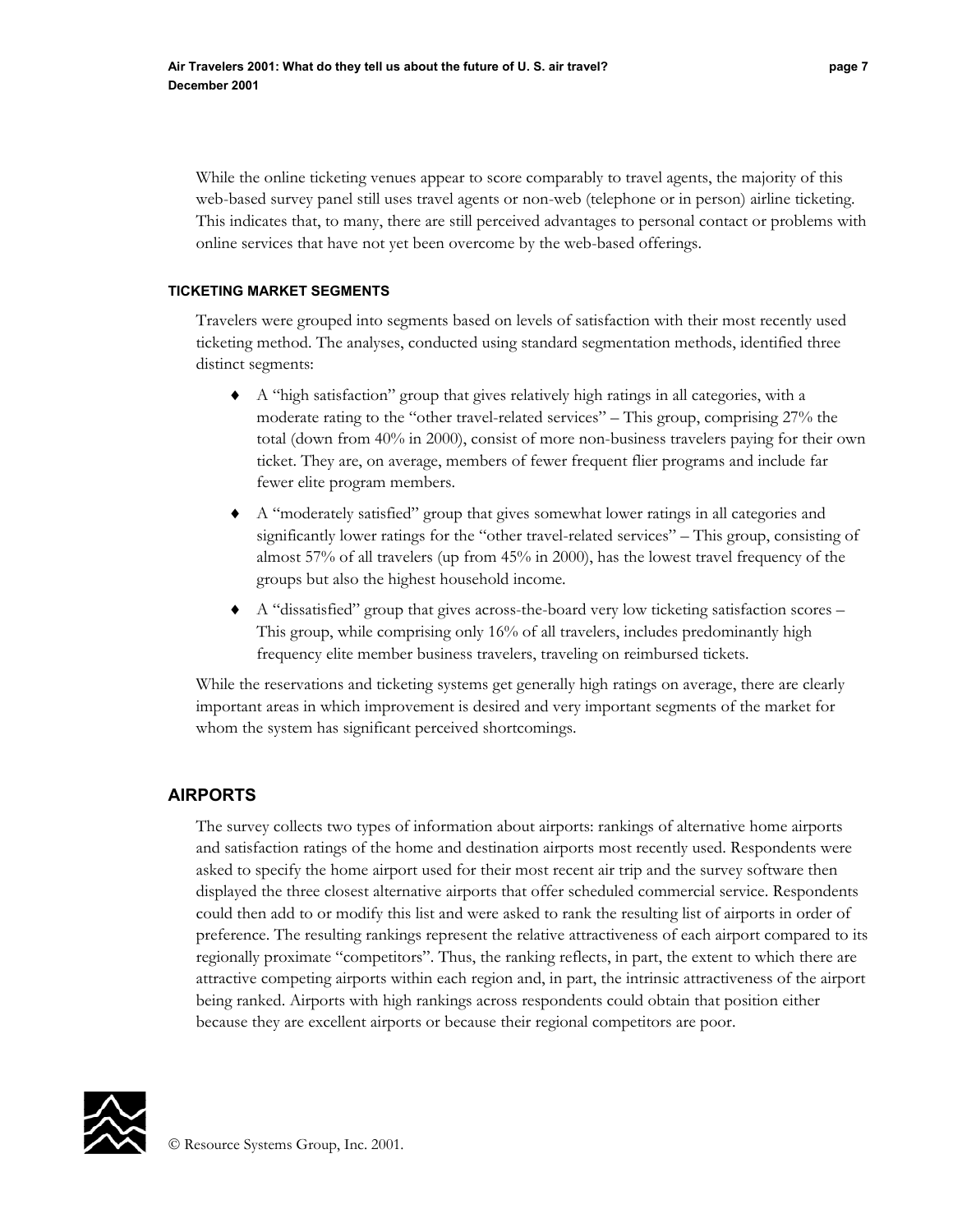The airports with the highest rankings include Salt Lake City (SLC), St. Louis (STL), Atlanta (ATL) and Minneapolis-St. Paul (MSP) (Figure 7). Major airports with the lowest rankings are Miami (MIA), Tampa (TPA), Charlotte-Douglas (CLT) and New York LaGuardia (LGA) (Figure 8).





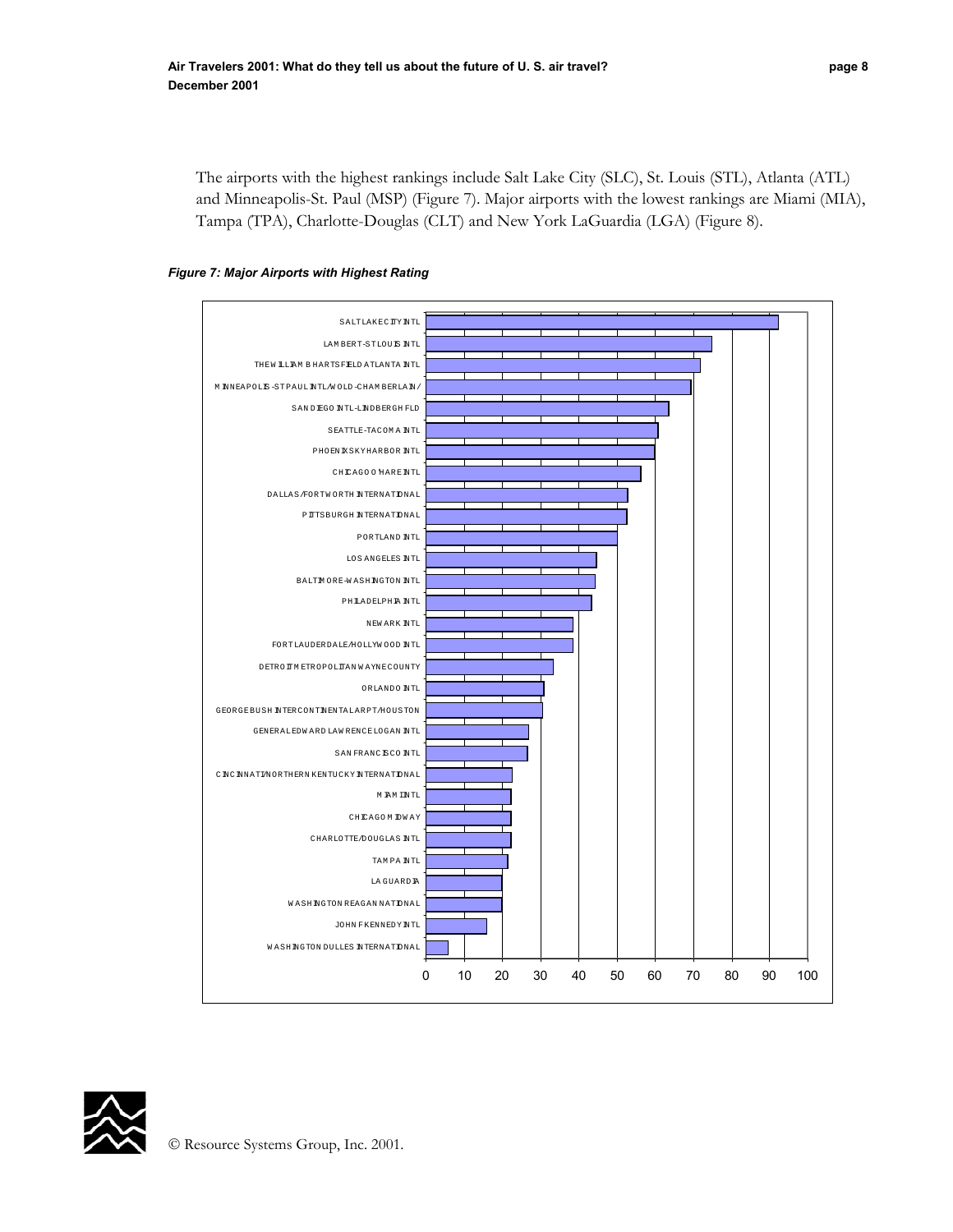

*Figure 8: Major Airports with Lowest Rating* 

Respondents were also asked to rate their satisfaction with the airports used on their most recent air trips. These ratings made relative to a positively-worded statement, were chosen from a scale from 1 (strongly disagree) to 5 (strongly agree). These ratings were collected for both originating (home) and destination airports.

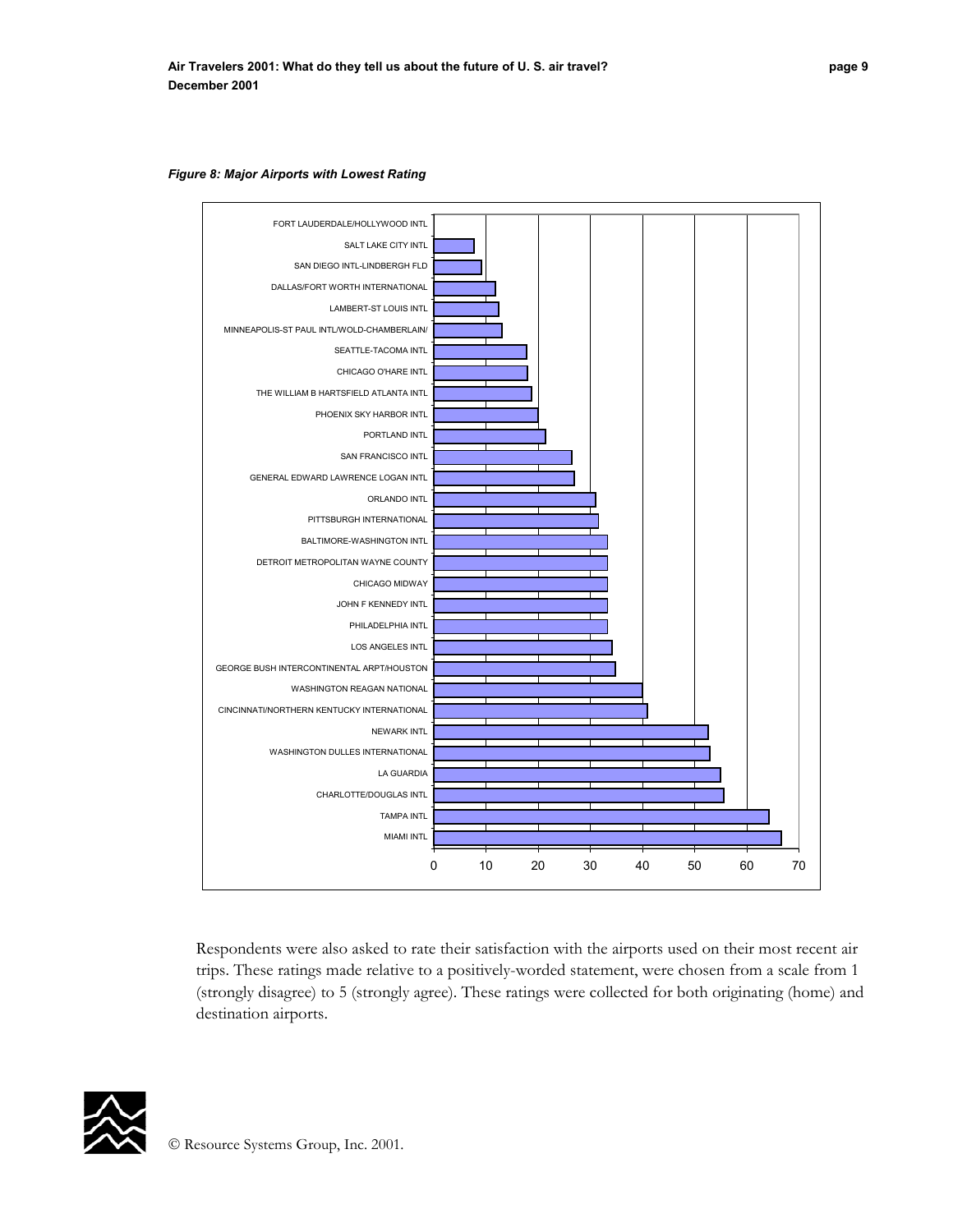As a home airport, travelers rated Las Vegas McCarran International, Sacramento International, Miami International and Raleigh/Durham the easiest to get to and from, and Boston's Logan International the most difficult to access. Services for resident travelers were rated best at McCarran and Nashville International and worst at JFK International. Table 1 shows the ratings for all the major origin airports in the study.

#### *Table 1: Ratings of Major Origin Airports*

|                                               |                                                                 |                                                                | Overall, I was very                                                                   |
|-----------------------------------------------|-----------------------------------------------------------------|----------------------------------------------------------------|---------------------------------------------------------------------------------------|
|                                               | The airport at my<br>home end was<br>easy to get to and<br>from | The services<br>provided at my<br>home airport met<br>my needs | satisfied with the<br>service.<br>convenience and<br>value provided by<br>this flight |
|                                               | Mean                                                            | Mean                                                           | Mean                                                                                  |
| ATL WB Hartsfield Atlanta International       | 3.98                                                            | 3.93                                                           | 3.77                                                                                  |
| <b>BOS Logan International</b>                | 2.95                                                            | 3.28                                                           | 3.52                                                                                  |
| <b>BWI Baltimore-Washington International</b> | 4.25                                                            | 3.53                                                           | 3.55                                                                                  |
| DCA Reagan National Airport (Washington)      | 4.16                                                            | 3.83                                                           | 2.67                                                                                  |
| <b>DFW Dallas/Fort Worth International</b>    | 4.08                                                            | 3.54                                                           | 3.64                                                                                  |
| <b>EWR Newark International</b>               | 3.37                                                            | 3.65                                                           | 3.62                                                                                  |
| IAD Washington Dulles International           | 4.00                                                            | 4.22                                                           | 4.00                                                                                  |
| IAH George Bush Intercontinental (Houston)    | 3.64                                                            | 3.64                                                           | 3.60                                                                                  |
| JFK John F. Kennedy International             | 3.14                                                            | 3.06                                                           | 3.43                                                                                  |
| LAX Los Angeles International                 | 3.69                                                            | 3.75                                                           | 3.96                                                                                  |
| <b>LGA La Guardia</b>                         | 3.66                                                            | 3.62                                                           | 4.01                                                                                  |
| <b>MCO Orlando International</b>              | 3.45                                                            | 3.72                                                           | 3.34                                                                                  |
| <b>MIA Miami International</b>                | 4.69                                                            | 3.47                                                           | 3.77                                                                                  |
| MSP Minneapolis-St. Paul International        | 3.06                                                            | 3.07                                                           | 2.92                                                                                  |
| ORD Chicago O'Hare International              | 3.37                                                            | 3.60                                                           | 3.54                                                                                  |
| <b>PDX Portland International</b>             | 3.43                                                            | 3.63                                                           | 3.97                                                                                  |
| PHL Philadelphia International                | 3.25                                                            | 3.27                                                           | 3.43                                                                                  |
| PHX Phoenix Sky Harbor International          | 3.73                                                            | 3.68                                                           | 4.09                                                                                  |
| PIT Pittsburgh International                  | 4.38                                                            | 3.85                                                           | 3.75                                                                                  |
| SAN San Diego International-Lindbergh Field   | 4.12                                                            | 3.14                                                           | 3.14                                                                                  |
| SEA Seattle-Tacoma International              | 3.89                                                            | 3.86                                                           | 3.47                                                                                  |
| SFO San Francisco International               | 3.45                                                            | 3.54                                                           | 3.03                                                                                  |
| SLC Salt Lake City International              | 3.96                                                            | 4.20                                                           | 3.86                                                                                  |
| STL Lambert-St. Louis International           | 3.73                                                            | 3.21                                                           | 4.07                                                                                  |
| <b>TPA Tampa International</b>                | 3.75                                                            | 4.00                                                           | 4.17                                                                                  |
| <b>Group Total</b>                            | 3.63                                                            | 3.58                                                           | 3.58                                                                                  |

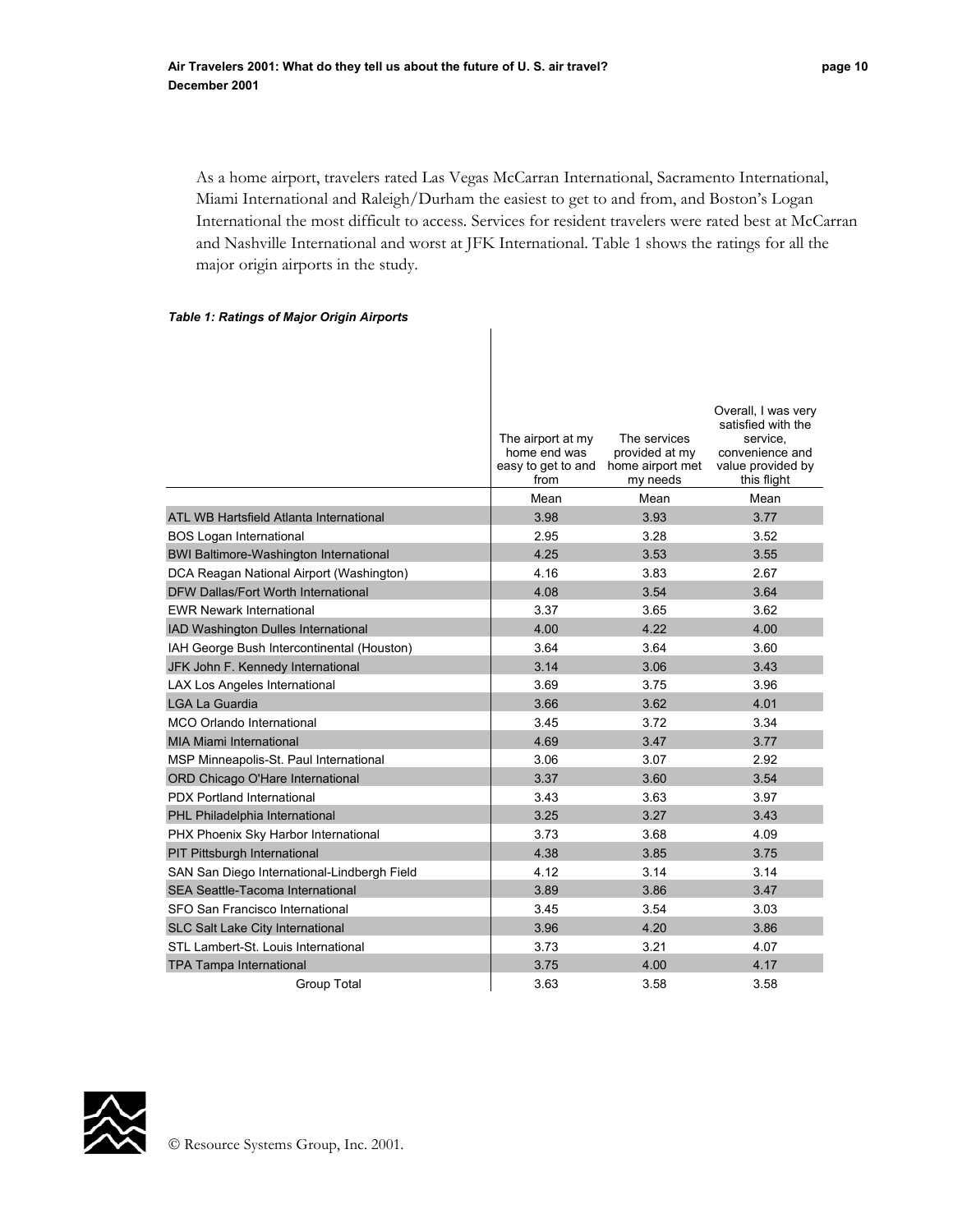As a destination airport, travelers rated Hartford's Bradley International and Raleigh/Durham the easiest to access and Houston's William P. Hobby the most difficult. Services for non-resident travelers were rated best at Las Vegas McCarran and Denver International and worst at Houston's Hobby Airport. Complete major airport destination ratings follow in Table 2.

#### *Table 2: Ratings of Major Destination Airports*

|                                               | The airport at my<br>destination was<br>easy to get to and<br>from<br>Mean | The services<br>provided at my<br>met my needs<br>Mean | Overall, I was very<br>satisfied with the<br>service.<br>convenience and<br>destination airport value provided by<br>this flight<br>Mean |
|-----------------------------------------------|----------------------------------------------------------------------------|--------------------------------------------------------|------------------------------------------------------------------------------------------------------------------------------------------|
| ATL WB Hartsfield Atlanta International       | 3.33                                                                       | 3.58                                                   | 3.23                                                                                                                                     |
| <b>BOS Logan International</b>                | 2.63                                                                       | 3.25                                                   | 3.53                                                                                                                                     |
| <b>BWI Baltimore-Washington International</b> | 3.62                                                                       | 3.97                                                   | 3.59                                                                                                                                     |
| DCA Reagan National Airport (Washington)      | 3.42                                                                       | 3.42                                                   | 3.58                                                                                                                                     |
| DFW Dallas/Fort Worth International           | 4.13                                                                       | 4.36                                                   | 4.30                                                                                                                                     |
| <b>EWR Newark International</b>               | 2.81                                                                       | 2.91                                                   | 3.40                                                                                                                                     |
| IAD Washington Dulles International           | 2.84                                                                       | 2.84                                                   | 3.26                                                                                                                                     |
| IAH George Bush Intercontinental (Houston)    | 3.00                                                                       | 2.81                                                   | 2.47                                                                                                                                     |
| JFK John F. Kennedy International             | 3.35                                                                       | 3.69                                                   | 4.05                                                                                                                                     |
| LAX Los Angeles International                 | 2.87                                                                       | 3.10                                                   | 2.97                                                                                                                                     |
| <b>LGA La Guardia</b>                         | 3.78                                                                       | 3.60                                                   | 3.79                                                                                                                                     |
| MCO Orlando International                     | 3.76                                                                       | 3.92                                                   | 3.73                                                                                                                                     |
| <b>MIA Miami International</b>                | 3.34                                                                       | 3.41                                                   | 3.54                                                                                                                                     |
| MSP Minneapolis-St. Paul International        | 3.54                                                                       | 3.91                                                   | 3.60                                                                                                                                     |
| ORD Chicago O'Hare International              | 3.62                                                                       | 3.74                                                   | 3.85                                                                                                                                     |
| <b>PDX Portland International</b>             | 4.17                                                                       | 4.60                                                   | 3.18                                                                                                                                     |
| PHL Philadelphia International                | 3.62                                                                       | 3.64                                                   | 4.00                                                                                                                                     |
| PHX Phoenix Sky Harbor International          | 3.28                                                                       | 3.48                                                   | 3.47                                                                                                                                     |
| PIT Pittsburgh International                  | 3.60                                                                       | 4.00                                                   | 3.80                                                                                                                                     |
| SAN San Diego International-Lindbergh Field   | 3.61                                                                       | 4.23                                                   | 4.20                                                                                                                                     |
| SEA Seattle-Tacoma International              | 3.93                                                                       | 4.19                                                   | 4.06                                                                                                                                     |
| SFO San Francisco International               | 4.02                                                                       | 3.59                                                   | 3.17                                                                                                                                     |
| SLC Salt Lake City International              | 4.00                                                                       | 4.40                                                   | 4.60                                                                                                                                     |
| STL Lambert-St. Louis International           | 2.78                                                                       | 2.94                                                   | 2.94                                                                                                                                     |
| TPA Tampa International                       | 3.84                                                                       | 3.75                                                   | 3.77                                                                                                                                     |
| Group Total                                   | 3.46                                                                       | 3.63                                                   | 3.58                                                                                                                                     |

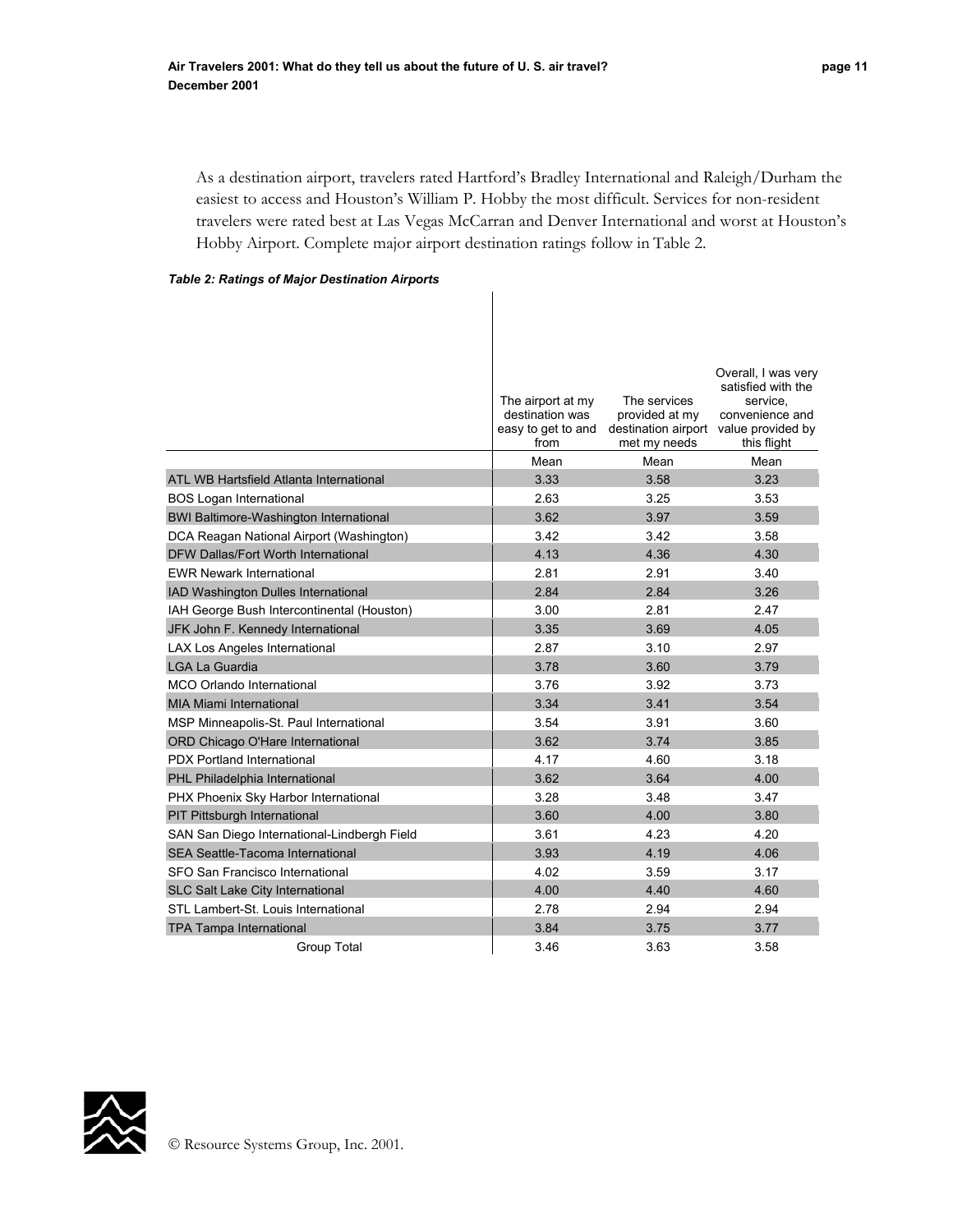As with airports, two types of information were collected about airlines: rankings of alternative airlines and satisfaction ratings of the airline that was most recently used. Respondents were asked to list their three most preferred airlines and their least preferred airline, based on their overall preferences, ignoring price. Respondents were also asked to rate their most recent travel experience on the airline used for that trip. The rating factors include the major service elements, overall perceptions, and airport elements. These ratings made relative to a positively-worded statement, were chosen from a scale from 1 (strongly disagree) to 5 (strongly agree).

The figures below show the rankings and ratings for each of the major U.S. domestic carriers. Figure 9 shows the airlines in order from highest percent of respondents giving a top rank to lowest percent giving the top rank.

Midwest Express has, by far, the highest overall rankings, with Delta and Southwest leading the major carriers. It is important to note that the rankings were conducted only among airlines that were listed by respondents as ones for which they had sufficient awareness to perform the preference ordering. Thus, although Midwest Express is highly-ranked among those who know about its service, the level of awareness about Midwest is much lower than for other major carriers.

Figure 10 shows the airlines in order beginning with those having the lowest percent of respondents ranking the airline last. The airlines receiving the highest percentage of last-place rankings include low fare, regional and shuttle airlines.

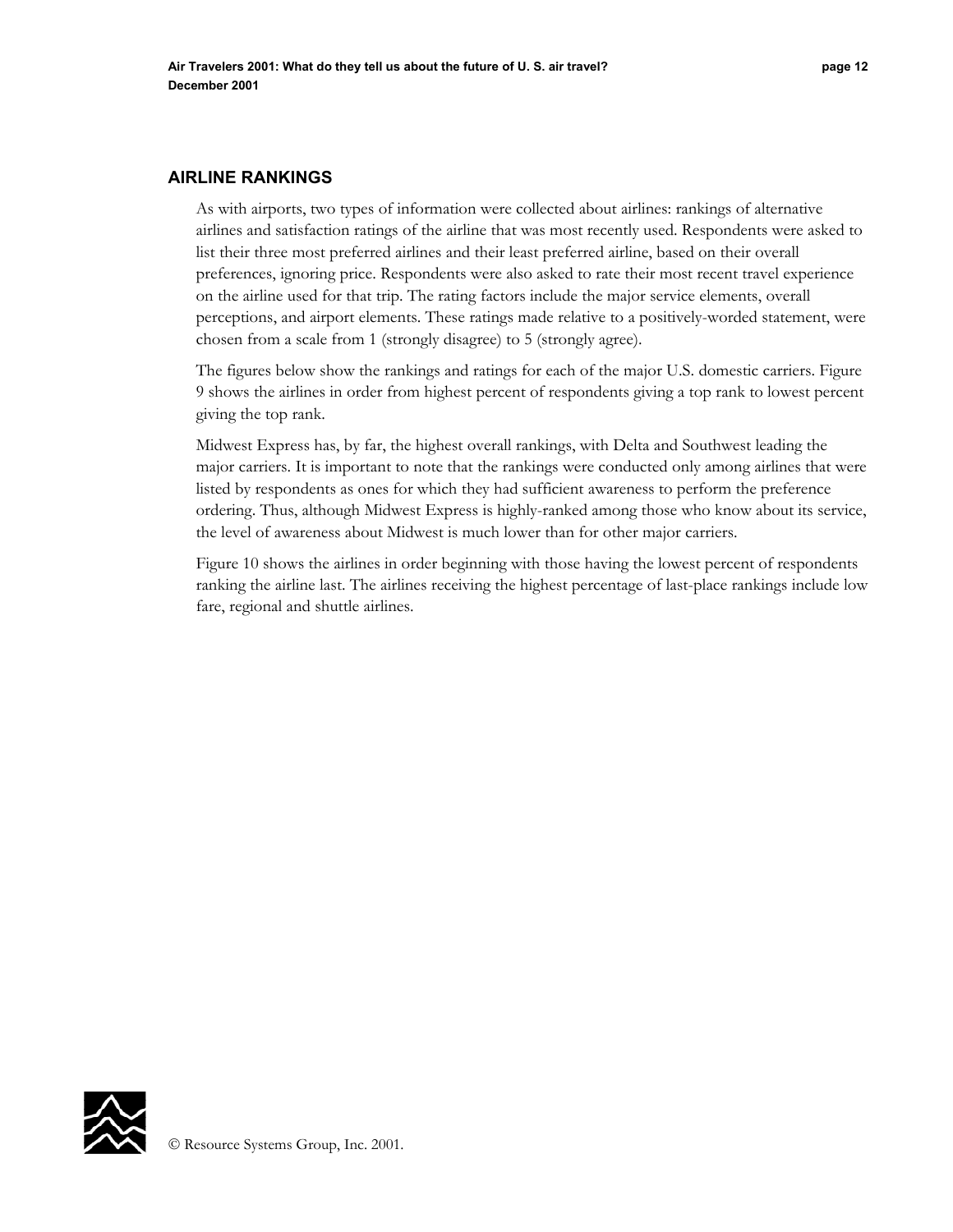

*Figure 9: Percent Giving Highest Ranking* 

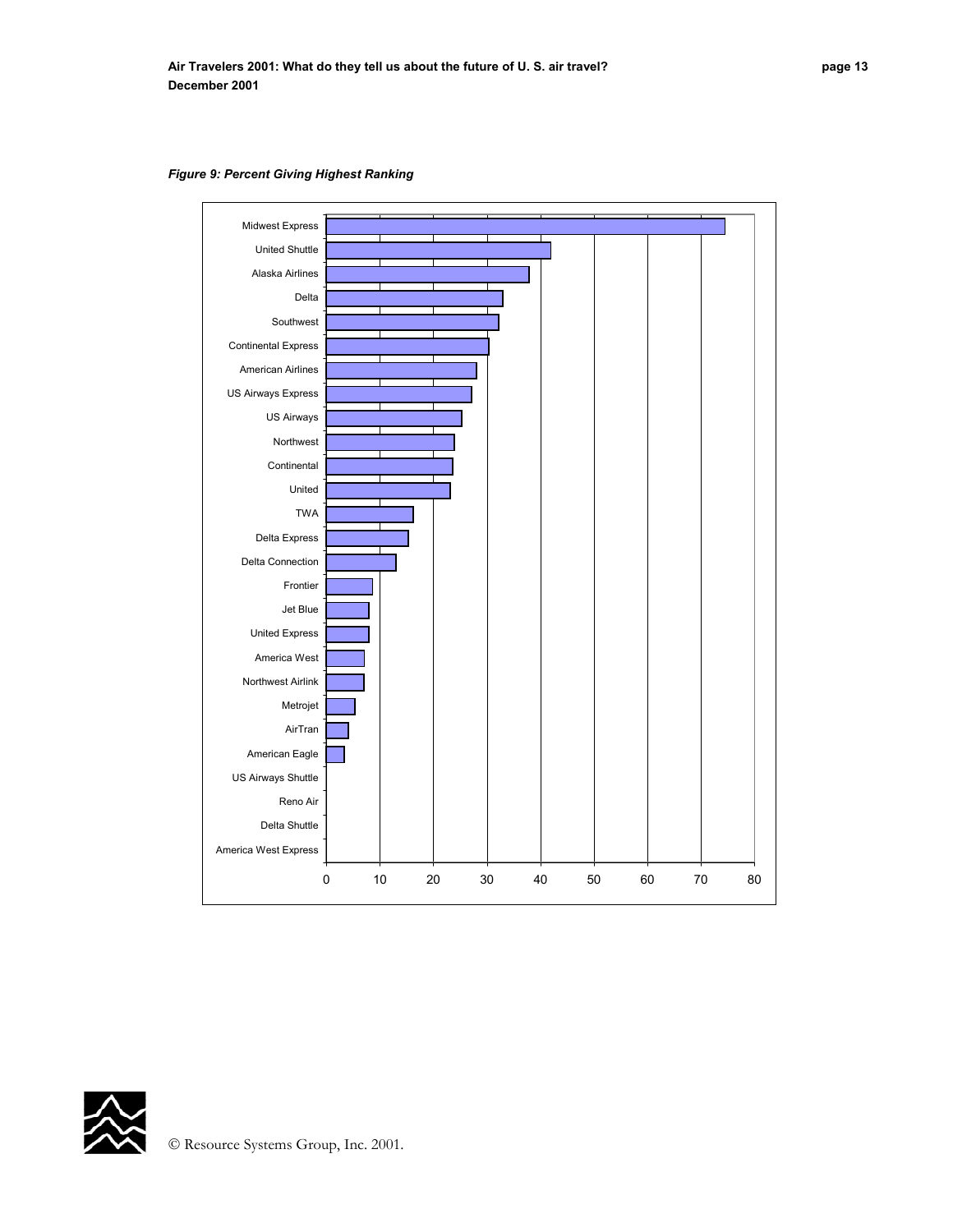*Figure 10: Percent Giving Lowest Ranking* 



Table 3 shows the average ratings for each of the major airlines, along each of the ratings dimensions. Airport-related ratings are also included, here sorted by airline used for the trip. Although these are also tabulated by airport in the previous section, this tabulation gives information about the mix of airports used by each airline.

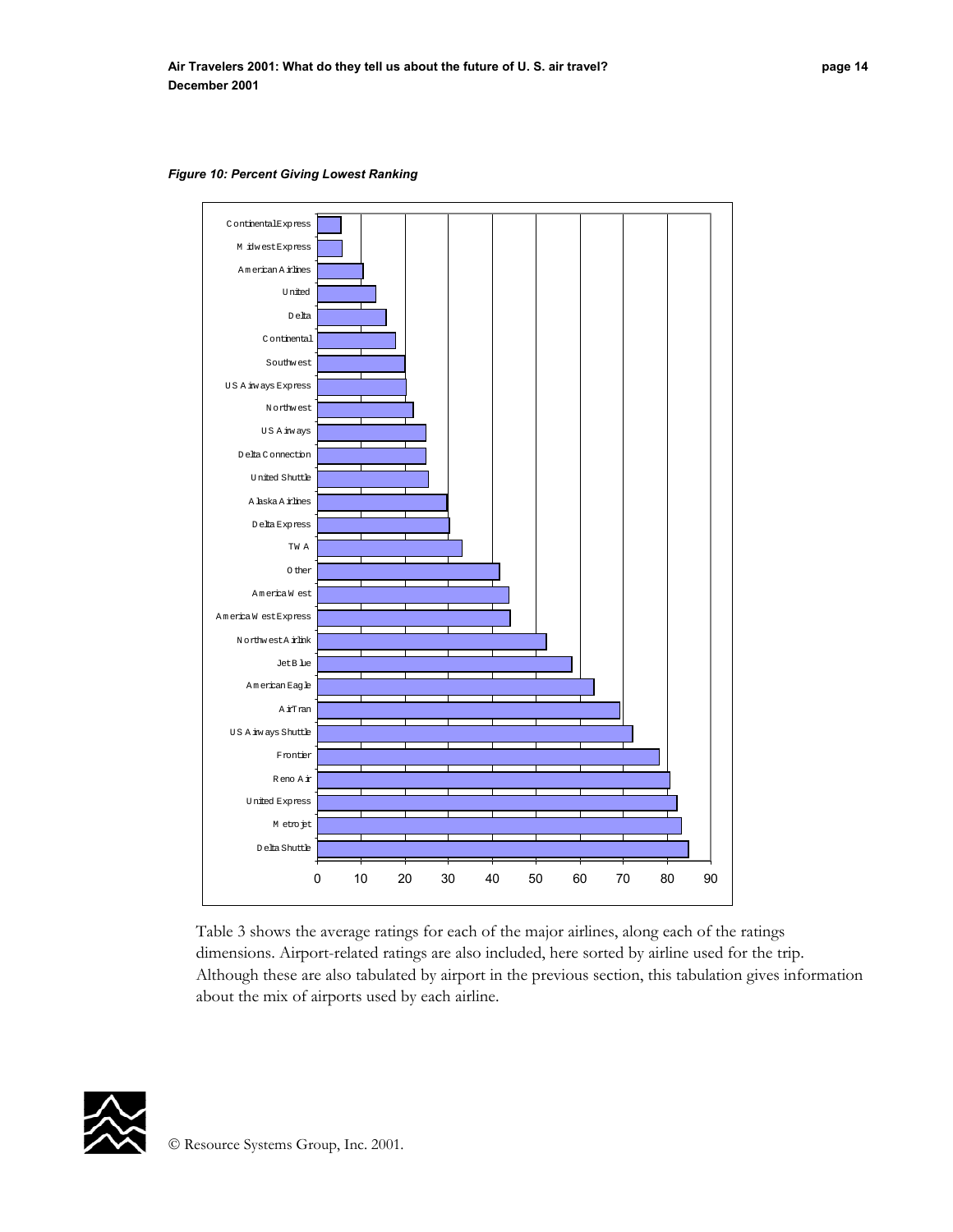#### *Table 3: Ratings by Airline*

| West                                 | <b>Airlines</b> | Continental       |                                       |                   |            |            |                                                    |            | Group<br>Total                         |
|--------------------------------------|-----------------|-------------------|---------------------------------------|-------------------|------------|------------|----------------------------------------------------|------------|----------------------------------------|
|                                      |                 |                   |                                       |                   |            |            |                                                    |            |                                        |
|                                      |                 |                   |                                       |                   |            |            |                                                    |            |                                        |
| 3.7                                  |                 |                   |                                       |                   |            |            |                                                    |            | 3.9                                    |
| 4.0                                  | 3.3             | 3.5               | 3.6                                   | 3.3               | 3.9        | 4.0        | 3.2                                                | 3.4        | 3.5                                    |
| 2.7<br>The seating was comfortable   | 3.1             | 3.2               | 3.4                                   | 2.8               | 3.5        | 3.3        | 2.9                                                | 3.0        | 3.1                                    |
| 3.2                                  |                 |                   |                                       | 3.0               | 3.6        |            | 3.0                                                |            | 3.3                                    |
| 2.9                                  | 3.6             | 3.7               | 3.6                                   | 3.3               | 3.8        | 3.4        | 3.3                                                | 3.6        | 3.5                                    |
| 2.5                                  | 3.1             | 3.3               | 3.1                                   | 2.8               | 3.2        | 2.9        | 3.1                                                | 3.3        | 3.1                                    |
| 2.4                                  | 2.5             | 2.7               | 2.7                                   | 2.4               | 2.6        | 2.9        | 2.8                                                | 2.3        | 2.6                                    |
| 3.8                                  | 4.0             | 3.6               | 4.1                                   | 3.7               | 4.0        | 3.6        | 3.5                                                | 4.1        | 3.9                                    |
| 3.4                                  | 3.9             | 3.8               | 3.9                                   | 3.6               | 4.0        | 3.6        | 3.4                                                | 3.9        | 3.8                                    |
| The airport at my destination<br>3.4 | 3.5             | 3.7               | 3.7                                   | 3.6               | 3.7        | 3.7        | 3.3                                                | 3.7        | 3.6                                    |
|                                      |                 |                   |                                       |                   |            |            |                                                    |            | 3.7                                    |
| 3.4                                  | 3.8             | 3.6               | 3.7                                   | 3.4               | 4.0        | 4.0        | 3.2                                                | 3.9        | 3.7                                    |
|                                      | 3.4             | 4.1<br>3.3<br>3.7 | America American<br>4.1<br>3.3<br>3.8 | 3.9<br>3.5<br>3.7 | 3.7<br>3.5 | 4.3<br>3.8 | Delta Northwest Southwest TWA<br>4.0<br>3.3<br>3.7 | 3.4<br>3.4 | United US Airways<br>4.0<br>3.3<br>3.7 |

The highest overall ratings go to Southwest and TWA. Both overall ratings are driven in part by the airlines' fare structure. However, Southwest also scores well on all other categories except in-flight food and entertainment.

## **BASIC SERVICE ELEMENTS**

The values that travelers assign to services were measured by having survey respondents choose among flight alternatives for a trip that they had recently made. Those choices can be used to statistically infer values. Those values, in turn, can be expressed in monetary terms that represent the extra amount that they would be willing to pay for service improvements or, equivalently, the amount that they would expect their fares to be lowered to compensate for reductions in service.

Choice-based conjoint (also known as discrete choice conjoint or stated choice) was used to estimate these values. This method uses carefully designed choice experiments in which the respondent is presented with alternatives to a base condition (in this case, the flight that was actually made) and asked which he or she would most likely choose. For this study, the alternatives were constructed

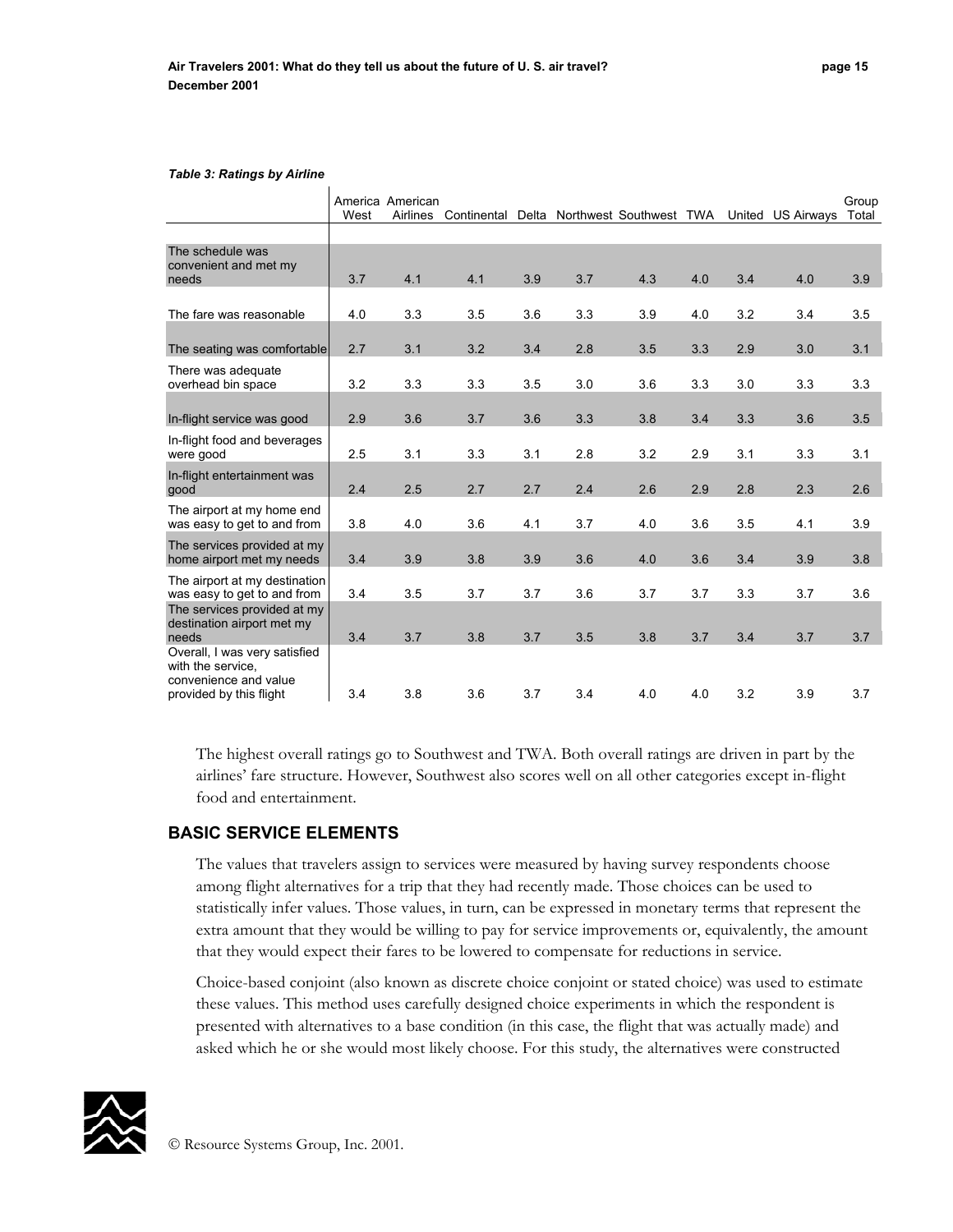uniquely for each individual using sophisticated rules to ensure that they were realistic given the flight that that individual made.

The factors that were used to describe the flight alternatives included the following basic service elements:

- ♦ Fare
- ♦ Scheduled trip time
- ♦ Number of connections
- ♦ On-time performance
- ♦ Aircraft type
- ♦ Airline
- ♦ Departure airport
- ♦ Arrival time (difference from most preferred time)

The values of these factors used to describe flight alternatives were calculated based on the respondents' reported flight origins/destinations, their rankings of airlines and their preferred departure airports.

The choice-based conjoint data from the survey were used to construct statistical choice models (multinomial logit form). The statistically-estimated coefficients of the models describe the relative importance of each of the factors that were tested. Figure 11 below shows the values of these factors, calculated relative to one-way fares.

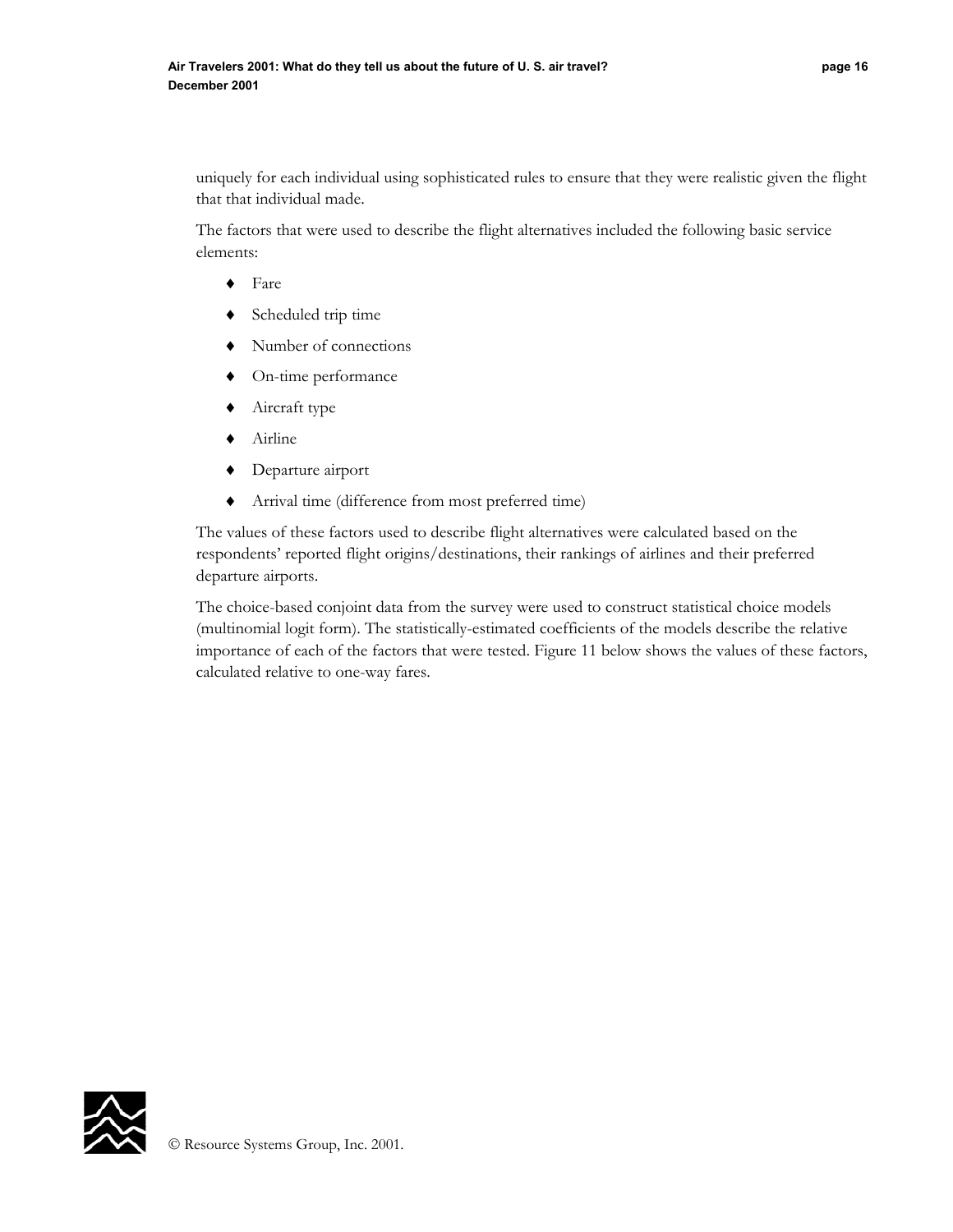

*Figure 11: Basic Service Values for Air Travelers* 

There are three very important subtleties that affect the interpretation of this figure. First, the apparent importance, as represented by the lengths of the bars, is affected by the units of measurement. For example, flight time may appear to have a higher value than on-time performance. However, that is only because the chart shows values for a 10% difference in on-time performance vs. values for one hour of flying time. A 20% difference in on-time performance (which certainly exists between some competing itineraries) would have a value equivalent to an hour of flying time for non-business travelers (approximately \$40) and almost double that of an hour of flying time for business travelers. Similarly, the value given for connections is per connection; that value would be doubled for an itinerary with two fewer connections.

The second subtlety is in the ways that values are presented for airports, airlines and aircraft. In each of those cases, respondents were asked to rank their most preferred (1) to their least preferred (4) and the values shown compare the different ranked alternatives. These rankings, of course, vary from individual to individual as described earlier in this report. The values shown here represent the amount an individual is willing to pay to get his or her top-ranked in the category ("best") vs. the lowest-ranked alternative ("worst").

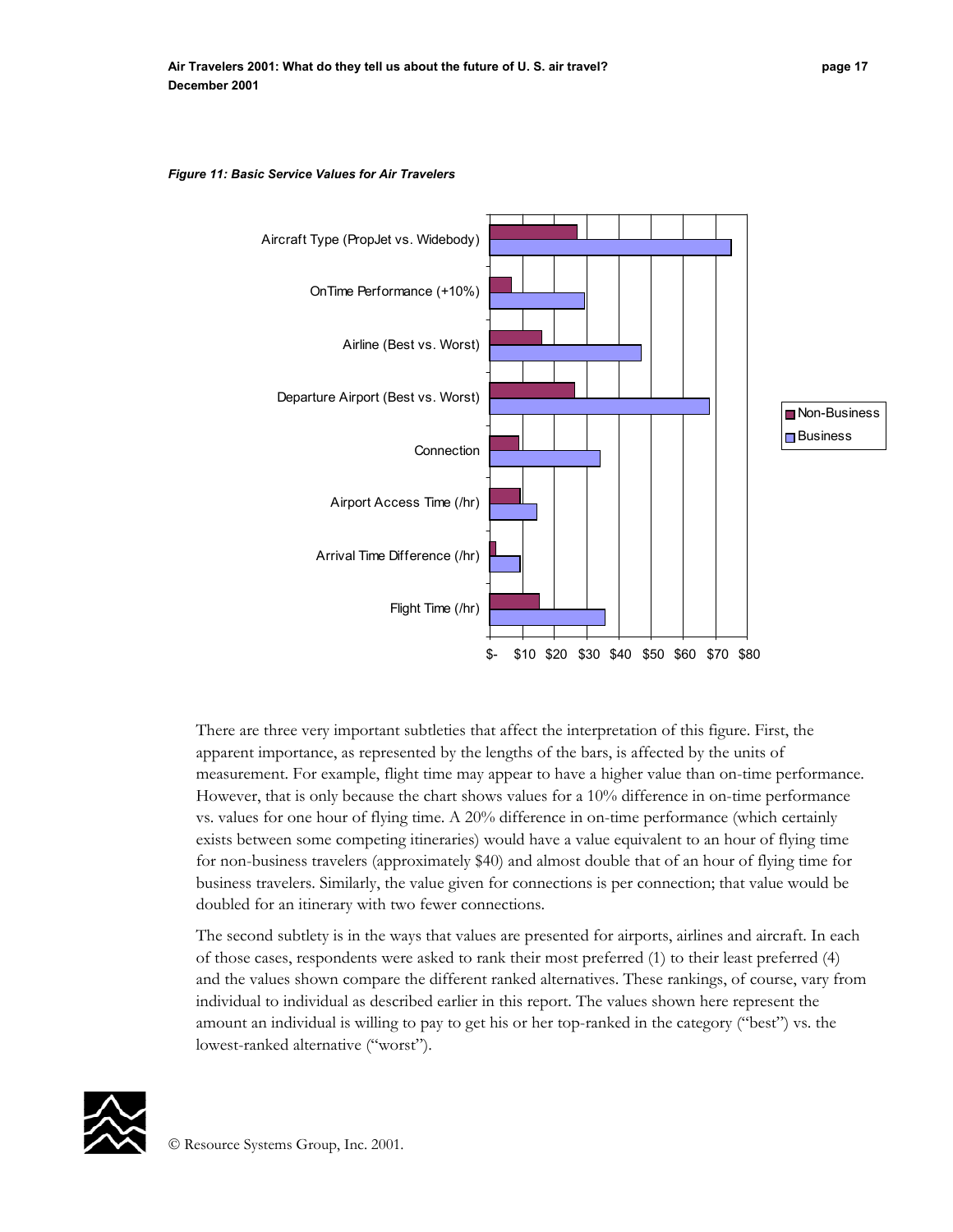The third subtlety that should be recognized is that the values represent averages across all of the travelers. Some travelers weigh specific factors much more heavily and some weigh those same factors much less heavily, as one would expect. For most of the factors, virtually all travelers have the same directional preferences and thus the averages give a fair representation of the strength of preferences across the population. For example, all would prefer lower fares and shorter flight times, all else equal. However, there is a mix of preferences for aircraft types – for example, some prefer widebodies while others prefer standard jets – and these mixed preferences tend to cancel each other across the population so that the average does not completely reflect the strength of preferences at the individual level.

In general it is clear that the basic service elements are relatively highly valued and therefore competing flight itineraries, with different levels of basic service, can support very different fare levels. The sections that follow discuss the findings for each service element.

#### **FARE**

The values presented in this report have all been converted to equivalent one-way fare increments so the importance of fare can be interpreted directly against all of these other factor values. Clearly, higher or lower fares can be offset by differences in the other service factors. A flight itinerary that has an additional connection and takes longer has a lower value to the traveler. This lower value can be offset by a lower fare. Sometimes, less convenient itineraries are priced lower but often they are not and the traveler loses significant value by choosing the less convenient itinerary.

#### **SCHEDULED TRIP TIME**

The scheduled origin airport to destination airport trip time has a significant value across all travelers. Business travelers are willing to pay \$36 (each way) for each hour of reduction in travel time. Nonbusiness travelers will pay, on average, a little less than half of that (\$15 per hour). While the actual flying times between major destinations do not vary much, there can be large differences in scheduled times because of different itineraries (for example, different airports and/or connections) and different schedule allowances for airport congestion.

#### **AIRPORT ACCESS TIME**

The amount of time required get to and from the airport is valued at a lower rate than is the airportto-airport trip time. This difference may seem anomalous but in fact is consistent with observations from other studies; travelers find time spent on different travel modes to be more or less onerous depending on the conditions on those modes. For the business travelers in this sample, access time is valued at \$15/hour and, for non-business travelers, the value is closer to \$10.

#### **NUMBER OF CONNECTIONS**

Connections can have at least three types of effects on the value of an itinerary. First, an additional connection invariably adds travel time which is accounted for in the Scheduled Trip Time. Second,

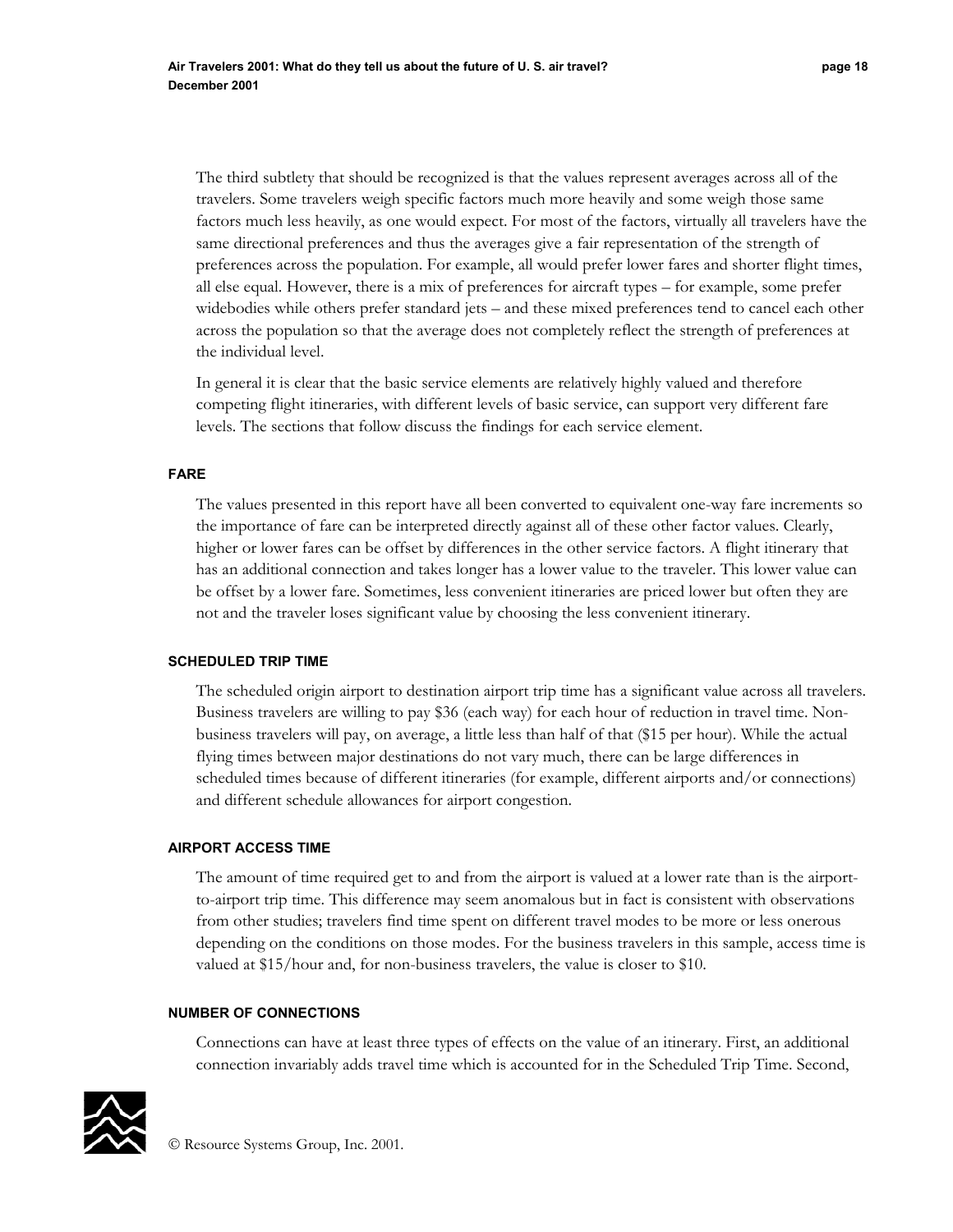connections can affect the on-time performance of the itinerary and that effect is also separately measured. The effect that is measured here is the additional inconvenience associated with the connection. This inconvenience includes the disembarking and reboarding required, long walks (or runs) through terminals and having to shut down and restart laptop computers.

Business travelers are especially sensitive to the number of connections in their itinerary; they perceive that each connection represents a \$34 loss in value, beyond the reductions in value from increased travel times and increased chance of missing the scheduled arrival time. Non-business travelers place a somewhat lower, but still significant value of about \$9/connection.

The use of airport hubs allows airlines to provide service to a broader range of city pairs. However, it results in connections being required for a large fraction of the longer trips and a correspondingly reduced value of that service. For business travelers in particular, there are large perceived penalties associated with those extra connections.

#### **ON-TIME PERFORMANCE**

The FAA has continued to publish data describing the on-time performance of individual flights. These data are provided to travelers by some reservations services, but certainly not by all. Those who do not provide the data presumably exclude them because they are not inclusive of all flights and they represent past experience which may or may not be an indicator of the experience for a future flight. However, if some of those services also believe that travelers do not care about or do not understand these indicators, the findings from this survey strongly refute that position.

Travelers react very consistently to the on-time performance measure of % on-time. Business travelers place a value of almost \$3 for each 1% change in on-time performance. This means that the perceived difference in value between a flight which is 90% on-time vs. one that is 80% on-time would be about \$30 per one-way trip, per passenger. The value for non-business travelers is closer to \$10 for that same improvement from 80% to 90% on-time.

#### **AIRCRAFT TYPE**

For business travelers, the aircraft type has a fairly large value as compared to other basic service elements – \$75 per trip to fly on a jet vs. a propjet. Non-business travelers are willing to pay only one-third of this amount  $-\$27 -$  to fly on a widebody jet vs. a propjet. However, the effect is masked somewhat by the fact that some travelers prefer one type while others prefer another type, by the differences that exist within each broad aircraft type (an old MD88 is very different from a new Boeing 757) and by the very important differences in interior amenities among types (the value of which is described in the Amenities section of this report).

Business travelers will pay, on average, \$18 per one-way trip and non-business travelers will pay \$7 to fly in a regional jet vs. a propjet. As with all service elements, there are also likely to be pronounced differences in these values along dimensions other than trip purpose.

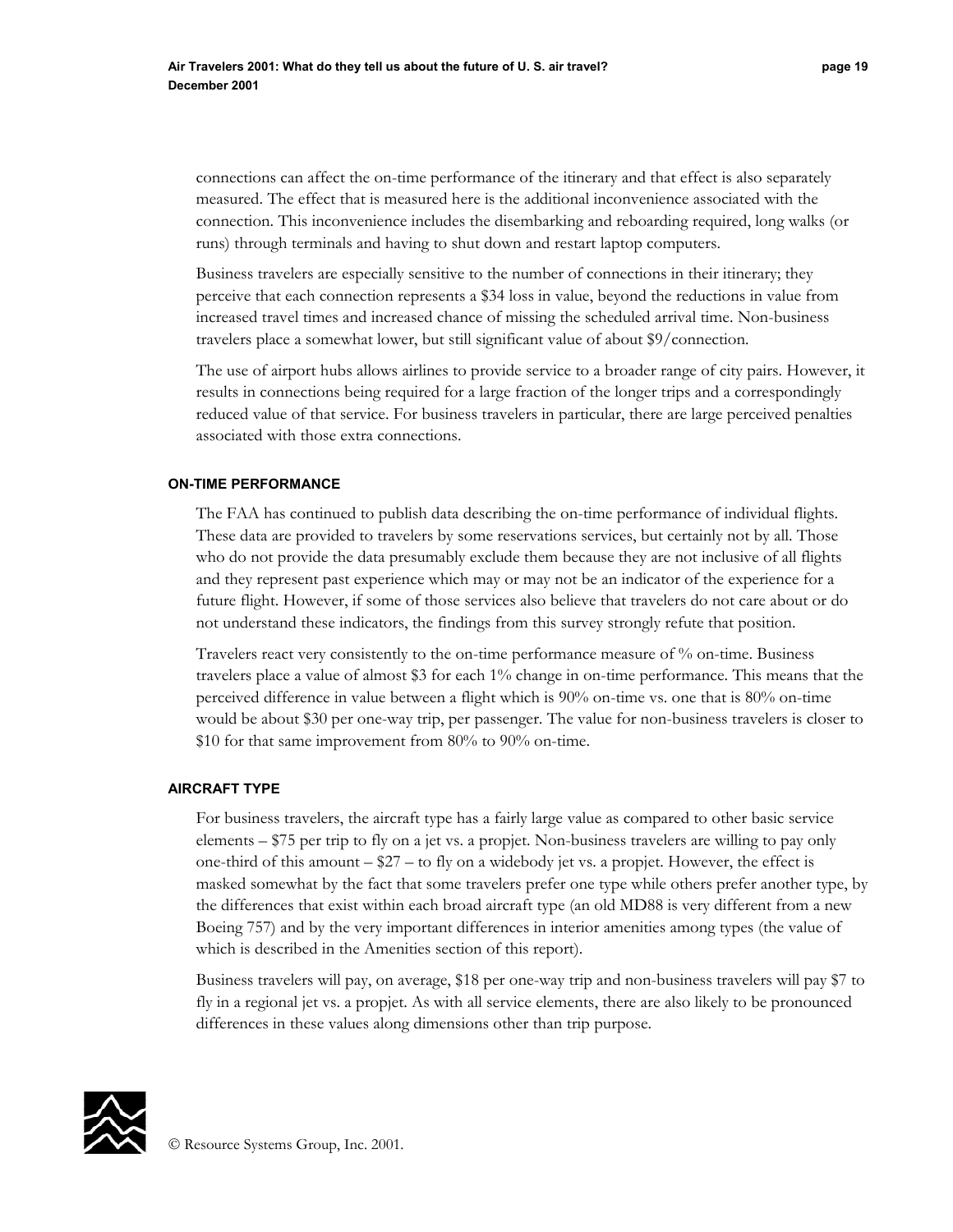#### **AIRLINE**

In the choice-based conjoint experiments, survey respondents were shown all of the standard flight details, along with an airline name. The basic service elements (fare, schedule, airport, on-time performance) were all fully-specified, so the airline name was a proxy (as it is in real flight choices) for all of the unspecified service elements such as on-board amenities, frequent flier benefits and perceived safety, for example. The airline values derived from these exercises can be interpreted as the net differences of those elements.

Business travelers indicated that they are willing to pay \$32 more to fly with their most preferred carrier as opposed to their second most preferred airline, again assuming that all other service elements were equal between the flights. They are willing to pay almost 50% more than that amount (\$47) to fly with their most preferred carrier vs. their least preferred. Non-business travelers assign a somewhat lower value, \$8, to their preferred carrier compared to the second-ranked but over \$16 for their most preferred as compared to their least preferred. The actual preferences among the major carriers vary regionally and by customer, but brand equity clearly has a very strong influence on flight choices.

## **DEPARTURE AIRPORT**

Respondents were asked to indicate alternative originating airports that they would consider, and these were included in the flight choices that were presented in the survey. The access time differences among the airports were factored out so that a value could be assigned to the airport itself.

Business travelers indicated that they assign a value of \$53 to their most preferred airport compared to their second-ranked, and over \$68 compared to their third-ranked. The preferences of nonbusiness travelers are not quite so strong; \$10 and \$26 for the most preferred airport compared to second and third-ranked, respectively.

#### **ARRIVAL TIME**

Survey participants were asked to indicate their most preferred arrival time and flights were constructed with times varying around that preferred time. The value assigned to the difference, on average, is about \$9/hour for business travelers and only \$2/hour for non-business travelers. These relatively low values appear to result from a mix of travelers who simply want to arrive at any point on a particular day and thus assign a value to the arrival time of close to zero with others who assign high values to a particular arrival time.

# **ON-BOARD AMENITIES**

Over the past few years, several de facto classes of service have evolved beyond the simple first class vs. coach distinction. Low fare airlines have eliminated onboard meals and other amenities that had defined standard coach service. Other airlines such as Midwest Express, and more recently American Airlines with its seat spacing initiative, have structured their service as intermediate between coach

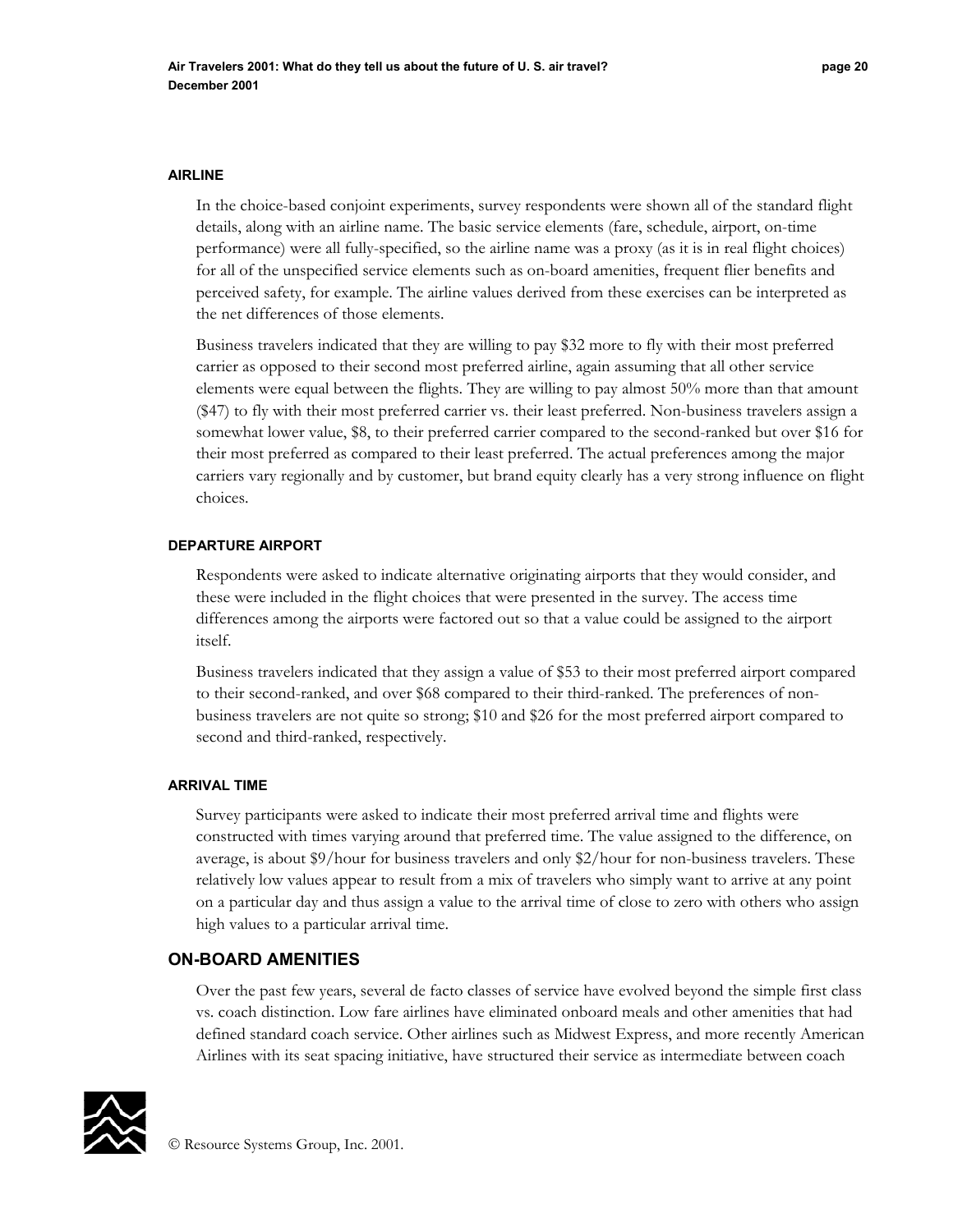and first class. The survey measured the value that passengers place on each of the major onboard amenities so that the total perceived value associated with alternative service combinations can be estimated. This part of the analysis was supported by an adaptive conjoint component in the survey that tested a set of individual on-board amenities, including:

- ♦ Seat width and spacing
	- Width and spacing as in standard coach
	- Increased spacing
	- Increased width and spacing
- Seat position
	- Middle
	- Window
	- Aisle
- Food and beverage service
	- Beverage only
	- Beverage and snack only
	- Beverage and standard airline meal
	- Beverage and superior airline meal
- Carry-on space
	- One carry-on bag allowed
	- Two carry-on bags allowed, but space is limited
	- Two carry-on bags allowed, there is ample space
- Onboard entertainment
	- No onboard entertainment
	- Standard headphones/cabin movie
	- Individual movie screen with choice of movies and CD quality sound

In addition, two airline service elements were tested:

- ♦ Reservation system
	- Purchase ticket on-line from a site other than the airline
	- Purchase ticket on-line using the airline's web site
	- Purchase ticket directly from the airline by telephone or in person

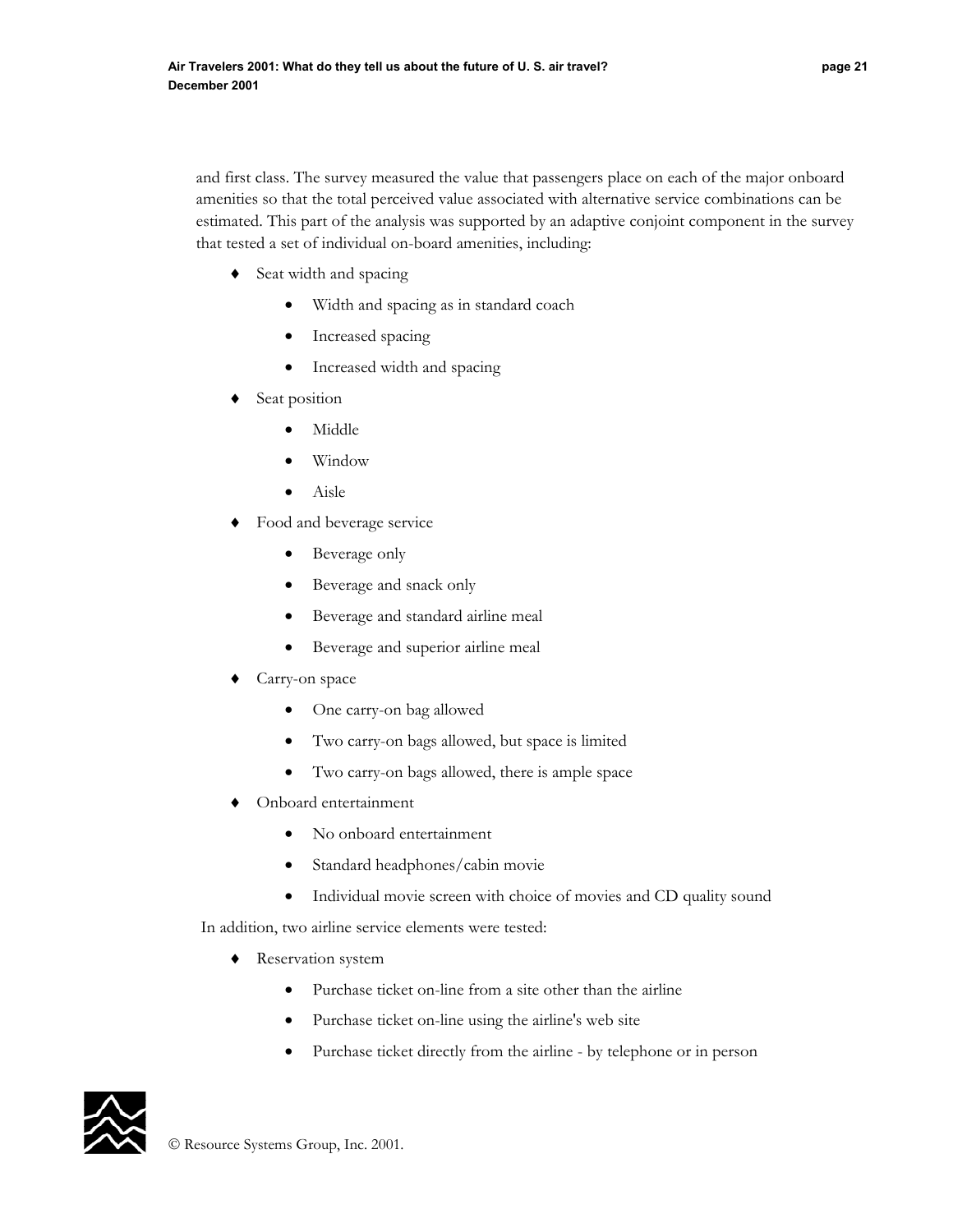- Purchase ticket through a travel agent
- Frequent flier accrual
	- Normal frequent flyer miles
	- 500 extra frequent flyer miles (or equivalent)
	- 1000 extra frequent flyer miles (or equivalent)

## **TRAVELERS' VALUES FOR SERVICE AMENITIES**

The results of these analyses are summarized in Figure 12. As with the earlier choice-based conjoint results, these values should be interpreted with care. They represent overall averages, though here the values all represent the difference in value between the level considered best by each individual and the level considered worst. For some of the attributes such as seat position and reservations system, the "best" level varies across individuals, so the value shown here represents that which would be obtained by giving each traveler his or her most preferred level. All of the estimates are adjusted to represent value per one-way flight segment.



#### *Figure 12: Values for Onboard Amenities and Airline Services*

Overall, the highest value amenities for both business and non-business travelers are associated with seating. Seat spacing and width both have high values, as would be expected (for business travelers: \$21 and \$15, respectively for dimensions equivalent to 1<sup>st</sup> class). However, the largest single issue is

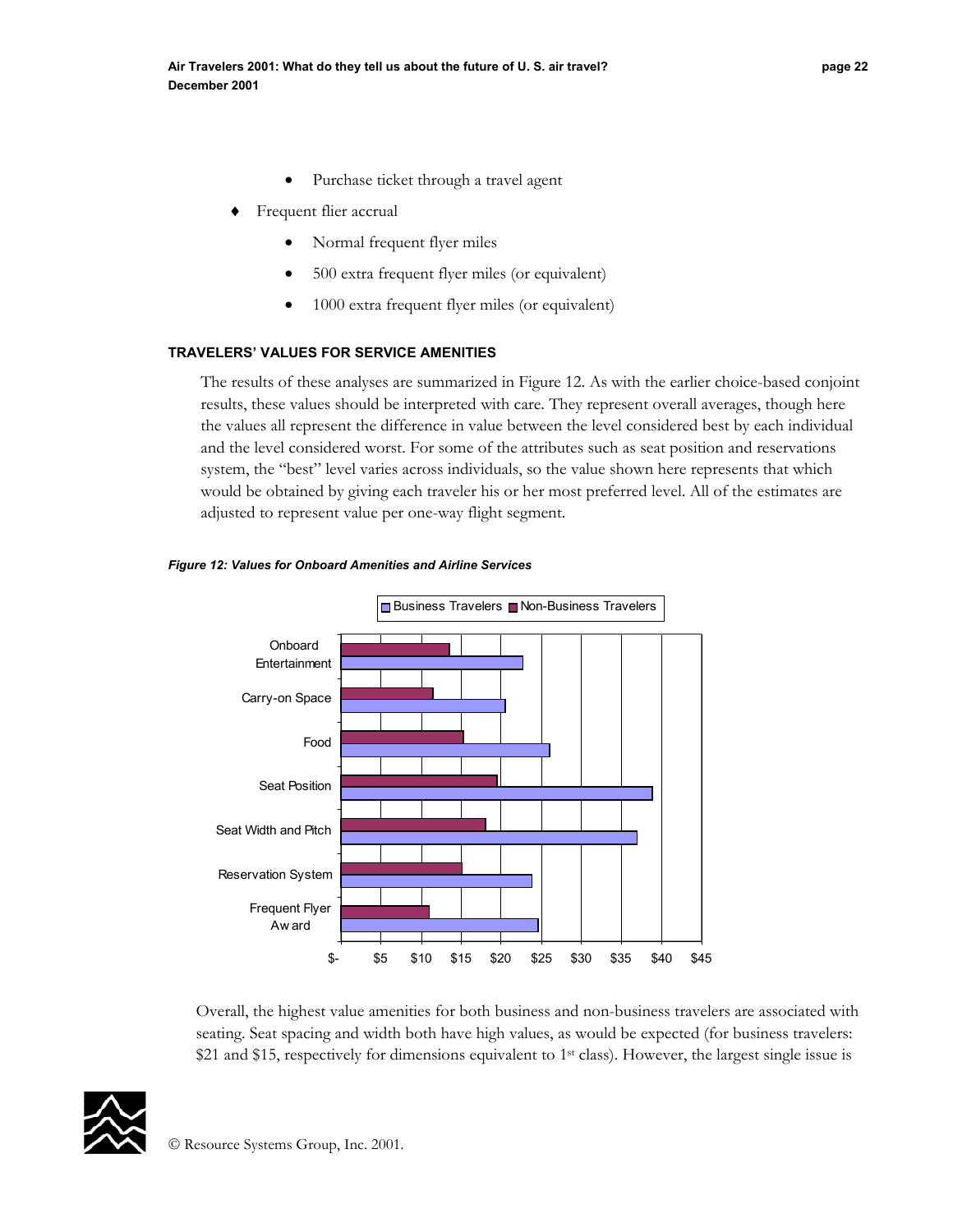seat position; the middle seat is indeed a traveler's most dreaded place. Business travelers are willing to pay \$30 and non-business travelers will pay about \$15 to avoid it. The other amenities – food and beverage service, carry-on space and onboard entertainment – all have significant, but generally lower, value to travelers. Together, however, these amenities can add significant value to a flight.

The values assigned to the reservation system and frequent flier awards are also significant. The values for the reservation system indicate that there are many travelers who strongly prefer a particular way of obtaining tickets, including continuing to use conventional travel agencies. Bonus frequent flier awards for online ticketing, however, can largely offset these preferences.

The values estimated for each individual feature were applied to typical service classes. The results are summarized in the table below.

#### *Table 4: Imputed Service Class Values*

|                                 |           | Business Non-Business |
|---------------------------------|-----------|-----------------------|
|                                 | Trave brs | Trave brs             |
| True 1stC ass                   | \$117     | \$62                  |
| Coach with Improved SeatSpacing | \$41      | \$24                  |
| Standard Coach                  | \$25      | \$15                  |
| Low Fare A rhine Coach          | S0        | SΩ                    |

In this table, the low fare airline, without meal service or entertainment, is used as a zero base and the values of amenities associated with higher service classes, as estimated from the adaptive conjoint analysis, are added. Overall, the perceived amenity value difference between standard and low fare coach is modest. However, the value difference is increased by almost 60% with improved seat spacing. And, the premium food and other services provided in first class sections add significant further value. It is important to note that these numbers do not represent the full, perceived value margin between discount airlines and the other major carriers. Brand equity, airport and other service differences can increase this margin significantly.

#### **SERVICE-RELATED MARKET SEGMENTS**

The values assigned to service amenities were analyzed to determine key needs-based market segments. The analyses, conducted using standard exploratory statistical methods, identified five distinct market segments:

- ♦ **A "price-conscious" group who shop aggressively for the lowest fares and place somewhat lower, but still significant values of the other service attributes** – This group consists of slightly over 40% of all travelers; however, they are also among the least frequent travelers and so represent a somewhat smaller share of all trips. Their trips tend to be for longer-duration non-business stays.
- ♦ **A "frequent flier-conscious" group who place their highest values on frequent flier awards and place moderate to low values on all other amenities** – The is the smallest

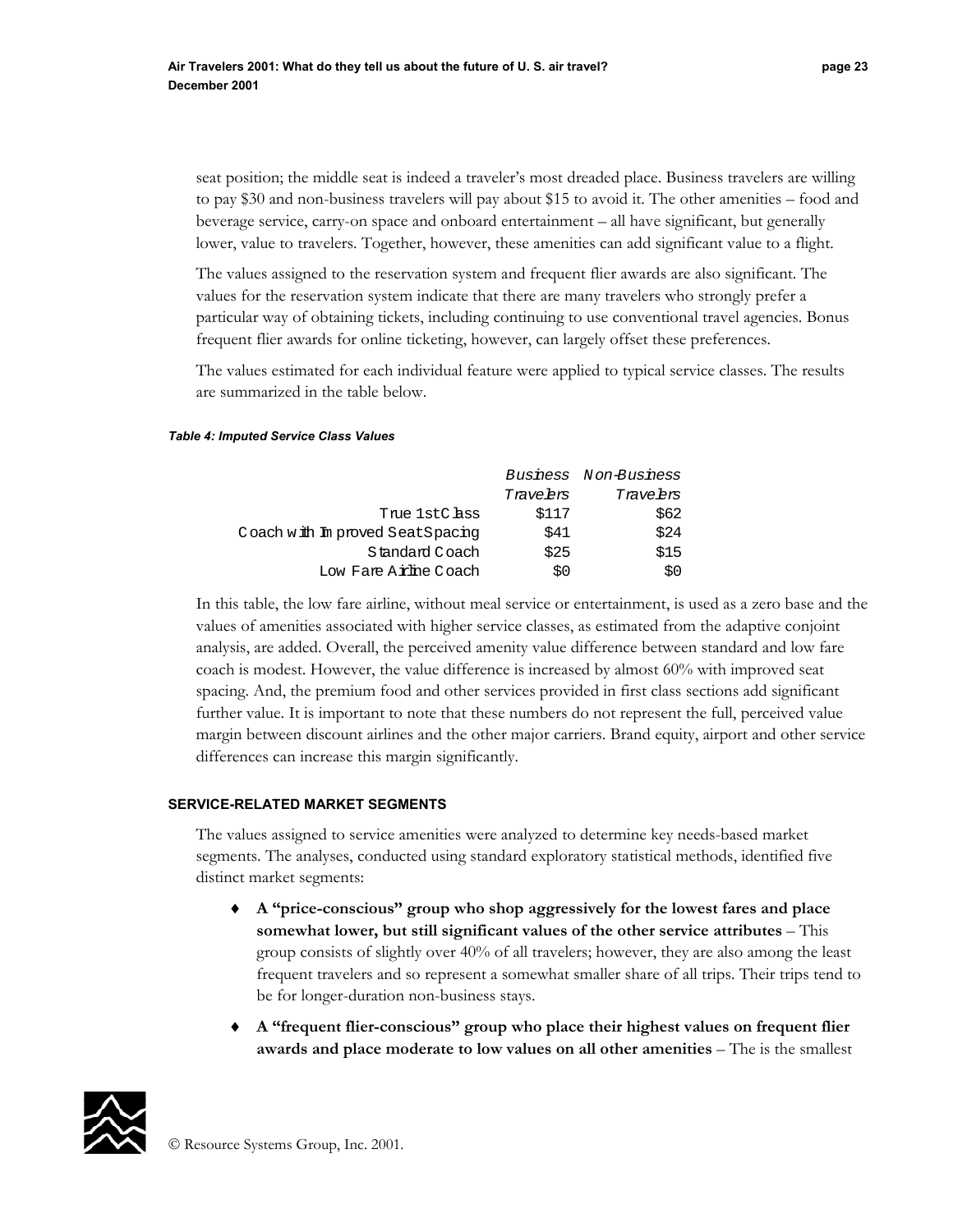of the groups, representing just over 8% of the travelers, but they also have the highest travel frequencies meaning that they represent a disproportionate share of air tickets – They are more likely to be traveling on company-reimbursed tickets, have a household income that is higher-than-average and are more likely to be elite frequent flier members.

- ♦ **A "want it all" group who place relatively high values on all service elements** These travelers, representing 15% of the total, are similar in many respects to the price-conscious segment except that they are even more likely to be paying for the tickets personally and are more likely to be elite frequent flier members. Since they place high value on all service elements, they are more easily attracted to higher-priced flights with additional amenities.
- ♦ **A "seat comfort" group that is driven by seat width and spacing** These represent another 19% of the travelers, but they are very frequent fliers so that their proportion of tickets is somewhat higher. They have high elite program membership, are the most likely to choose the first class cabin, and have high household incomes.
- ♦ **A "no middle seat" group who value their seat position over all other service amenities** – These include the remaining 15% of travelers. The travelers in this group make an average number of trips but have relatively high average household incomes and are less likely to be reimbursed for their tickets.

There are many other dimensions along which this type of segmentation can be performed, but this analysis illustrates the diversity that exists within the travel market and demonstrates how differentiation of service can capture important pieces of that market.

## **AIRCRAFT CHARACTERISTICS**

The 2001 survey asked respondents to retrospectively describe the configuration, make, model and occupancy level of the aircraft used on their most recent flight. The data provide an indication of the level of unaided awareness that air travelers have of their aircraft and provide information about differences in satisfaction ratings among aircraft types. Virtually all respondents were able to classify the aircraft into one of the four categories given (propjet, regional jet, standard jet, widebody). Approximately 85% were able to describe their seating configuration (from a list). However, only 40% indicated that they knew the make and model of the aircraft (also from a list). There may be a small latency effect in this recall; 50% those who made trips within the past month were able to recall make and model vs. 60% for those whose trips were more than six months previous to the survey. On the other hand, frequent fliers also have a slightly higher recall rate and those whose trips are most recent are also more likely to be the most frequent fliers.

Table 5 and Table 6 below show the levels of satisfaction with flight elements, tabulated by aircraft type and seating configuration.

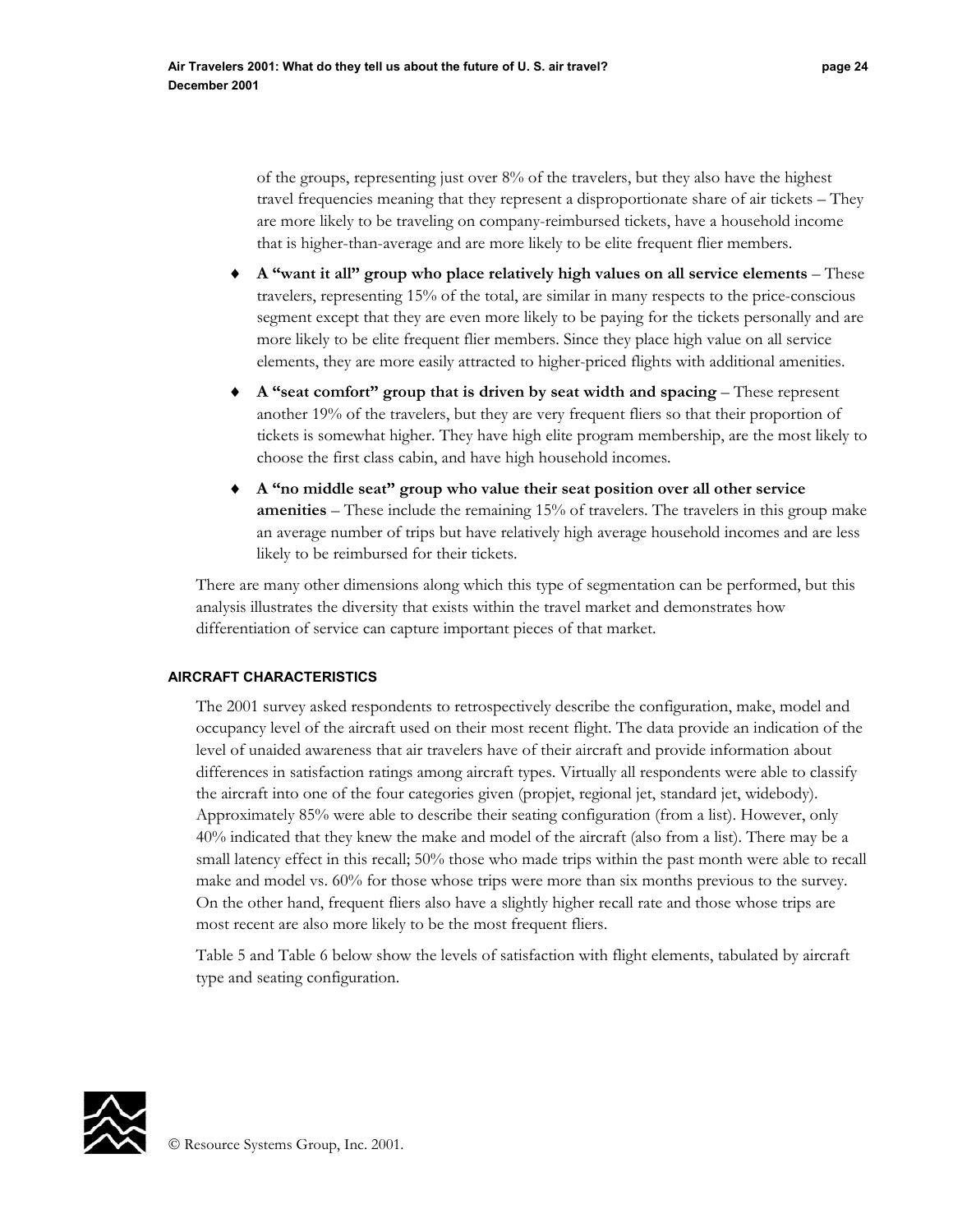|             | The seating was<br>comfortable | There was adequate<br>overhead bin space | Overall, I was very<br>satisfied with the<br>service,<br>convenience and<br>value provided by<br>this flight |
|-------------|--------------------------------|------------------------------------------|--------------------------------------------------------------------------------------------------------------|
|             | Mean                           | Mean                                     | Mean                                                                                                         |
|             | 3.4                            | 3.3                                      | 3.7                                                                                                          |
|             | 3.3                            | 3.3                                      | 3.8                                                                                                          |
|             | 3.0                            | 3.4                                      | 3.7                                                                                                          |
|             | 3.2                            | 3.0                                      | 3.4                                                                                                          |
| 51<br>8     | 3.0                            | 3.4                                      | 3.5                                                                                                          |
|             | 2.9                            | 3.3                                      | 3.3                                                                                                          |
| Group Total | 3.2                            | 3.4                                      | 3.7                                                                                                          |

 $\mathbf{I}$ 

#### *Table 5: Satisfaction with Seating Configuration*

The most preferred seating configuration for seat comfort is 2-2, followed 2-3 and 2-3-2. This ordering appears to be directly related to the proportion of center seats in each configuration.

*Table 6: Satisfaction with Aircraft Model* 

|                                           | The seating was<br>comfortable | There was adequate<br>overhead bin space | Overall, I was very<br>satisfied with the<br>service,<br>convenience and<br>value provided by<br>this flight |
|-------------------------------------------|--------------------------------|------------------------------------------|--------------------------------------------------------------------------------------------------------------|
|                                           | Mean                           | Mean                                     | Mean                                                                                                         |
| Propeller                                 | 2.7                            | 2.6                                      | 3.2                                                                                                          |
| Regional Jet (50-100 Passenger Capacity)  | 3.1                            | 3.3                                      | 3.7                                                                                                          |
| Standard Jet (100-200 Passenger Capacity) | 3.2                            | 3.4                                      | 3.7                                                                                                          |
| Widebody (200 plus Passenger Capacity)    | 3.1                            | 3.1                                      | 3.6                                                                                                          |
| <b>Group Total</b>                        | 3.2                            | 3.4                                      | 3.7                                                                                                          |

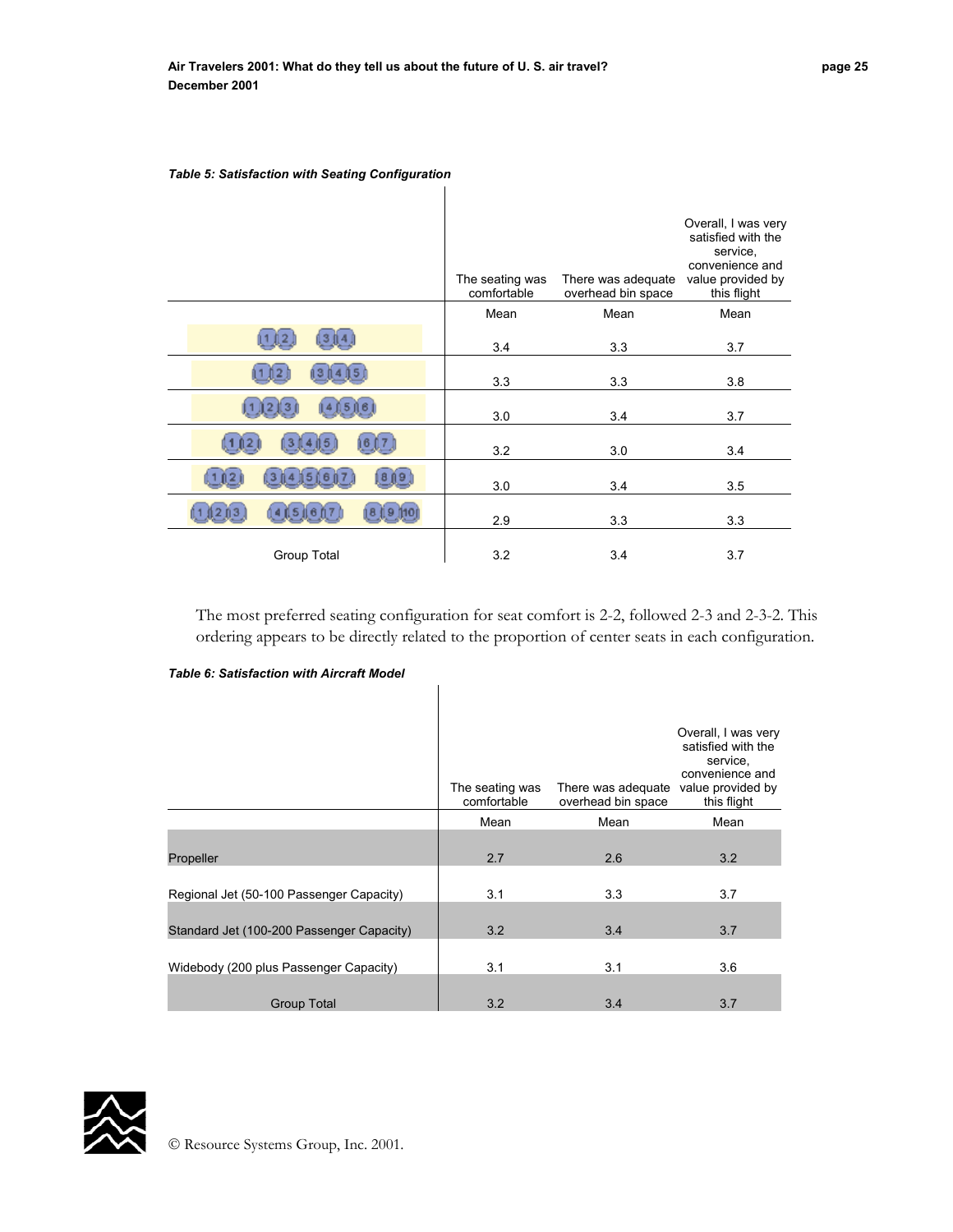This table shows a large gap between propeller aircraft and regional jets, but relatively smaller differences among the jet aircraft.

## **IMPLICATIONS**

The 2001 Aviation and Transportation Security Act will result in a number of changes that should restore some of the confidence in the air travel system that was lost before its passage. The passengers who return to air travel will find that they need to allow additional time for security screening (in some cases, offset by expedited frequent traveler screening programs) and that fares will include an additional \$2.50 per flight segment (\$10.00 maximum per one-way trip). There is no reason to believe that they will value the basic service elements (beyond security) and amenities any differently than they have in the recent past. Those values indicate that there are many ways that the additional costs can be offset.

For example, for the 12 months before September 11, on-time performance had already improved to over 80% on-time performance, from 70% the year earlier. This improvement resulted from lower passenger volumes, less airport congestion and fewer labor-related service disruptions. However, there continues to be a wide range in performance among airlines (Southwest has over 87% on-time vs. Continental's 74%) and airports. The 2001 survey shows that business travelers now place an even higher value on on-time performance than they did in 2000. An additional 2% improvement in on-time performance would increase value by more than enough to offset the security-related fare surcharge.

Throughout the system, there are opportunities to increase the flight value perceived by passengers. Creating additional value both stimulates travel and increases market shares for those flights that provide this value. In ticketing and reservations, web-based services are already perceived as providing additional value in several areas but lacking in others. Differences in airport access and interminal services create pronounced differences in the value that passengers assign to alternative airports. The basic service elements of flight time, schedule, number of connections and aircraft type all affect value. And, in-flight amenities are part of the implicit equation that passengers use when they impute values for alternative flights.

The values that travelers assign to these service elements have remained reasonably stable through time. This provides a continuing opportunity for airlines, aircraft companies, airport operators and travel reservation services to adapt their products and services in ways that reflect these values. We hope that the information provided in this report will stimulate them to reflect the full set of traveler values in the way those products and services are designed and delivered.

# **ABOUT THE STUDY**

The survey whose results are described here was designed and independently funded by Resource Systems Group, Inc., a leading national transportation consulting and market research company. The firm has conducted several hundred studies of the markets for major transportation services throughout North American, South America, Europe and Asia. Clients for this work have included

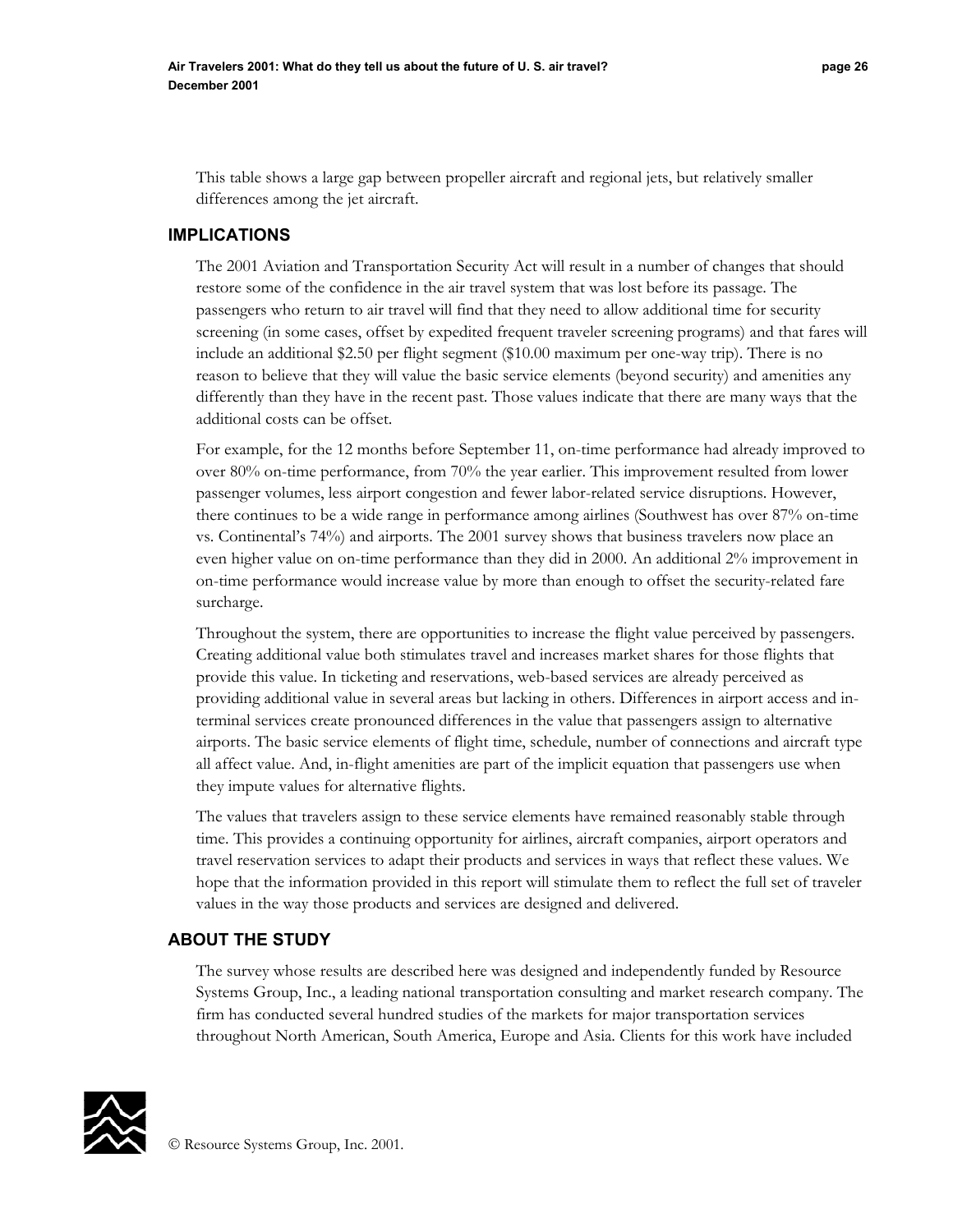federal agencies, state and regional agencies, transportation service providers and equipment providers.

The survey was conducted by SurveyCafe.com, a market research eVenture of Resource Systems Group. The survey sample was drawn from the SurveyCafe Regulars panel, which has been constructed using national random sampling. The sample was weighted to represent the air travel market as detailed in the most recent U.S. DOT American Travel Survey.

Thomas J. Adler supervised the analyses and prepared the report. Dr. Adler has a PhD from MIT in Transportation Systems. He was a professor at Dartmouth College where he directed the graduate program in transportation for ten years. He has been a consultant with Resource Systems Group for the past 15 years, leading numerous major travel market research projects.

Further information about the study and other related products are provided at www.surveycafe.com. Comments and information requests can be directed to  $\frac{airsurvev}{a}$ rsginc.com or to the author at +1 802 295-4999.

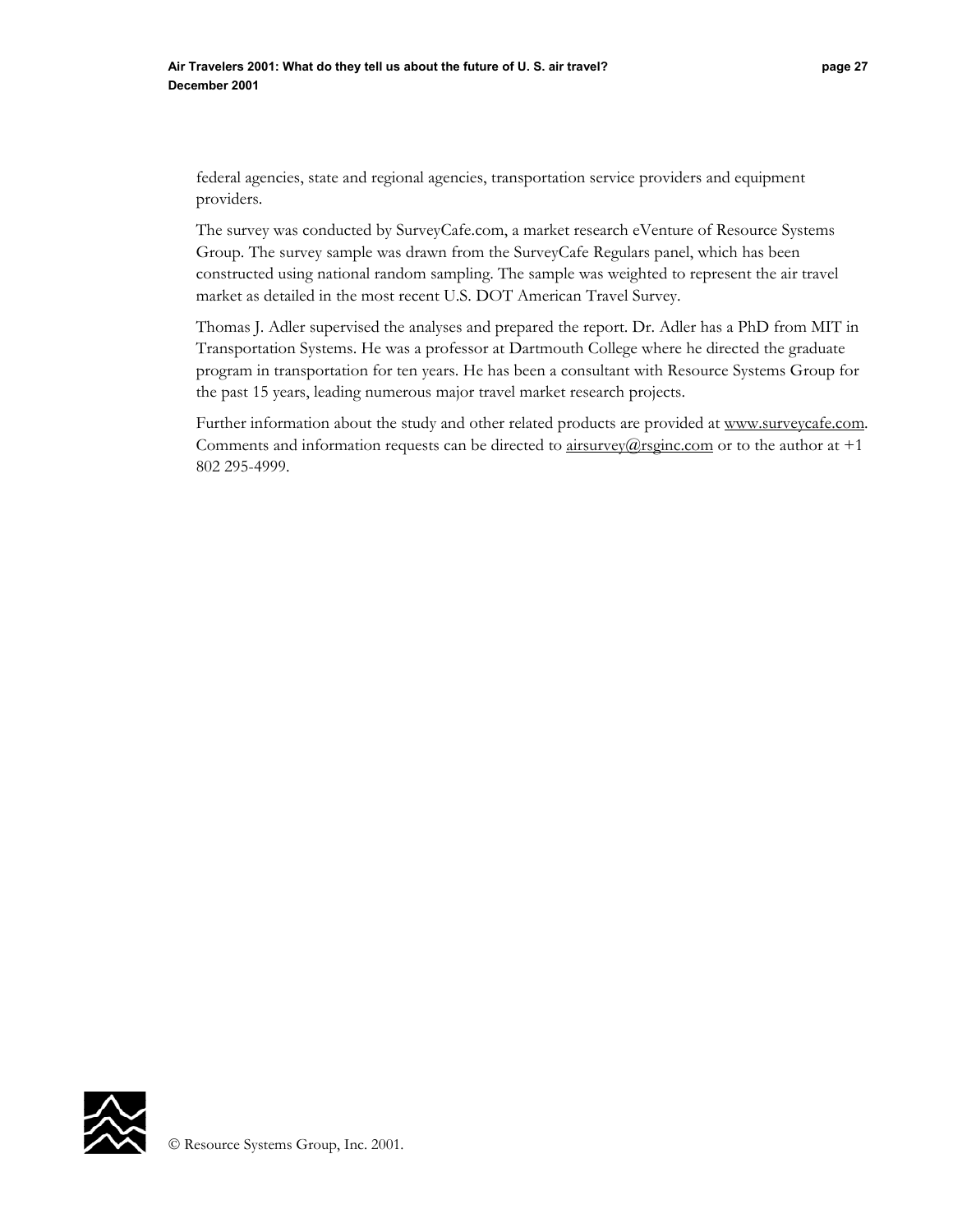# **APPENDIX – SURVEY SCRIPT WITH TABULATIONS**

#### **BACKGROUND QUESTIONS**

## **When did you make the trip you have in mind?**

|                    | Frequency | Percent |
|--------------------|-----------|---------|
| In the past month  | 144       | 23.1    |
| 1 to 6 months ago  | 259       | 41.8    |
| 7 to 12 months ago | 218       | 35.1    |
| Total              | 621       | 100.0   |

# **What class of service did you use?**

|                  | Frequency | Percent |
|------------------|-----------|---------|
| Economy or coach | 542       | 87.4    |
| <b>Business</b>  | 58        | 9.4     |
| First class      | 20        | 3.3     |
| Total            | 621       | 100.0   |

 $\mathbf{r}$ 

# *If respondent flew business or first class:*

## **Did you receive a free upgrade to this class?**

|       | Frequency | Percent |
|-------|-----------|---------|
| Yes   | 19        | 24.1    |
| No    | 60        | 75.9    |
| Total | 79        | 100.0   |
|       |           |         |

## **How did you acquire your ticket?**

|                                                    | <b>Frequency</b> | Percent |
|----------------------------------------------------|------------------|---------|
| Travel agent                                       | 218              | 35.1    |
| Directly from the airline                          | 130              | 20.9    |
| Online - using the airline web site                | 130              | 21.0    |
| Online - from a travel site other than the airline | 115              | 18.5    |
| Other                                              | 28               | 4.5     |
| Total                                              | 621              | 100.0   |
|                                                    |                  |         |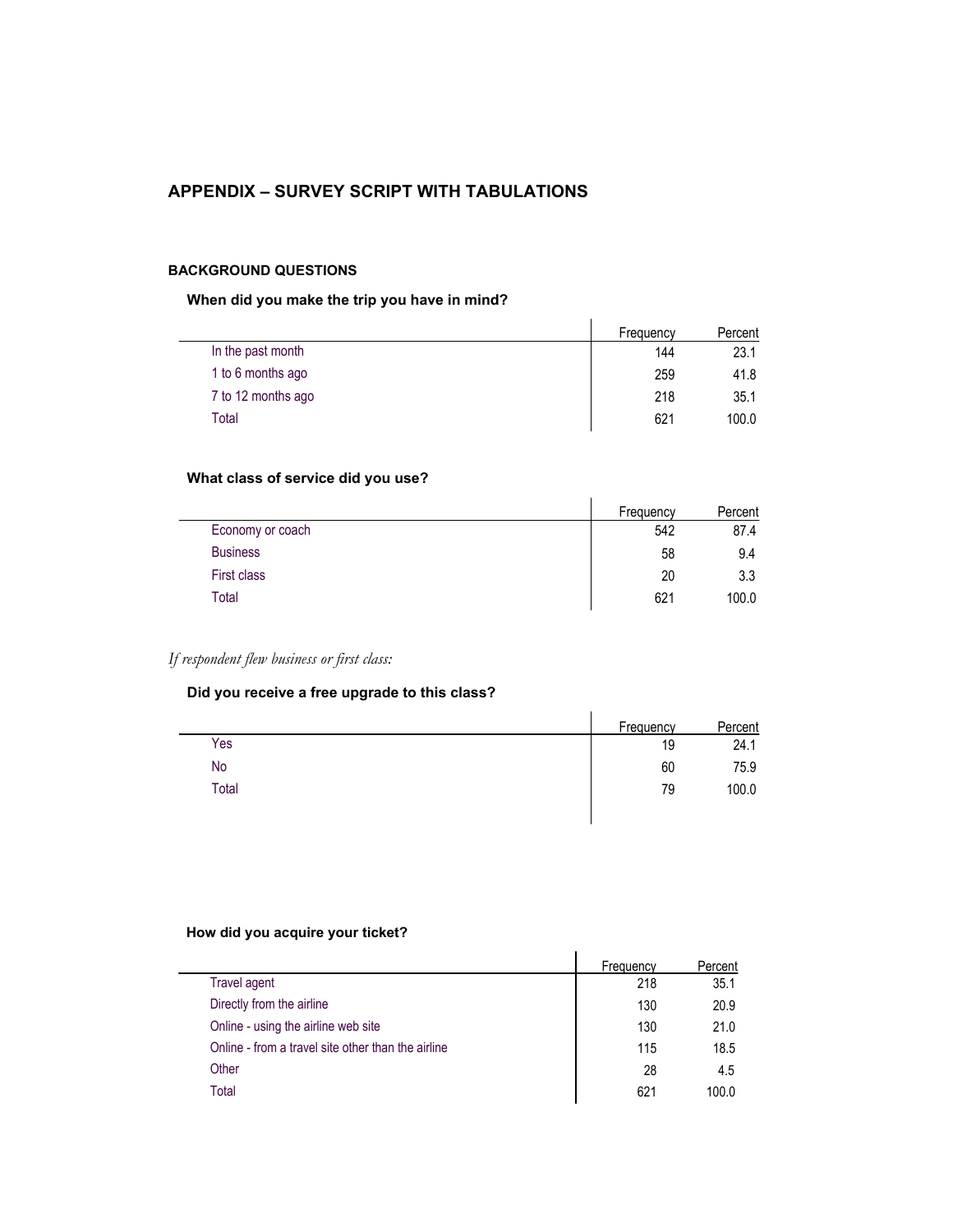## *If ticket purchased through a travel agent:*

## **From what type of travel agent did you acquire your ticket?**

|                                     | Frequency | Percent |
|-------------------------------------|-----------|---------|
| Local                               | 126       | 57.8    |
| Local office of national agent      | 52        | 23.9    |
| National agent without local office | 40        | 18.2    |
| Total                               | 218       | 100.0   |

## *If ticket purchased directly from an airline:*

#### **How did you acquire your ticket from the airline?**

|              | Frequency | Percent |
|--------------|-----------|---------|
| By telephone | 95        | 73.0    |
| In person    | 35        | 27.0    |
| $\tau$ otal  | 130       | 100.0   |

## *If ticket purchased on-line using an airline's website:*

## **Did you book a flight on the same airline whose web site you used?**

|                                                              | Frequency | Percent |
|--------------------------------------------------------------|-----------|---------|
| Yes                                                          | 128       | 98.4    |
| No, I booked on another airline, while using a web site host |           |         |
| Total                                                        | 130       | 100.0   |

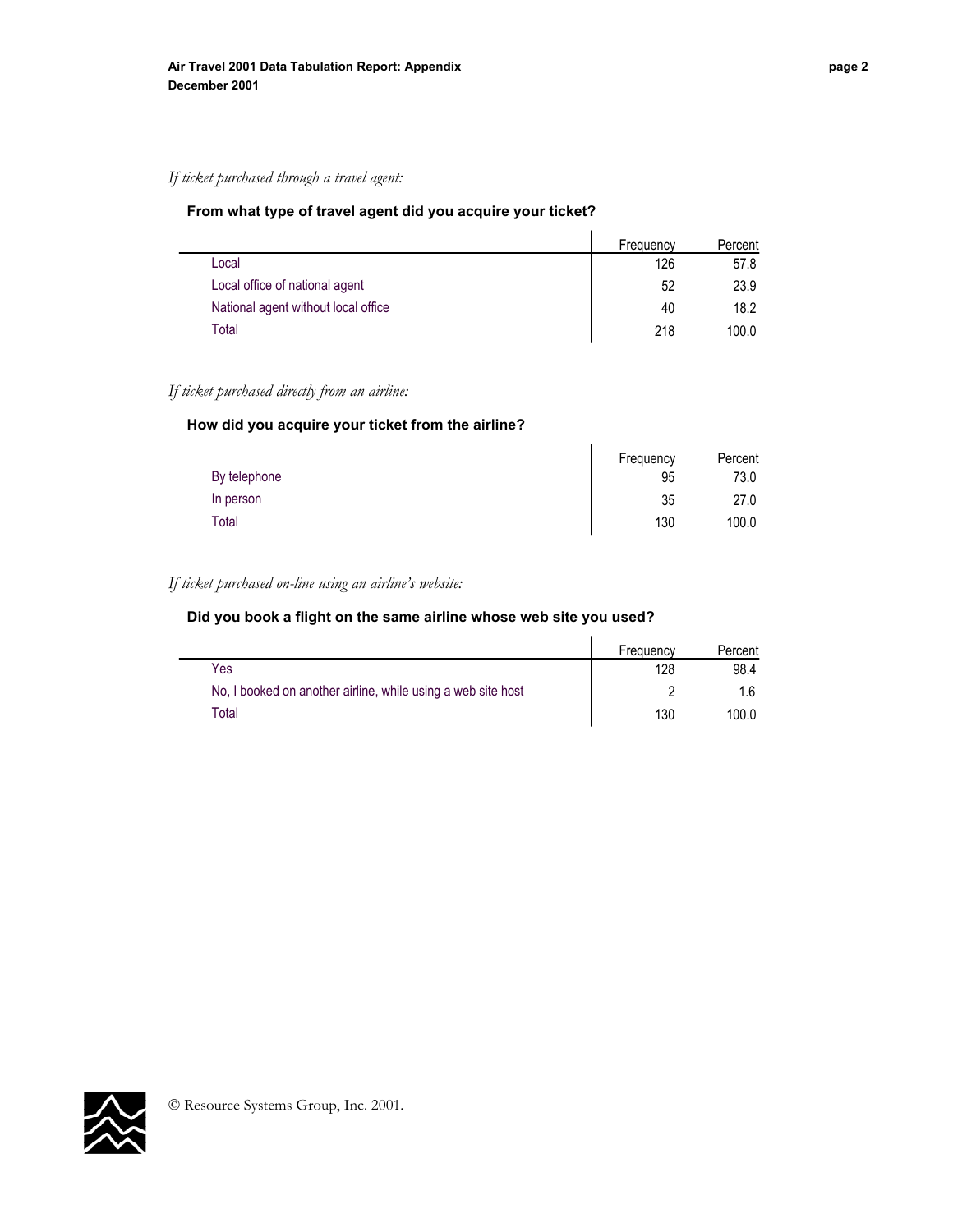#### **What travel site did you use?**

|                    | Frequency | Percent |
|--------------------|-----------|---------|
| American Express   | 4         | 3.9     |
| <b>AOL</b>         | 3         | 2.5     |
| <b>Bestfares</b>   | 1         | .8      |
| CheapTickets       | 12        | 10.2    |
| CheapAirlines      | 1         | .5      |
| Expedia            | 17        | 15.1    |
| FlyCheap           | 1         | .8      |
| Hotwire            | 1         | 1.3     |
| LowestFare         | 7         | 6.3     |
| Priceline.com      | 23        | 19.6    |
| <b>Travelocity</b> | 34        | 29.5    |
| Other              | 11        | 9.5     |
| Total              | 115       | 100.0   |

## *If used "other" travel site:*

## **What other travel site did you use?**

|                           | Frequency      | Percent |
|---------------------------|----------------|---------|
|                           |                |         |
| airoutlet.com             | $\overline{2}$ | 15.4    |
| costa                     | 1              | 7.7     |
| cruise.com                | 1              | 7.7     |
| DHS_Club                  | 1              | 7.7     |
| egghead.com_vendor        | 1              | 7.7     |
| Las_Vegas_Travel_Bureau   | 1              | 7.7     |
| Lycos_Travel              | 1              | 7.7     |
| my_daughter_in_law_did_it | 1              | 7.7     |
| Trip_manager,_corporate_s | 2              | 15.4    |
| vegas.com                 | 1              | 7.7     |
| yahoo_travel              | 1              | 7.7     |
| Total                     | 13             | 100.0   |

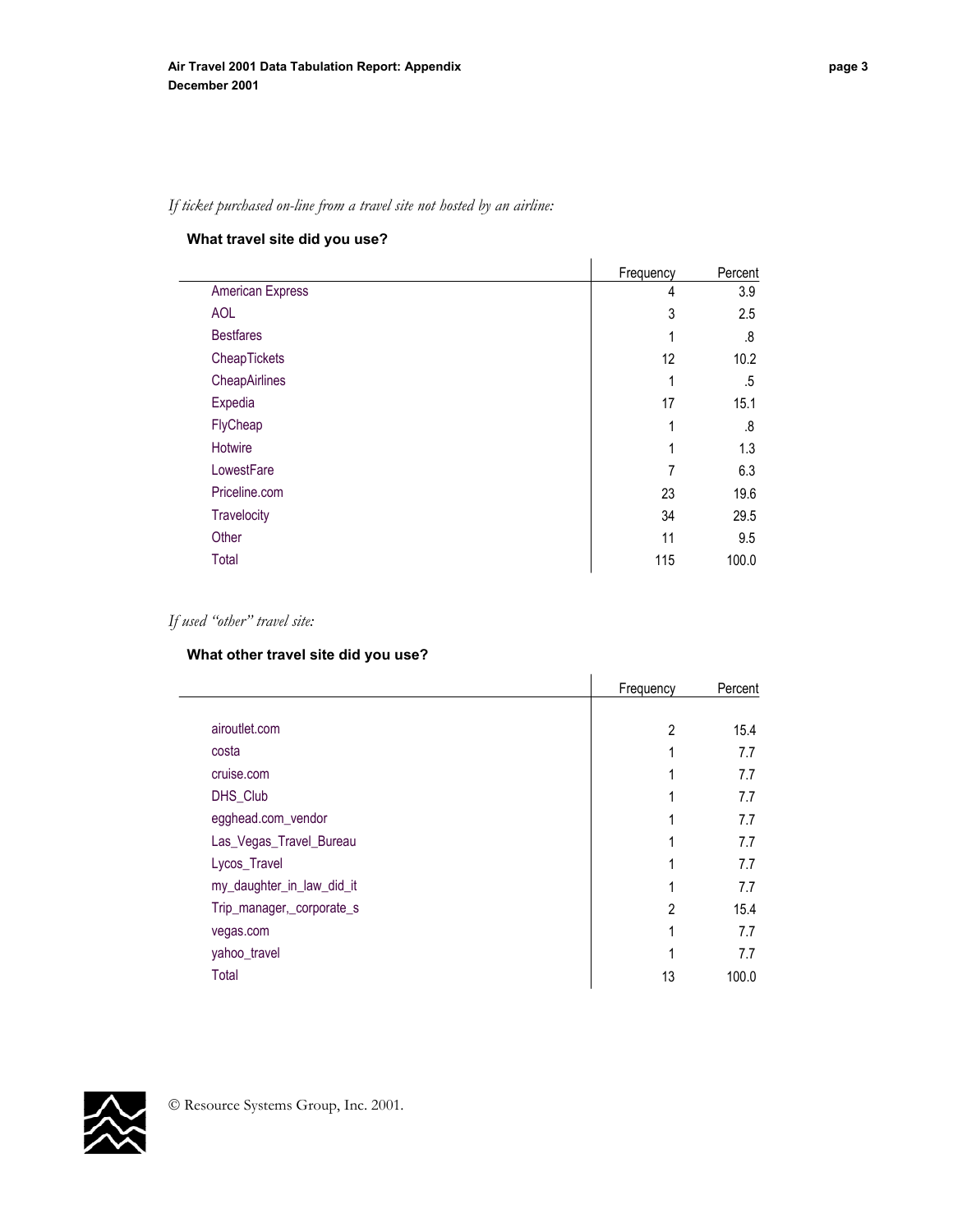| Ticket purchased through<br>a travel agent. | found a flight that<br>met my overall<br>needs well. |      | I found the best<br>price available for<br>this flight. |      | The transaction was<br>convenient |      | I received good<br>overall customer<br>service. |      | I received other<br>useful services in<br>addition to the ticket<br>purchase. |      |
|---------------------------------------------|------------------------------------------------------|------|---------------------------------------------------------|------|-----------------------------------|------|-------------------------------------------------|------|-------------------------------------------------------------------------------|------|
|                                             | Count                                                | $\%$ | Count                                                   | %    | Count                             | $\%$ | Count                                           | $\%$ | Count                                                                         | %    |
| <b>Strongly Disagree</b>                    | 15                                                   | 7%   | 22                                                      | 10%  | 10                                | 5%   | 9                                               | 4%   | 26                                                                            | 12%  |
| Disagree                                    | 20                                                   | 10%  | 18                                                      | 8%   | 15                                | 7%   | 18                                              | 8%   | 33                                                                            | 15%  |
| Neutral                                     | 16                                                   | 7%   | 44                                                      | 21%  | 22                                | 10%  | 25                                              | 12%  | 65                                                                            | 30%  |
| Agree                                       | 85                                                   | 39%  | 72                                                      | 33%  | 73                                | 33%  | 70                                              | 32%  | 39                                                                            | 18%  |
| <b>Strongly Agree</b>                       | 81                                                   | 37%  | 61                                                      | 28%  | 97                                | 45%  | 96                                              | 44%  | 54                                                                            | 25%  |
| Total                                       | 218                                                  | 100% | 218                                                     | 100% | 218                               | 100% | 218                                             | 100% | 252                                                                           | 100% |

# *If ticket purchased through a travel agent:*

*If ticket purchased directly from the airline (by telephone or in person):* 

| Ticket purchased directly<br>from the airline. | found a flight that<br>met my overall<br>needs well. |      | I found the best<br>price available for<br>this flight. |      | The transaction was<br>convenient |      | I received good<br>overall customer<br>service. |      | received other<br>useful services in<br>addition to the ticket<br>purchase. |      |
|------------------------------------------------|------------------------------------------------------|------|---------------------------------------------------------|------|-----------------------------------|------|-------------------------------------------------|------|-----------------------------------------------------------------------------|------|
|                                                | Count                                                | %    | Count                                                   | $\%$ | Count                             | $\%$ | Count                                           | $\%$ | Count                                                                       | $\%$ |
| <b>Strongly Disagree</b>                       |                                                      | 5%   | 14                                                      | 11%  | 5                                 | 4%   | 6                                               | 4%   | 23                                                                          | 18%  |
| Disagree                                       | 11                                                   | 9%   | 18                                                      | 14%  | 11                                | 9%   | 8                                               | 6%   | 25                                                                          | 20%  |
| <b>Neutral</b>                                 | 13                                                   | 10%  | 25                                                      | 20%  | 14                                | 11%  | 16                                              | 12%  | 47                                                                          | 36%  |
| Agree                                          | 51                                                   | 40%  | 37                                                      | 28%  | 46                                | 35%  | 44                                              | 34%  | 20                                                                          | 15%  |
| <b>Strongly Agree</b>                          | 47                                                   | 36%  | 36                                                      | 27%  | 53                                | 41%  | 57                                              | 44%  | 14                                                                          | 11%  |
| Total                                          | 130                                                  | 100% | 130                                                     | 100% | 130                               | 100% | 130                                             | 100% | 130                                                                         | 100% |

# *If ticket purchased through an airline's website:*

| Ticket purchased through<br>an airline's website. | found a flight that<br>met my overall<br>needs well. |      | I found the best<br>price available for<br>this flight. |      | The transaction was l<br>convenient<br>service. |      | I received good<br>overall customer |      | purchase. | received other<br>useful services in<br>addition to the ticket |
|---------------------------------------------------|------------------------------------------------------|------|---------------------------------------------------------|------|-------------------------------------------------|------|-------------------------------------|------|-----------|----------------------------------------------------------------|
|                                                   | Count                                                | %    | Count                                                   | $\%$ | Count                                           | %    | Count                               | $\%$ | Count     | $\%$                                                           |
| <b>Strongly Disagree</b>                          | 12                                                   | 9%   | 14                                                      | 11%  |                                                 | 5%   | 3                                   | 3%   | 22        | 17%                                                            |
| <b>Disagree</b>                                   | 5                                                    | 4%   | 5                                                       | 4%   | 8                                               | 6%   | 13                                  | 10%  | 23        | 18%                                                            |
| <b>Neutral</b>                                    | 3                                                    | 2%   | 23                                                      | 18%  |                                                 | 5%   | 18                                  | 14%  | 63        | 48%                                                            |
| Agree                                             | 39                                                   | 30%  | 30                                                      | 23%  | 34                                              | 26%  | 45                                  | 34%  | 10        | 8%                                                             |
| <b>Strongly Agree</b>                             | 72                                                   | 55%  | 58                                                      | 44%  | 75                                              | 58%  | 51                                  | 39%  | 12        | 99%                                                            |
| Total                                             | 130                                                  | 100% | 130                                                     | 100% | 130                                             | 100% | 130                                 | 100% | 130       | 100%                                                           |

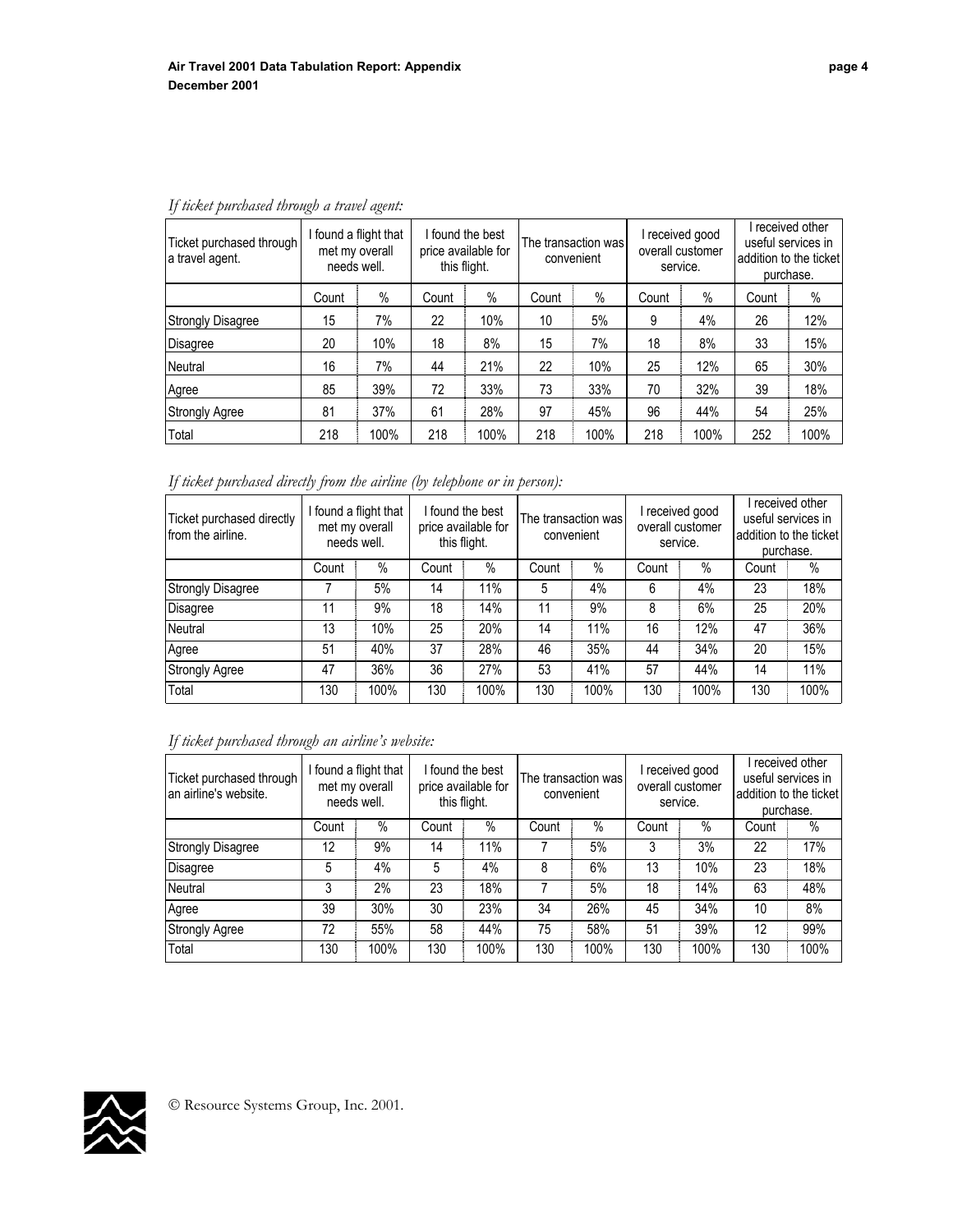| Ticket purchased through<br>a travel site not hosted by<br>an airline. | found a flight that<br>met my overall<br>needs well. |      | I found the best<br>price available for<br>this flight. |      | The transaction was<br>convenient |      | received good<br>overall customer<br>service. |      | received other<br>useful services in<br>addition to the ticket<br>purchase. |        |
|------------------------------------------------------------------------|------------------------------------------------------|------|---------------------------------------------------------|------|-----------------------------------|------|-----------------------------------------------|------|-----------------------------------------------------------------------------|--------|
|                                                                        | Count                                                | %    | Count                                                   | $\%$ | Count                             | $\%$ | Count                                         | $\%$ | Count                                                                       | $\%$   |
| <b>Strongly Disagree</b>                                               | 3                                                    | 3%   | 6                                                       | 6%   | 4                                 | 4%   | 5                                             | 5%   | 14                                                                          | 13%    |
| <b>Disagree</b>                                                        | 6                                                    | 5%   | 9                                                       | 7%   | 4                                 | 4%   | 3                                             | 2%   | 14                                                                          | $12\%$ |
| Neutral                                                                | 8                                                    | 7%   | 6                                                       | 6%   | 3                                 | 3%   | 16                                            | 14%  | 55                                                                          | 48%    |
| Agree                                                                  | 46                                                   | 40%  | 31                                                      | 26%  | 33                                | 28%  | 41                                            | 36%  | 17                                                                          | 15%    |
| <b>Strongly Agree</b>                                                  | 52                                                   | 45%  | 63                                                      | 55%  | 71                                | 62%  | 49                                            | 43%  | 14                                                                          | 12%    |
| Total                                                                  | 115                                                  | 100% | 115                                                     | 100% | 115                               | 100% | 115                                           | 100% | 115                                                                         | 100%   |

*If ticket purchased through a travel site not hosted by an airline:* 

#### **Who paid for the ticket?**

|                                  | Frequency | Percent |
|----------------------------------|-----------|---------|
| I paid, personally               | 384       | 61.9    |
| My company paid or reimbursed me | 207       | 33.3    |
| Other                            | 30        | 4.8     |
| Total                            | 621       | 100.0   |

## **How much did the ticket cost (round trip)?**

|                  | Frequency | Percent |
|------------------|-----------|---------|
| Less than \$100  | 13        | 2.1     |
| \$100 to \$199   | 130       | 20.9    |
| \$200 to \$299   | 176       | 28.3    |
| \$300 to \$499   | 169       | 27.3    |
| \$500 to \$749   | 65        | 10.4    |
| \$750 to \$999   | 31        | 4.9     |
| \$1000 to \$2000 | 34        | 5.5     |
| More than \$2000 | 3         | .5      |
| Total            | 621       | 100.0   |

#### **Between what two cities did you travel for the recent domestic air trip that you have in mind?**

*(Respondent was instructed to enter the city, full airport name, or three-letter airport code. The FAA airport directory was then searched, and if more than one departure or arrival airport was found the respondent was asked to indicate the correct airport(s).)*

The tabulation for this question is not included here but is available upon request.

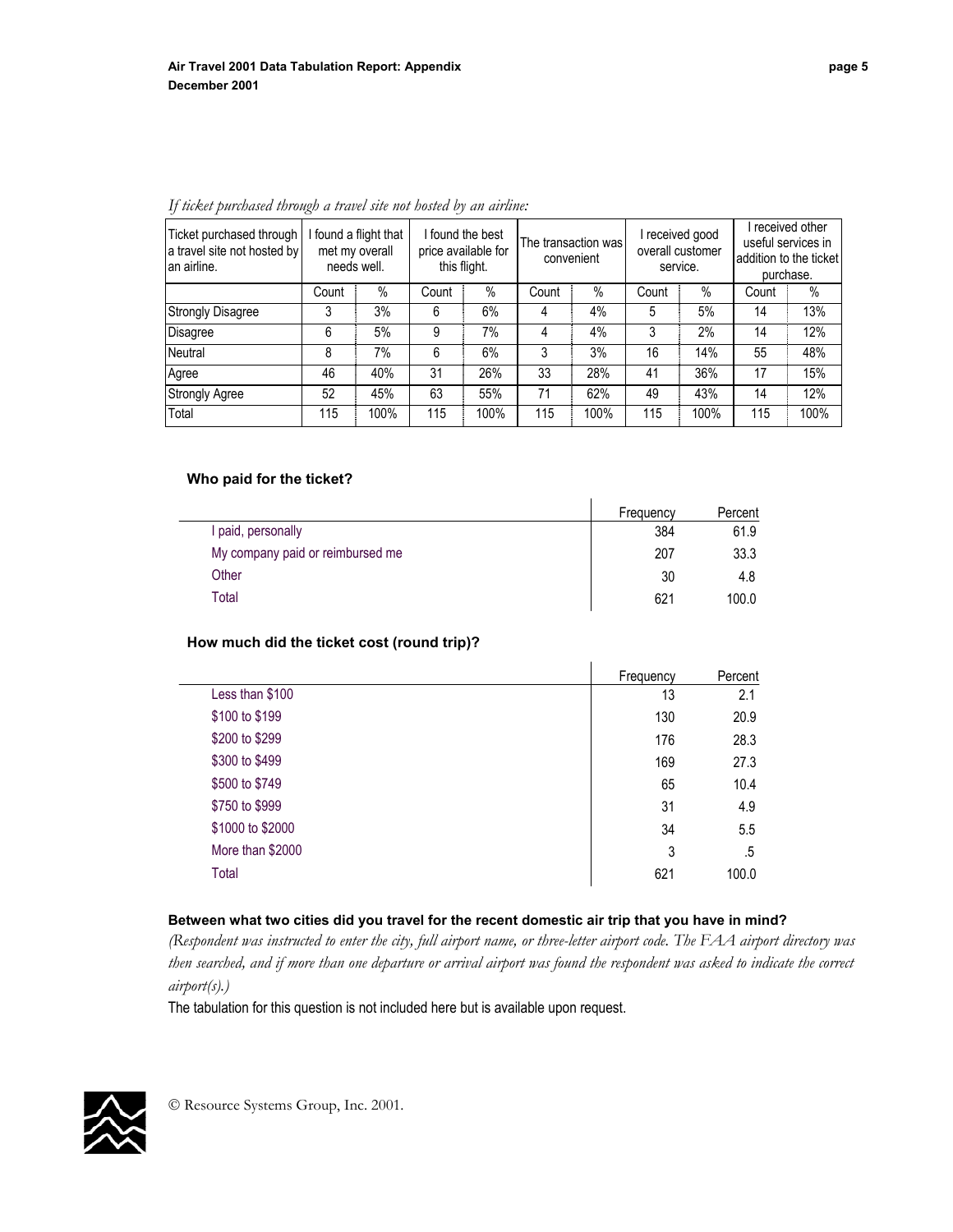## **What was the primary reason you made this trip?**

|                              | Frequency | Percent |
|------------------------------|-----------|---------|
| <b>Business</b>              | 267       | 43.0    |
| Vacation                     | 162       | 26.1    |
| Visit friends or relatatives | 168       | 27.0    |
| Attend school/college        | 4         |         |
| Other                        | 20        | 3.2     |
| Total                        | 621       | 100.0   |

 $\overline{1}$ 

## **On what day of the week did you depart?**

|           | Frequency | Percent |
|-----------|-----------|---------|
| Monday    | 75        | 12.1    |
| Tuesday   | 87        | 14.0    |
| Wednesday | 103       | 16.7    |
| Thursday  | 117       | 18.8    |
| Friday    | 106       | 17.0    |
| Saturday  | 71        | 11.5    |
| Sunday    | 62        | 9.9     |
| Total     | 621       | 100.0   |

# **How did you get to your origin airport (select all that apply)?**

|                  | <b>Frequency</b> | Percent |
|------------------|------------------|---------|
| Drove and parked | 245              | 39.4    |
| Was dropped off  | 271              | 43.7    |
| Taxi             | 45               | 7.2     |
| Shuttle          | 43               | 7.0     |
| <b>Bus</b>       | 6                | 1.0     |
| Train            | 10               | 1.6     |
| Total            | 621              | 100.0   |

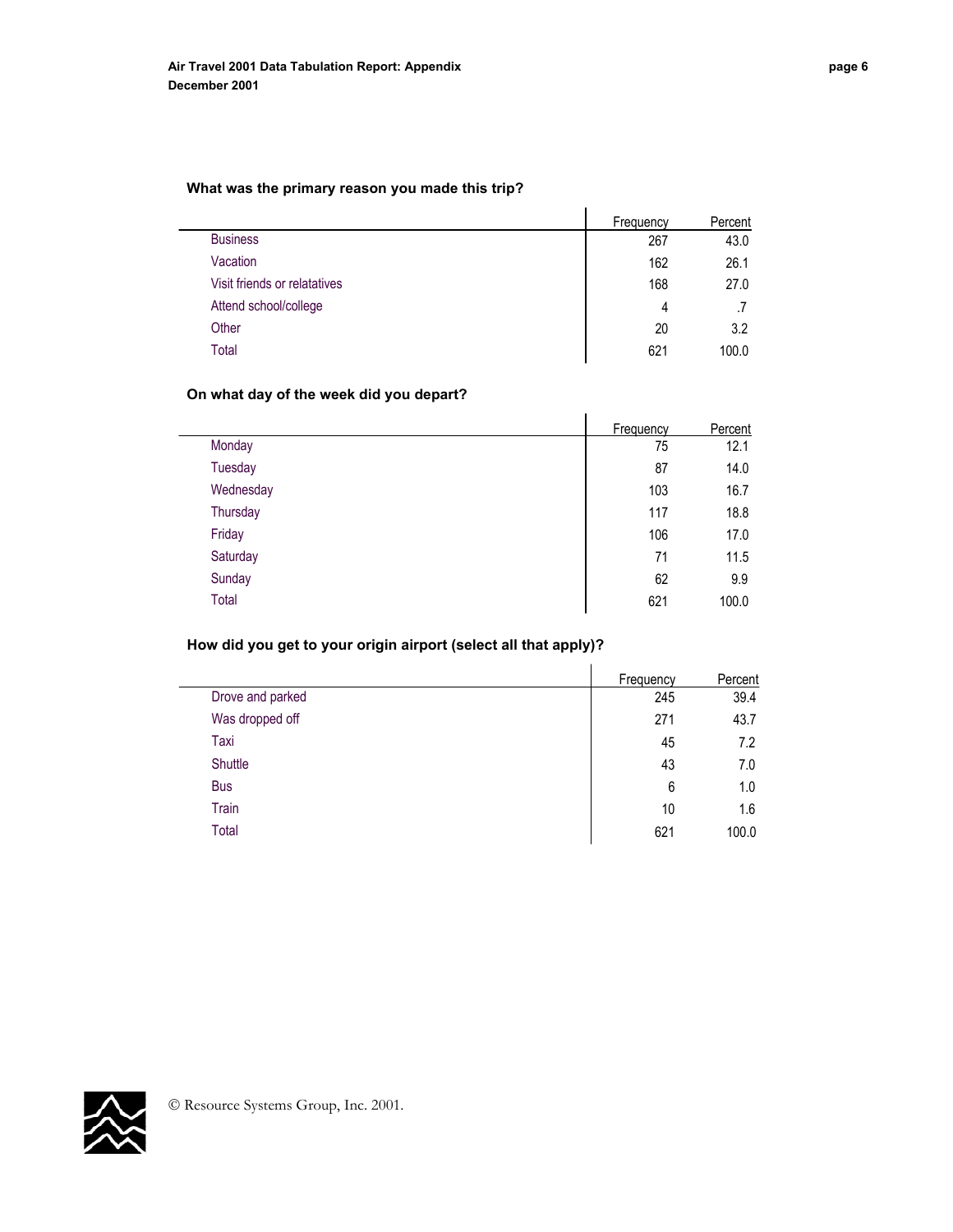## **How long did it take you to get to your origin airport?**

|                      | Frequency | Percent |
|----------------------|-----------|---------|
| Less than 15 minutes | 27        | 4.3     |
| 15 to 29 minutes     | 152       | 24.5    |
| 30 to 44 minutes     | 120       | 19.3    |
| 45 to 59 minutes     | 86        | 13.9    |
| 1 to 1.5 hours       | 142       | 23.0    |
| 1.5 to 2 hours       | 33        | 5.3     |
| 2 to 3 hours         | 38        | 6.0     |
| More than 3 hours    | 23        | 3.7     |
| Total                | 621       | 100.0   |

## **How long before your scheduled departure did you arrive at the airport?**

|                      | Frequency | Percent |
|----------------------|-----------|---------|
| Less than 15 minutes | 6         | 1.0     |
| 15 to 29 minutes     | 24        | 3.8     |
| 30 to 44 minutes     | 56        | 9.0     |
| 45 to 59 minutes     | 61        | 9.9     |
| 1 to 1.5 hours       | 307       | 49.5    |
| 1.5 to 2 hours       | 83        | 13.3    |
| 2 to 3 hours         | 69        | 11.1    |
| More than 3 hours    | 15        | 2.3     |
| Total                | 621       | 100.0   |

## **Did you check any baggage for your flight?**

|       | Frequency | Percent |
|-------|-----------|---------|
| Yes   | 425       | 68.5    |
| No    | 195       | 31.5    |
| Total | 621       | 100.0   |

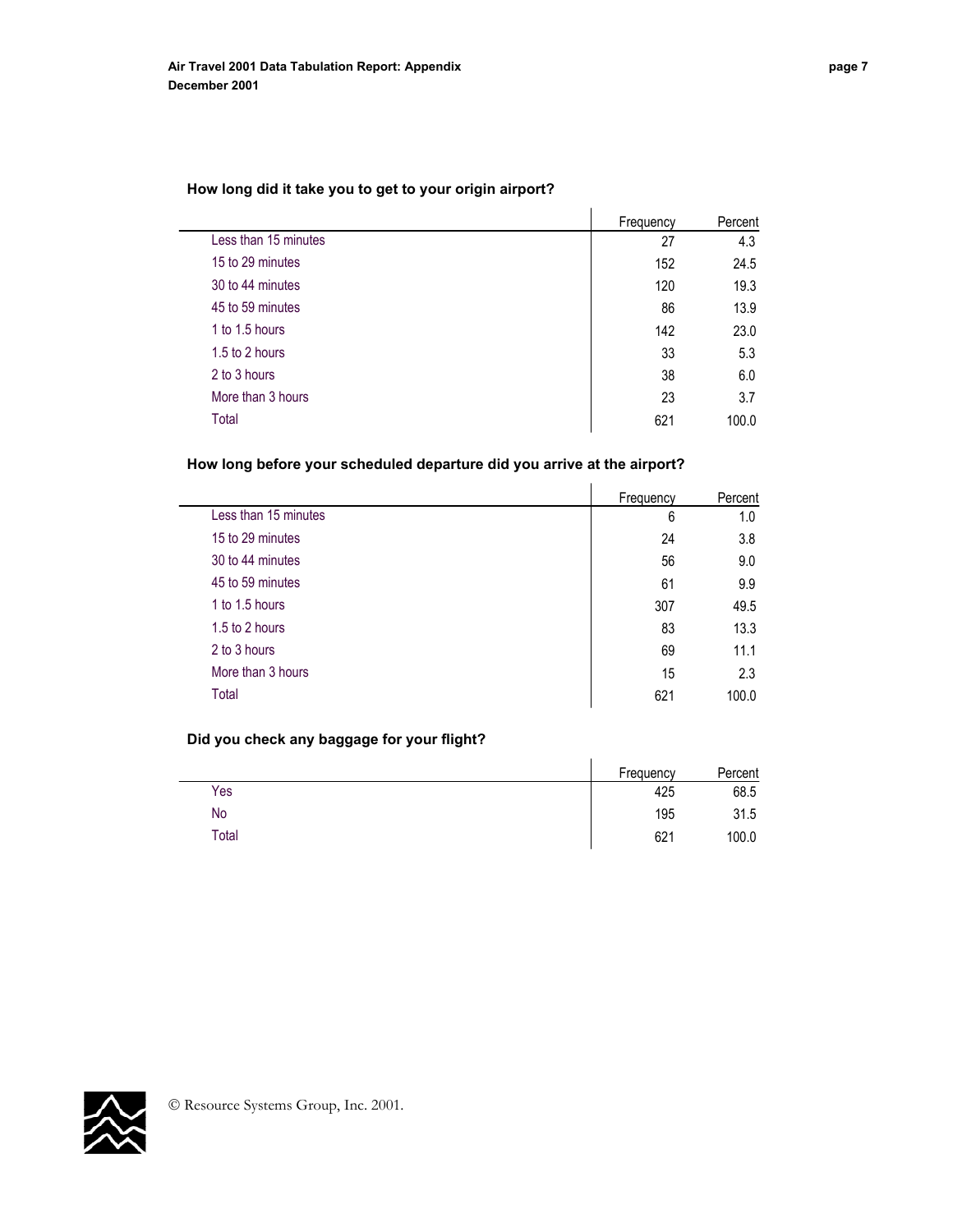#### **What was the scheduled departure time for your flight?**

| Frequency | Percent |
|-----------|---------|
| 217       | 34.9    |
| 197       | 31.7    |
| 108       | 17.4    |
| 79        | 12.7    |
| 21        | 3.4     |
| 621       | 100.0   |
|           |         |

# **What was the scheduled arrival time for your flight?**

|                          | Frequency | Percent |
|--------------------------|-----------|---------|
| 12:01 AM through 4:00 AM | 4         |         |
| 4:01 AM through 8:00 AM  | 19        | 3.0     |
| 8:01 AM through 12:00 PM | 230       | 37.0    |
| 12:01 PM through 4:00 PM | 164       | 26.5    |
| 4:01 PM through 8:00 PM  | 138       | 22.3    |
| 8:01 PM through 12:00 AM | 66        | 10.6    |
| Total                    | 621       | 100.0   |

## **Was your flight on time?**

|       | Frequency | Percent |
|-------|-----------|---------|
| Yes   | 514       | 82.8    |
| No    | 107       | 17.2    |
| Total | 621       | 100.0   |

## **How late was your flight?**

|                   | Frequency | Percent |
|-------------------|-----------|---------|
| 15 to 29 minutes  | 15        | 14.0    |
| 30 to 44 minutes  | 18        | 16.8    |
| 45 to 59 minutes  | 13        | 12.2    |
| 1 to 1.5 hours    | 25        | 23.4    |
| 1.5 to 2 hours    | 4         | 3.7     |
| 2 to 3 hours      | 9         | 8.4     |
| More than 3 hours | 23        | 21.5    |
| Total             | 107       | 100.0   |

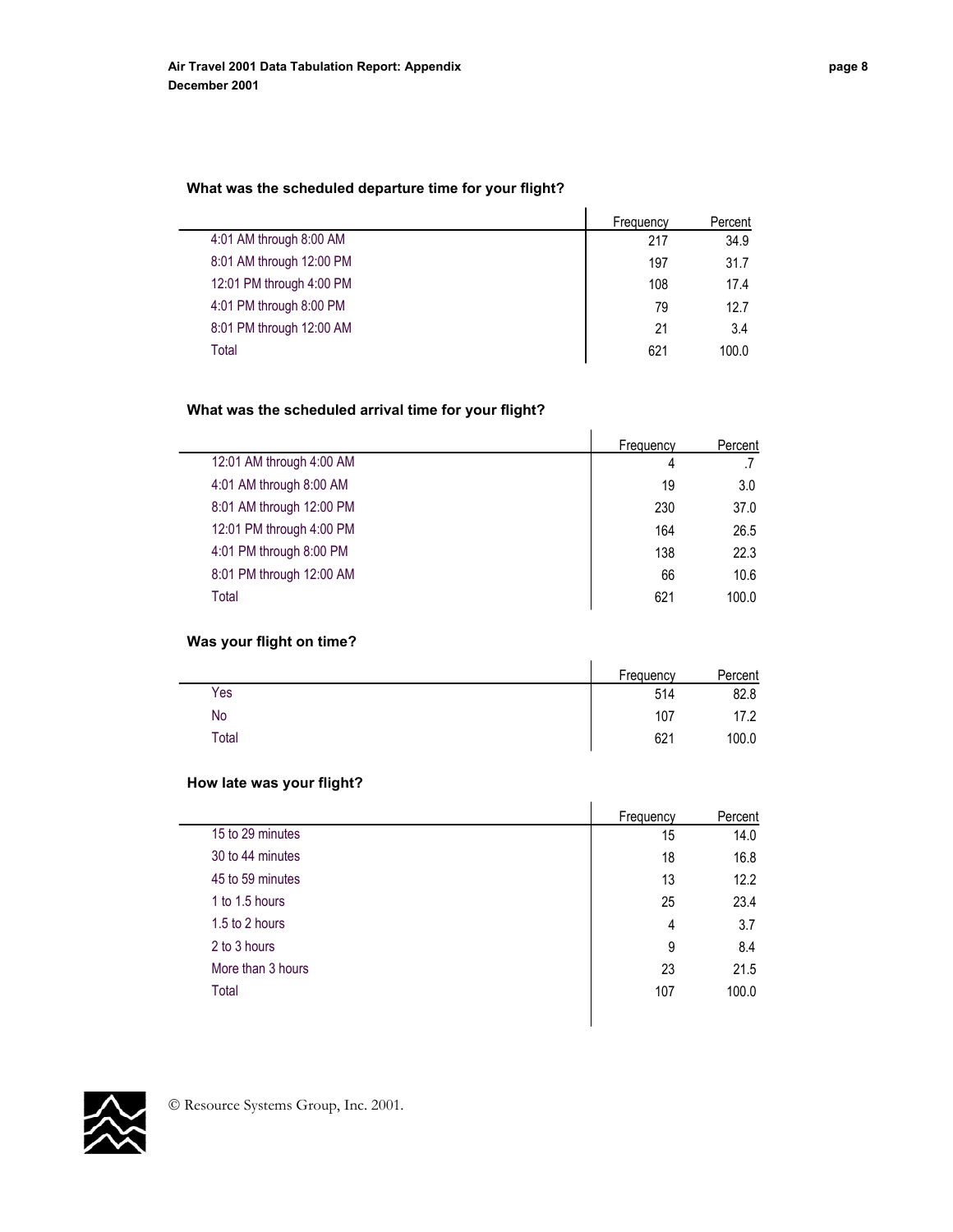#### **Did you have a direct flight?**

|                                           | Frequency | Percent |
|-------------------------------------------|-----------|---------|
| Yes, direct flight                        | 393       | 63.3    |
| No, made one or more stops or connections | 228       | 36.7    |
| Total                                     | 621       | 100.0   |

## *If made stops or connections:*

L.

#### **How many stops did you make?**

|           | Frequency | Percent |
|-----------|-----------|---------|
|           | 74        | 84.7    |
| ာ         | 11        | 12.7    |
| 4 or more |           | 2.5     |
| Total     | 88        | 100.0   |

#### **Number of connections made**

|       | Frequency | Percent |
|-------|-----------|---------|
|       | 170       | 94.3    |
| -     | 10        | 5.7     |
| Total | 181       | 100.0   |

## **What type of aircraft did you travel on for the primary portion of your trip?**

|                                                              | Frequency | Percent |
|--------------------------------------------------------------|-----------|---------|
| Propeller                                                    | 14        | 2.3     |
| Regional Jet (50-100 Passenger Capacity)                     | 75        | 12.1    |
| Standard Jet (100-200 Passenger Capacity)                    | 440       | 71.0    |
| Widbody (200 plus Passenger Capacity with two aisles in coac | 91        | 14.6    |
| Total                                                        | 621       | 100.0   |

## **How many associates, friends, or family members traveled together in your party?**

|                                            | Frequency | Percent |
|--------------------------------------------|-----------|---------|
| 1 (traveled alone)                         | 302       | 48.7    |
| 2 (traveled with one other person)         | 184       | 29.7    |
| 3 (traveled with 2 others)                 | 44        | 7.1     |
| 4 (traveled with 3 others)                 | 48        | 7.7     |
| 5 (traveled with 4 others)                 | 18        | 3.0     |
| 6 or more (traveled with 5 or more others) | 23        | 3.8     |
| Total                                      | 621       | 100.0   |

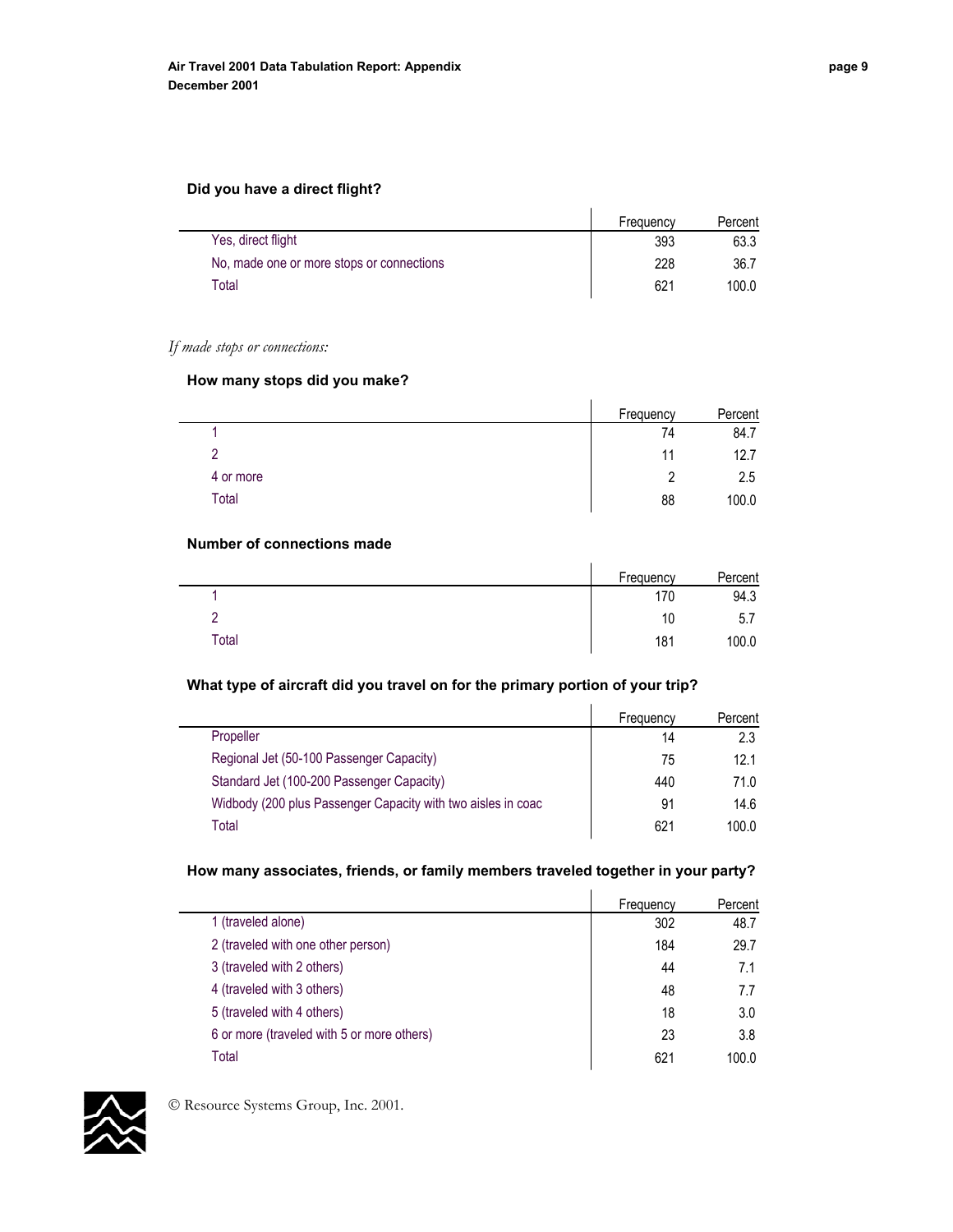# **Which airline did you use?**

|                            | Frequency      | Percent          |
|----------------------------|----------------|------------------|
| AirTran                    | 13             | 2.0              |
| <b>America West</b>        | 24             | 3.8              |
| America West Express       | 1              | $\cdot$ 1        |
| <b>American Airlines</b>   | 65             | 10.4             |
| <b>American Eagle</b>      | $\overline{2}$ | $\mathcal{A}$    |
| <b>Alaska Airlines</b>     | 16             | 2.5              |
| Continental                | 49             | 7.9              |
| <b>Continental Express</b> | 4              | .6               |
| <b>Delta</b>               | 101            | 16.3             |
| <b>Delta Connection</b>    | 3              | .4               |
| <b>Delta Express</b>       | 12             | 1.9              |
| Frontier                   | $\overline{2}$ | .4               |
| <b>Jet Blue</b>            | $\overline{2}$ | $\cdot$          |
| MetroJet                   | 4              | .7               |
| <b>Midway Airlines</b>     | 5              | .8               |
| <b>Midwest Express</b>     | 1              | $.2\overline{ }$ |
| Northwest                  | 54             | 8.6              |
| <b>Northwest Airlink</b>   | 1              | $\cdot$          |
| Southwest                  | 80             | 12.9             |
| <b>TWA</b>                 | 18             | 2.9              |
| <b>United</b>              | 68             | 11.0             |
| <b>United Express</b>      | 4              | .6               |
| <b>United Shuttle</b>      | 4              | $\overline{.7}$  |
| <b>US Airways</b>          | 54             | 8.7              |
| <b>US Airways Express</b>  | 6              | 1.0              |
| <b>US Airways Shuttle</b>  | 3              | .5               |
| Other, please specify:     | 25             | 4.0              |
| Total                      | 621            | 100.0            |

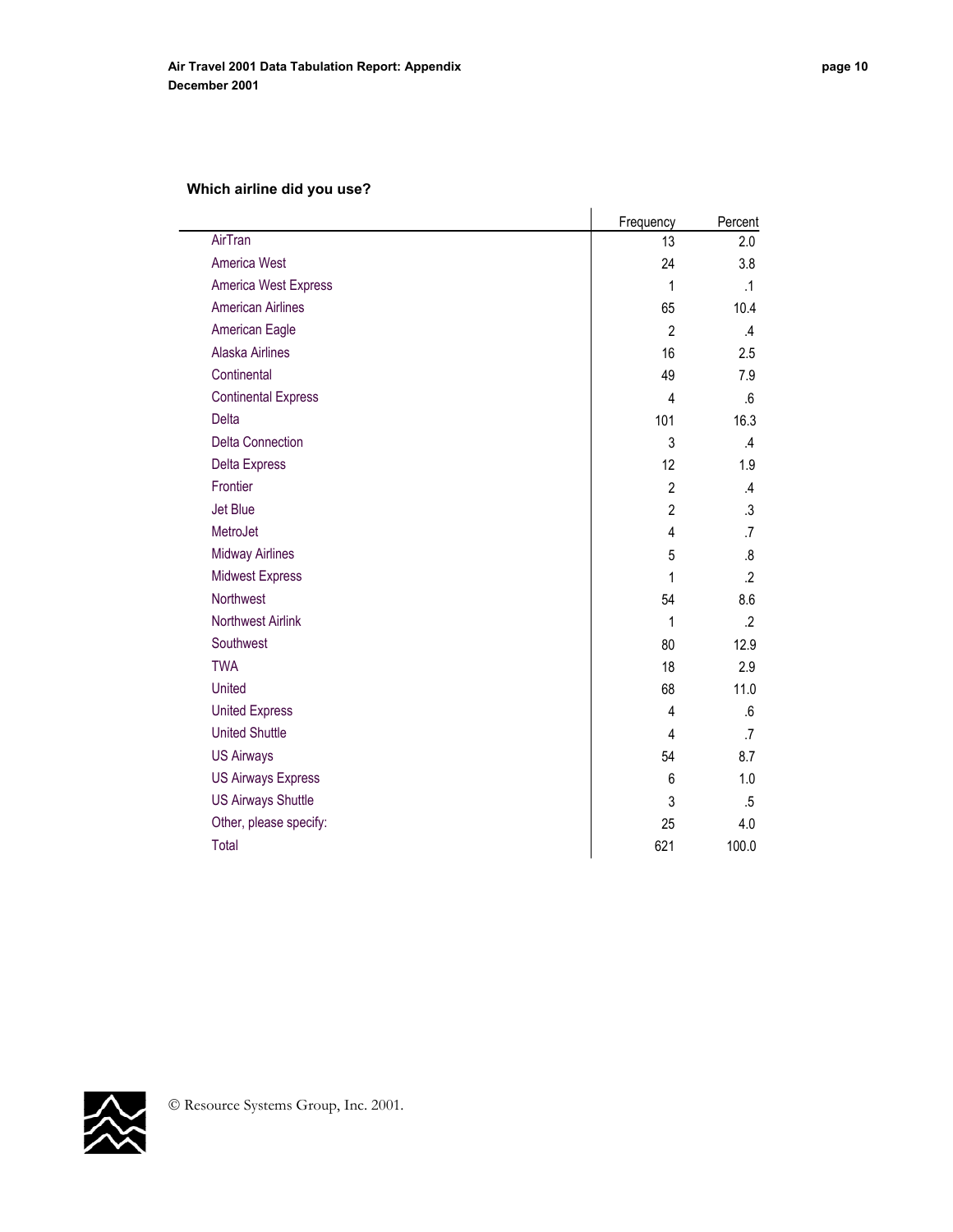|                        | Frequency      | Percent |
|------------------------|----------------|---------|
|                        |                |         |
| <b>Aloha Airlines</b>  | 1              | 3.7     |
| America Trans Air      | $\overline{2}$ | 7.4     |
| <b>Big Sky</b>         | 1              | 3.7     |
| <b>British Airways</b> | 1              | 3.7     |
| Charter                | 2              | 7.4     |
| Do not remember        | 6              | 22.2    |
| Hawaiian               | 1              | 3.7     |
| National               | 1              | 3.7     |
| Pan AM                 | 1              | 3.7     |
| Private plane          | $\overline{c}$ | 7.4     |
| Spirit                 | 5              | 18.6    |
| Sun Country            | 3              | 11.1    |
| Vanguard               | 1              | 3.7     |
| Total                  | 27             | 100.0   |

#### **What was the seating configuration of the (primary if connections) aircraft you traveled on?**

|             | Frequency | Percent |
|-------------|-----------|---------|
| $2 - 2$     | 63        | 10.2    |
| $2 - 3$     | 68        | 10.9    |
| $3 - 2$     | 50        | 8.0     |
| $3 - 3$     | 266       | 42.9    |
| $2 - 3 - 2$ | 40        | 6.4     |
| $2 - 4 - 2$ | 14        | 2.2     |
| $2 - 5 - 2$ | 7         | 1.2     |
| $3 - 4 - 3$ | 12        | 1.9     |
| Don't Know  | 101       | 16.3    |
| Total       | 621       | 100.0   |

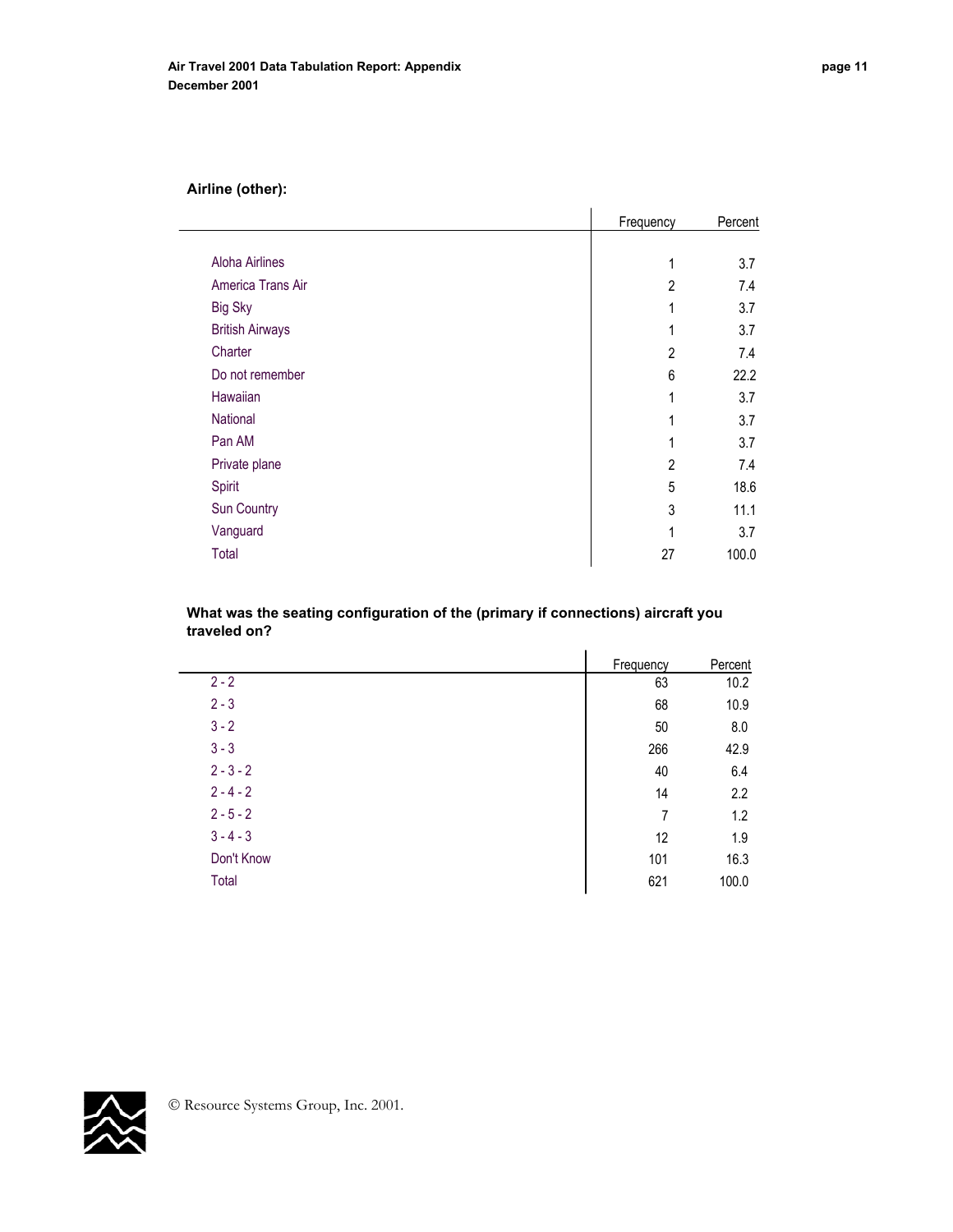|                          | Frequency | Percent |
|--------------------------|-----------|---------|
| Airbus                   | 19        | 3.1     |
| Fokker                   | 6         | 1.0     |
| <b>McDonnell Douglas</b> | 45        | 7.3     |
| <b>Boeing</b>            | 176       | 28.4    |
| Lockheed                 | 4         | .6      |
| Don't Know               | 370       | 59.6    |
| Total                    | 621       | 100.0   |

## **What brand was the (primary if connections) aircraft you traveled on?**

## **What model was the (primary if connections) aircraft you traveled on?**

|                | Frequency      | Percent       |
|----------------|----------------|---------------|
| A300           | 1              | .1            |
| A310           | $\sqrt{3}$     | $.5\,$        |
| A319/A320/A321 | 5              | $.9\,$        |
| <b>DC-29</b>   | 1              | $\cdot$ 1     |
| <b>DC-10</b>   | 12             | 1.9           |
| F100           | $\sqrt{3}$     | $\mathcal{A}$ |
| L1011          | $\,6$          | 1.0           |
| <b>MD11</b>    | 1              | $\cdot$ 1     |
| <b>MD80</b>    | 24             | 3.9           |
| <b>MD90</b>    | 5              | 8.5           |
| 717            | 3              | .5            |
| 727            | 31             | 5.1           |
| 737            | 66             | 10.7          |
| 747            | 38             | 6.1           |
| 757            | 19             | 3.1           |
| 767            | 11             | 1.8           |
| 777            | $\overline{7}$ | 1.1           |
| Don't Know     | 384            | 61.9          |
| Total          | 621            | 100.0         |
|                |                |               |

#### **How full was your flight?**

|                                                   | Frequency | Percent |
|---------------------------------------------------|-----------|---------|
| Full (No empty seats noticed)                     | 304       | 49.0    |
| More than three-quarters, but not completely full | 250       | 40.3    |
| Half to three-quarters full                       | 59        | 9.5     |
| Less than half full                               | 8         | 1.3     |
| Total                                             | 621       | 100.0   |

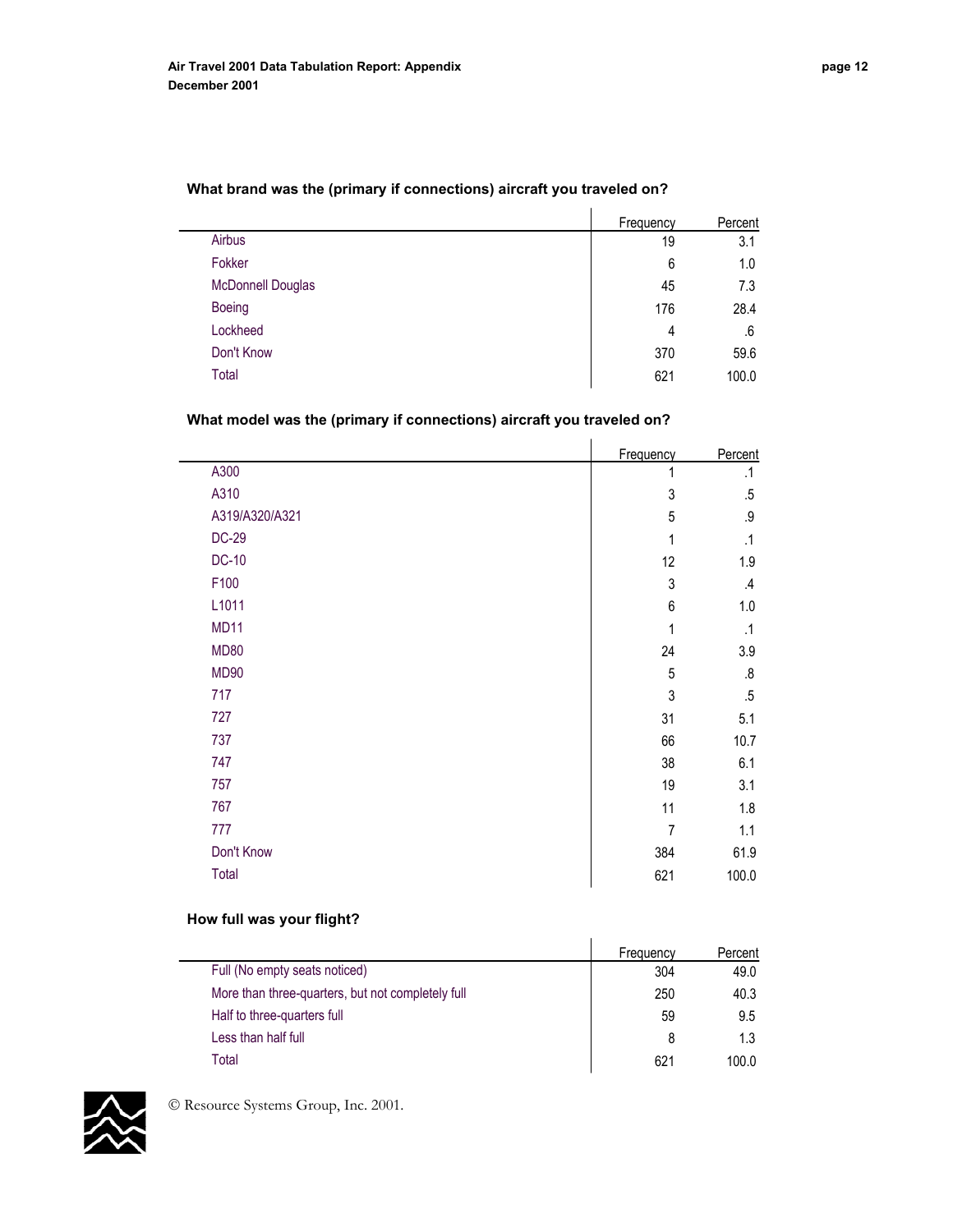## **How many nights were you away on your trip?**

|                                    | Frequency | Percent |
|------------------------------------|-----------|---------|
| 0 (left and returned the same day) | 22        | 3.5     |
| 1 night                            | 36        | 5.7     |
| 2 nights                           | 95        | 15.4    |
| 3 nights                           | 109       | 17.6    |
| 4 nights                           | 66        | 10.6    |
| 5 nights                           | 61        | 9.8     |
| 6 nights                           | 56        | 9.0     |
| 7 nights                           | 67        | 10.9    |
| 8 to 14 nights                     | 65        | 10.5    |
| 15 to 21 nights                    | 22        | 3.5     |
| 22 nights or more                  | 23        | 3.6     |
| Total                              | 621       | 100.0   |

## **How often do you make domestic trips for this purpose?**

|                         | Frequency | Percent |
|-------------------------|-----------|---------|
| Once per week or more   | 4         | .6      |
| 1 - 3 times per month   | 57        | 9.2     |
| 7 - 11 times per year   | 67        | 10.9    |
| 1 - 6 times per year    | 374       | 60.3    |
| Less then once per year | 118       | 19.0    |
| Total                   | 621       | 100.0   |

## **The schedule was convenient and met my needs**

|                            | Frequency | Percent |
|----------------------------|-----------|---------|
| Strongly disagree          | 38        | 6.1     |
| Somewhat disagree          | 57        | 9.2     |
| Neither agree nor disagree | 59        | 9.5     |
| Somewhat agree             | 230       | 37.1    |
| Strongly agree             | 237       | 38.2    |
| Total                      | 621       | 100.0   |

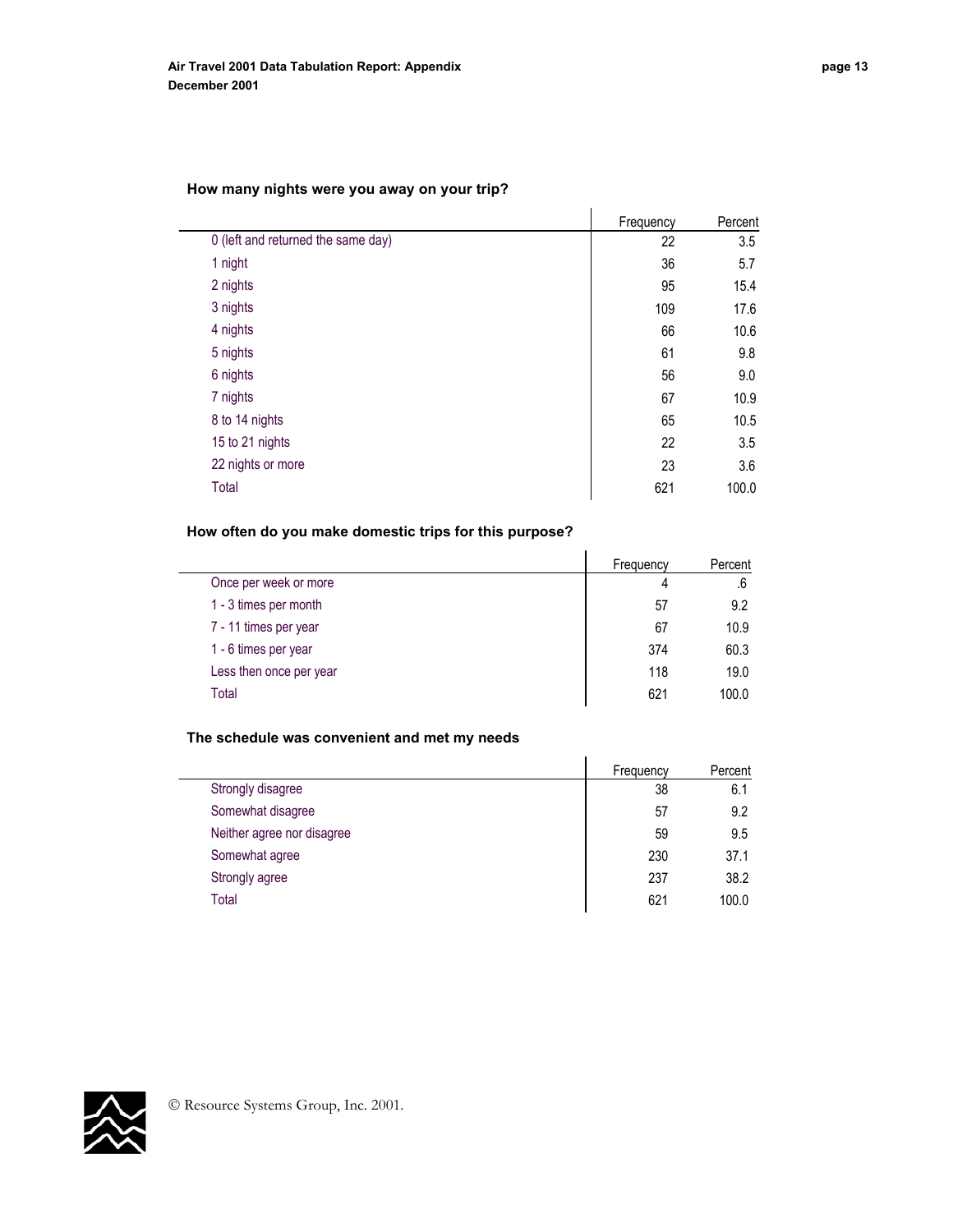#### **The fare was reasonable**

|                            | Frequency | Percent |
|----------------------------|-----------|---------|
| Strongly disagree          | 54        | 8.7     |
| Somewhat disagree          | 76        | 12.2    |
| Neither agree nor disagree | 116       | 18.6    |
| Somewhat agree             | 200       | 32.3    |
| Strongly agree             | 175       | 28.2    |
| Total                      | 621       | 100.0   |

## **The seating was comfortable**

|                            | Frequency | Percent |
|----------------------------|-----------|---------|
| Strongly disagree          | 61        | 9.8     |
| Somewhat disagree          | 139       | 22.4    |
| Neither agree nor disagree | 133       | 21.4    |
| Somewhat agree             | 201       | 32.4    |
| Strongly agree             | 86        | 13.9    |
| Total                      | 621       | 100.0   |

l,

## **There was adequate overhead bin space**

|                            | Frequency | Percent |
|----------------------------|-----------|---------|
| Strongly disagree          | 58        | 9.3     |
| Somewhat disagree          | 107       | 17.3    |
| Neither agree nor disagree | 122       | 19.7    |
| Somewhat agree             | 225       | 36.2    |
| Strongly agree             | 109       | 17.6    |
| Total                      | 621       | 100.0   |

## **In-flight service was good**

|                            | Frequency | Percent |
|----------------------------|-----------|---------|
| Strongly disagree          | 46        | 7.4     |
| Somewhat disagree          | 68        | 11.0    |
| Neither agree nor disagree | 131       | 21.0    |
| Somewhat agree             | 259       | 41.7    |
| Strongly agree             | 117       | 18.8    |
| Total                      | 621       | 100.0   |

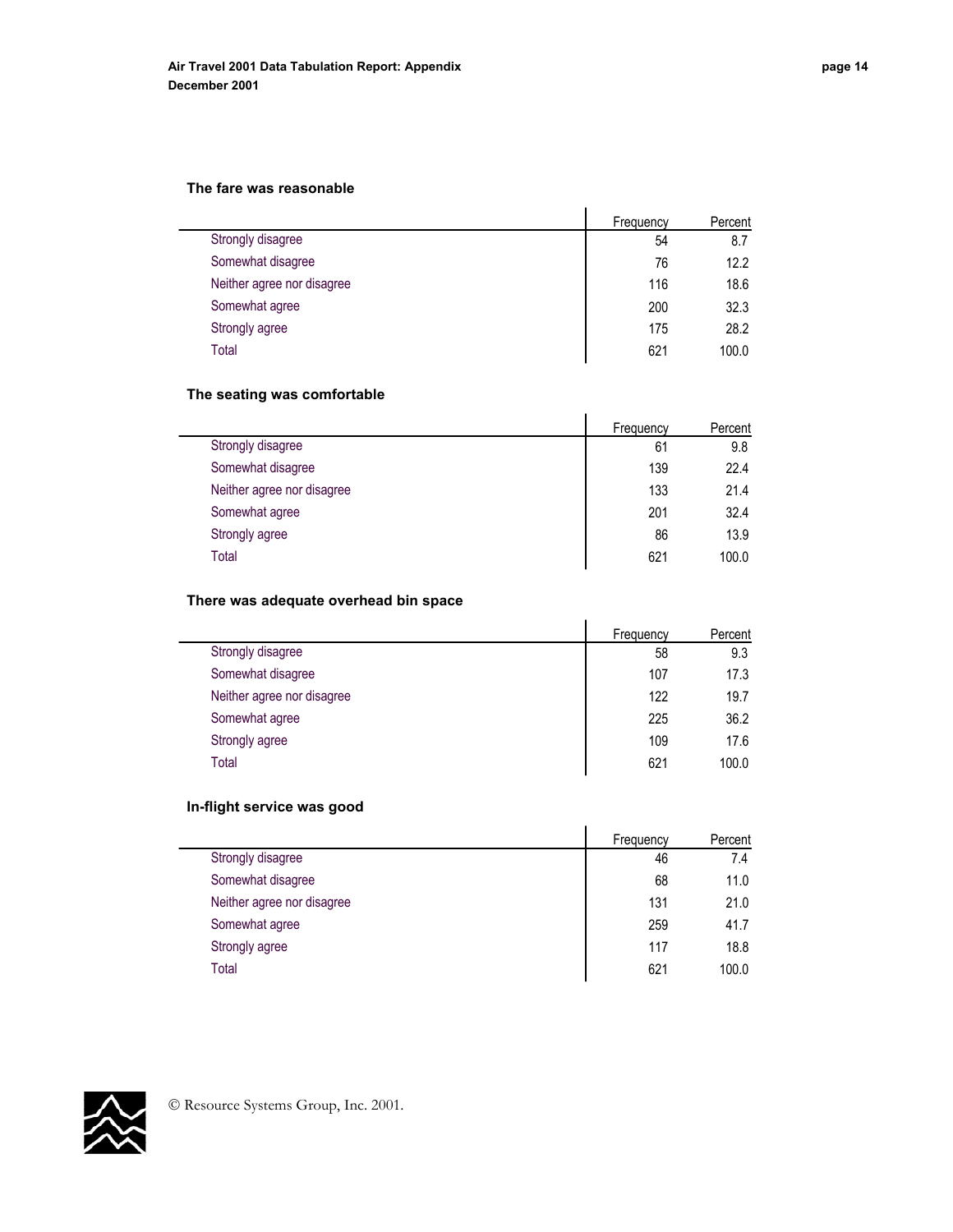#### **In-flight food and beverages were good**

|                            | Frequency | Percent |
|----------------------------|-----------|---------|
| Strongly disagree          | 70        | 11.3    |
| Somewhat disagree          | 125       | 20.1    |
| Neither agree nor disagree | 158       | 25.4    |
| Somewhat agree             | 199       | 32.0    |
| Strongly agree             | 70        | 11.2    |
| Total                      | 621       | 100.0   |

## **In-flight entertainment was good**

|                            | Frequency | Percent |
|----------------------------|-----------|---------|
| Strongly disagree          | 128       | 20.7    |
| Somewhat disagree          | 117       | 18.9    |
| Neither agree nor disagree | 271       | 43.7    |
| Somewhat agree             | 67        | 10.8    |
| Strongly agree             | 37        | 6.0     |
| Total                      | 621       | 100.0   |

## **The airport at my home end was easy to get to and from**

|                            | Frequency | Percent |
|----------------------------|-----------|---------|
| Strongly disagree          | 36        | 5.7     |
| Somewhat disagree          | 66        | 10.7    |
| Neither agree nor disagree | 74        | 11.9    |
| Somewhat agree             | 198       | 31.9    |
| Strongly agree             | 246       | 39.7    |
| Total                      | 621       | 100.0   |

## **The services provided at my home airport met my needs**

|                            | Frequency | Percent |
|----------------------------|-----------|---------|
| Strongly disagree          | 24        | 3.9     |
| Somewhat disagree          | 64        | 10.3    |
| Neither agree nor disagree | 107       | 17.3    |
| Somewhat agree             | 230       | 37.1    |
| Strongly agree             | 195       | 31.4    |
| Total                      | 621       | 100.0   |

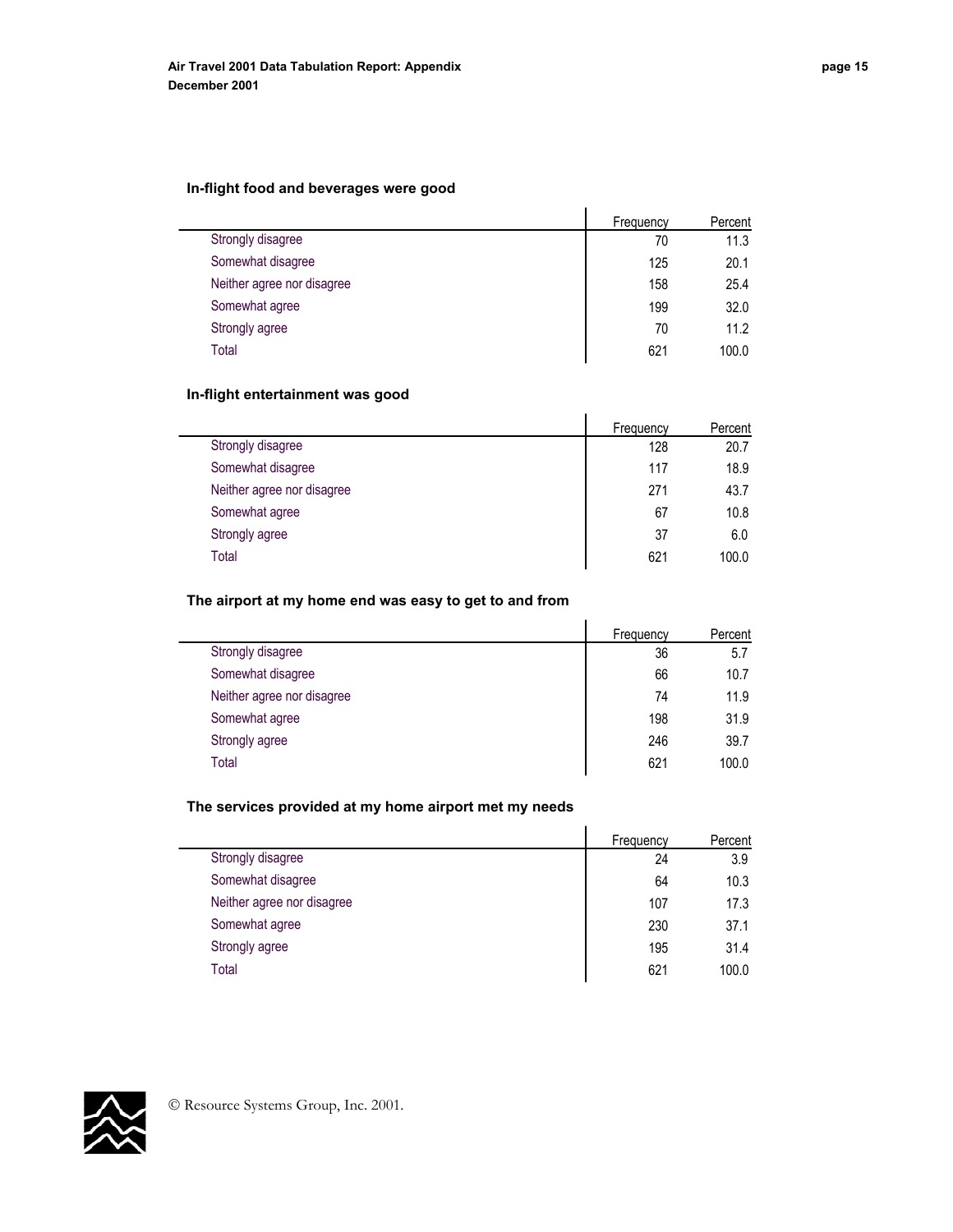#### **The airport at my destination was easy to get to and from**

|                            | Frequency | Percent |
|----------------------------|-----------|---------|
| Strongly disagree          | 30        | 4.9     |
| Somewhat disagree          | 92        | 14.8    |
| Neither agree nor disagree | 117       | 18.9    |
| Somewhat agree             | 236       | 38.1    |
| Strongly agree             | 145       | 23.4    |
| Total                      | 621       | 100.0   |

## **The services provided at my destination airport met my needs**

|                            | Frequency | Percent |
|----------------------------|-----------|---------|
| Strongly disagree          | 26        | 4.1     |
| Somewhat disagree          | 75        | 12.0    |
| Neither agree nor disagree | 123       | 19.9    |
| Somewhat agree             | 252       | 40.6    |
| Strongly agree             | 145       | 23.4    |
| Total                      | 621       | 100.0   |
|                            |           |         |

#### **Overall, I was very satisfied with the service, convenience and value provided by th flight**

|                            | Frequency | Percent |
|----------------------------|-----------|---------|
| Strongly disagree          | 29        | 4.7     |
| Somewhat disagree          | 48        | 7.8     |
| Neither agree nor disagree | 129       | 20.7    |
| Somewhat agree             | 293       | 47.3    |
| Strongly agree             | 121       | 19.6    |
| Total                      | 621       | 100.0   |
|                            |           |         |

#### **Perceptions of airlines**

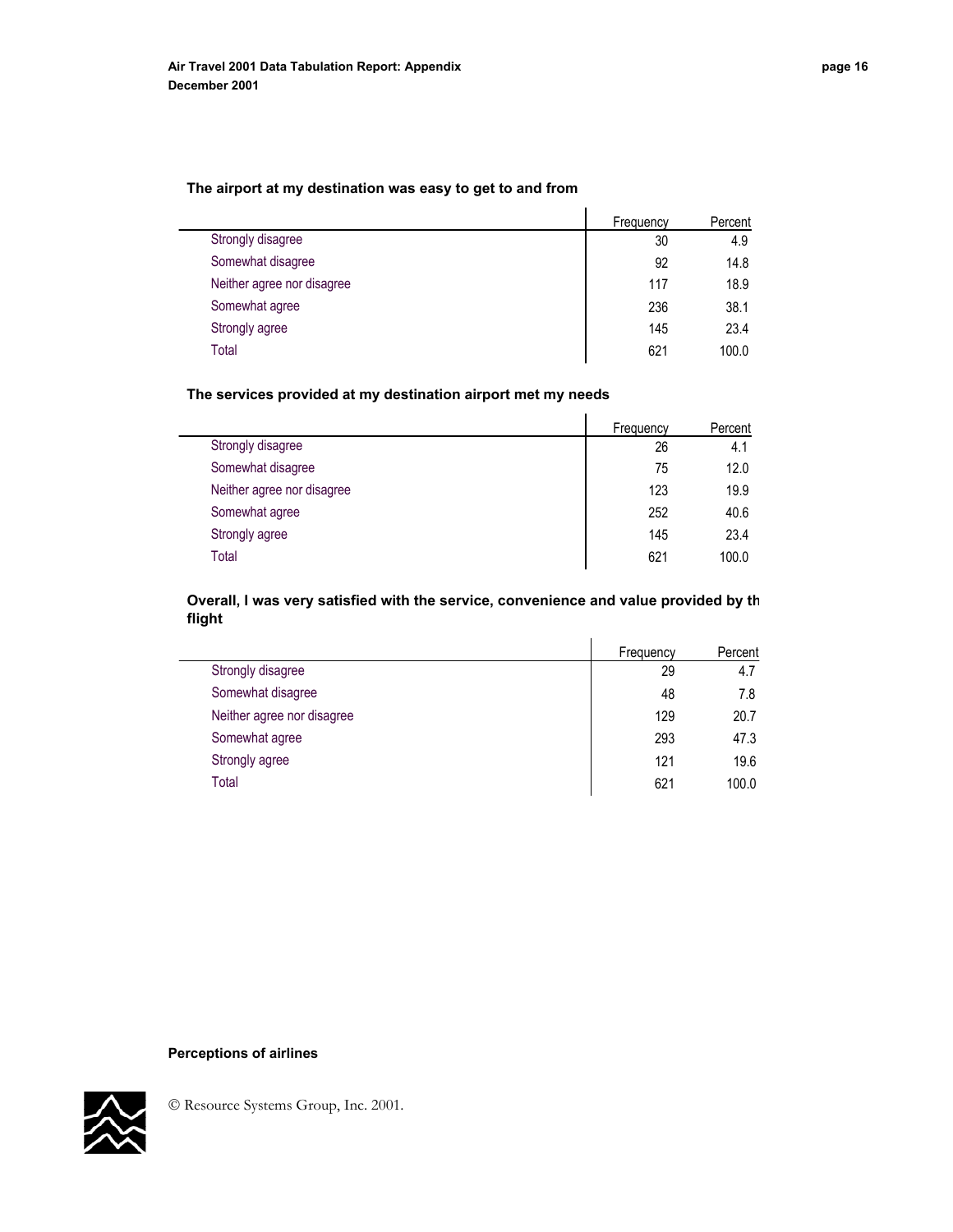|                                                                                                              | America American |                     |      |      |                          |      |            |        | Airline used<br><b>US</b> | Group<br>Total |
|--------------------------------------------------------------------------------------------------------------|------------------|---------------------|------|------|--------------------------|------|------------|--------|---------------------------|----------------|
|                                                                                                              | West             | Airlines'ontinental |      |      | Delta NorthwestSouthwest |      | <b>TWA</b> | United | Airways                   |                |
|                                                                                                              | Mean             | Mean                | Mean | Mean | Mean                     | Mean | Mean       | Mean   | Mean                      | Mean           |
| The schedule was<br>convenient and met<br>my needs                                                           | 3.75             | 4.05                | 4.05 | 3.91 | 3.70                     | 4.31 | 3.98       | 3.44   | 4.02                      | 3.92           |
| The fare was<br>reasonable                                                                                   | 3.97             | 3.32                | 3.47 | 3.56 | 3.32                     | 3.95 | 3.99       | 3.21   | 3.38                      | 3.52           |
| The seating was<br>comfortable                                                                               | 2.67             | 3.08                | 3.16 | 3.35 | 2.85                     | 3.48 | 3.28       | 2.93   | 2.98                      | 3.14           |
| There was adequate<br>overhead bin space                                                                     | 3.15             | 3.32                | 3.33 | 3.46 | 3.04                     | 3.62 | 3.32       | 2.96   | 3.27                      | 3.31           |
| In-flight service was<br>good                                                                                | 2.93             | 3.56                | 3.70 | 3.56 | 3.28                     | 3.77 | 3.40       | 3.27   | 3.64                      | 3.51           |
| In-flight food and<br>beverages were<br>good                                                                 | 2.55             | 3.06                | 3.35 | 3.10 | 2.83                     | 3.18 | 2.93       | 3.10   | 3.27                      | 3.09           |
| In-flight entertainment<br>was good                                                                          | 2.40             | 2.50                | 2.71 | 2.73 | 2.42                     | 2.56 | 2.88       | 2.83   | 2.34                      | 2.60           |
| Overall, I was very<br>satisfied with the<br>service,<br>convenience and<br>value provided by<br>this flight | 3.35             | 3.79                | 3.61 | 3.70 | 3.41                     | 3.98 | 3.98       | 3.15   | 3.87                      | 3.65           |

# **Perceptions of airplane seating**

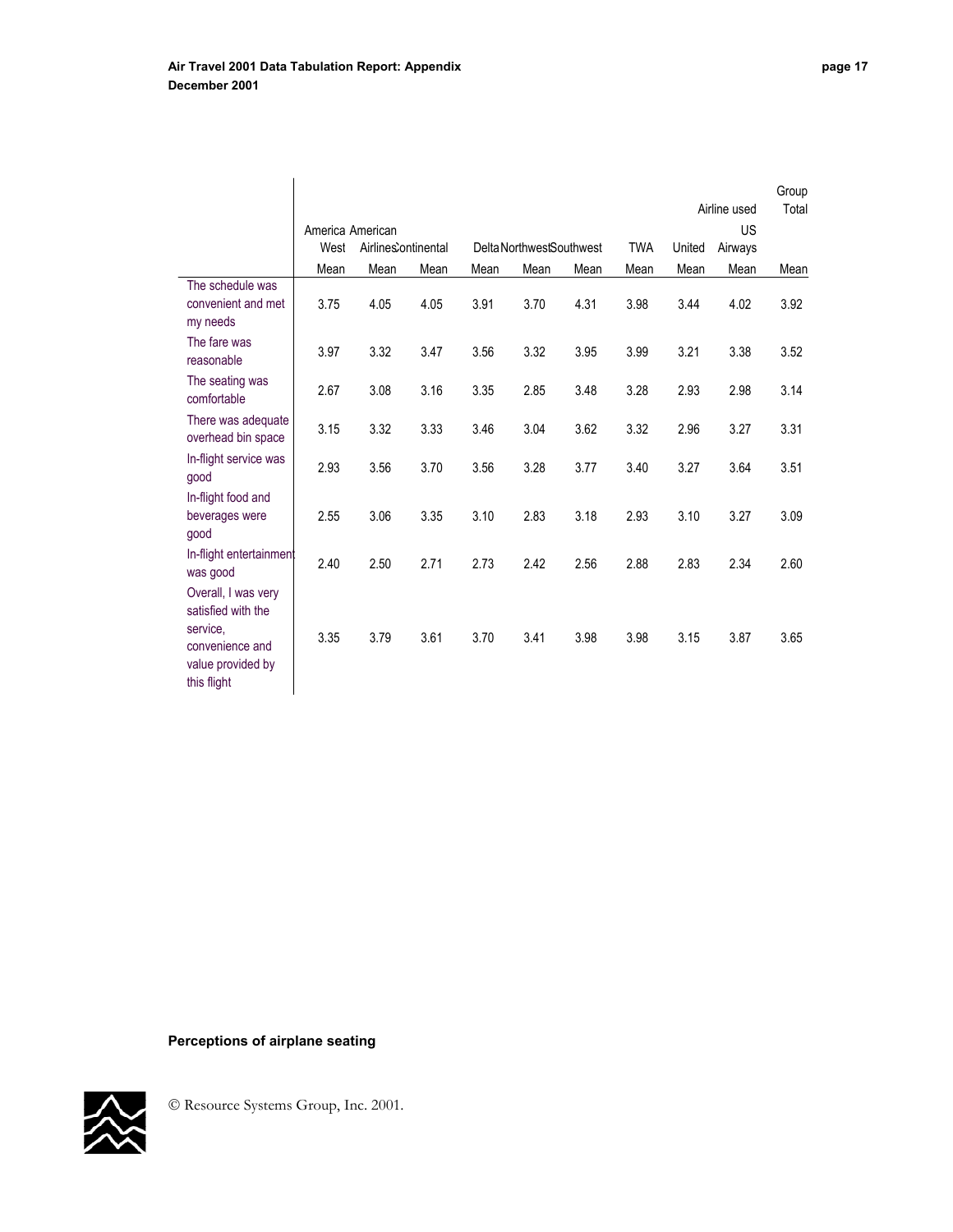|                                                                                                           |                 |                 |                 |                 |      |                                             |      | What was the seating configuration of the (primary if connections) aircraft you traveled on? |                       | Group<br>Total |
|-----------------------------------------------------------------------------------------------------------|-----------------|-----------------|-----------------|-----------------|------|---------------------------------------------|------|----------------------------------------------------------------------------------------------|-----------------------|----------------|
|                                                                                                           | $2 - 2$<br>Mean | $2 - 3$<br>Mean | $3 - 2$<br>Mean | $3 - 3$<br>Mean | Mean | $2 - 3 - 2$ $2 - 4 - 2$ $2 - 5 - 2$<br>Mean | Mean | $3 - 4 - 3$<br>Mean                                                                          | Don't<br>Know<br>Mean | Mean           |
| The seating was<br>comfortable                                                                            | 3.39            | 3.09            | 3.54            | 3.04            | 3.19 | 3.47                                        | 2.96 | 2.93                                                                                         | 3.32                  | 3.18           |
| There was adequate<br>overhead bin space                                                                  | 3.31            | 3.08            | 3.50            | 3.41            | 3.00 | 3.68                                        | 3.43 | 3.31                                                                                         | 3.44                  | 3.36           |
| Overall, I was very<br>satisfied with the<br>service, convenience<br>and value provided by<br>this flight | 3.66            | 3.77            | 3.89            | 3.69            | 3.40 | 4.08                                        | 3.53 | 3.26                                                                                         | 3.70                  | 3.69           |

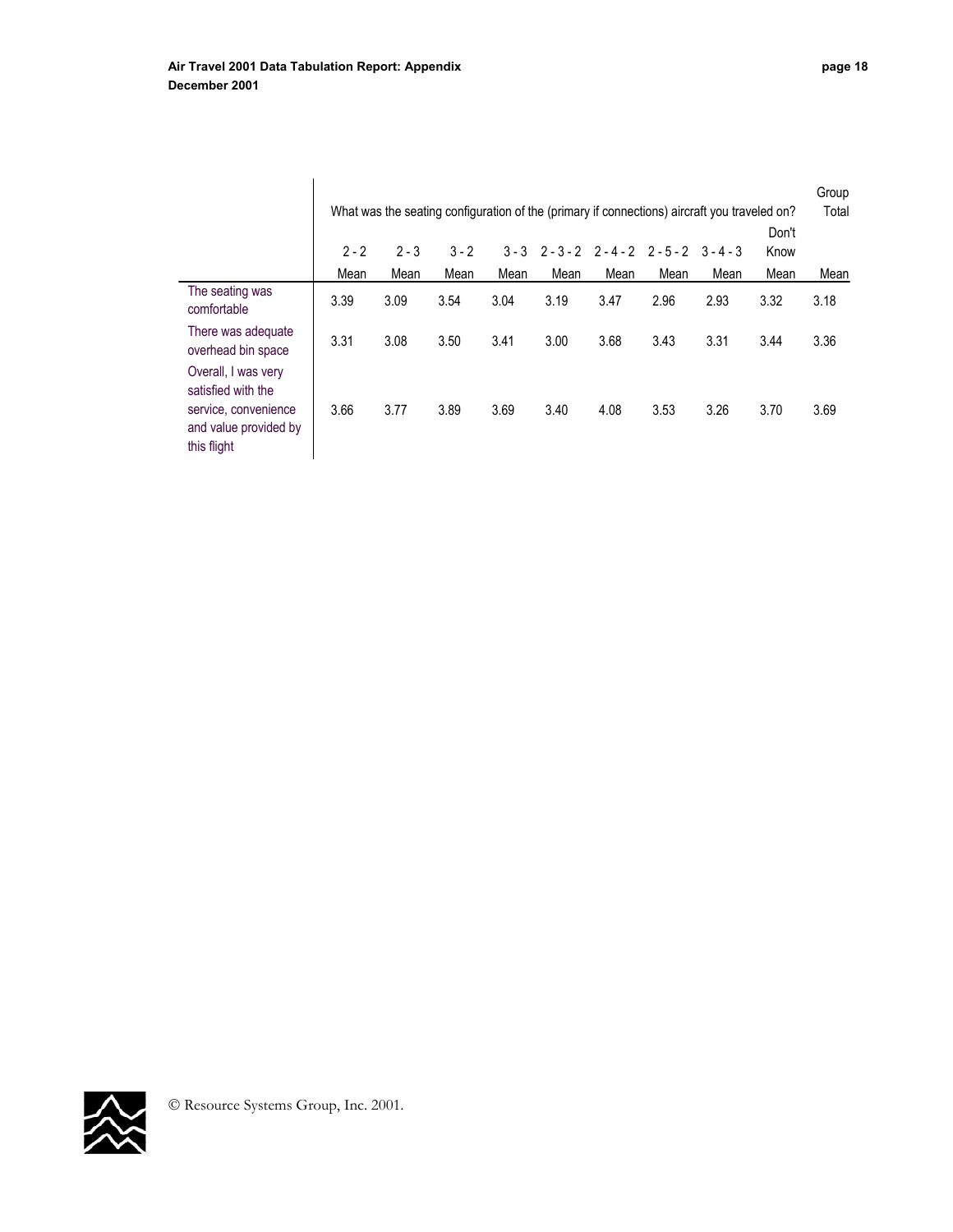| Airline                     |                | Most Preferred |                | 2nd Most Preferred |                | 3rd Most Preferred<br>Least Preferred |                |        |
|-----------------------------|----------------|----------------|----------------|--------------------|----------------|---------------------------------------|----------------|--------|
|                             | Count          | $\%$           | Count          | $\%$               | Count          | $\%$                                  | Count          | $\%$   |
| AirTran                     | 3              | 0.4%           | 1              | 0.2%               | 15             | 2.5%                                  | 44             | 7.0%   |
| America West                | 5              | 0.7%           | 23             | 3.8%               | $\overline{9}$ | 1.4%                                  | 29             | 4.6%   |
| <b>America West Express</b> | $\pmb{0}$      | 0.0%           | $\mathbf{1}$   | 0.1%               | 3              | 0.5%                                  | 3              | 0.5%   |
| American Airlines           | 82             | 13.2%          | 83             | 13.4%              | 96             | 15.5%                                 | 31             | 5.0%   |
| American Eagle              | 1              | 0.1%           | 3              | 0.5%               | 5              | 0.9%                                  | 17             | 2.7%   |
| Alaska Airlines             | 25             | 4.0%           | 8              | 1.3%               | 13             | 2.1%                                  | 19             | 3.1%   |
| Continental                 | 48             | 7.7%           | 64             | 10.3%              | 53             | 8.6%                                  | 36             | 5.8%   |
| <b>Continental Express</b>  | $\overline{7}$ | 1.1%           | $\overline{7}$ | 1.2%               | $\overline{7}$ | 1.1%                                  | $\mathbf{1}$   | 0.2%   |
| Delta                       | 127            | 20.4%          | 96             | 15.4%              | 102            | 16.4%                                 | 61             | 9.8%   |
| <b>Delta Connection</b>     | $\overline{2}$ | 0.4%           | $\bf 8$        | 1.3%               | $\mathfrak{S}$ | 0.5%                                  | $\overline{4}$ | 0.7%   |
| Delta Express               | $\overline{4}$ | 0.6%           | 5              | 0.8%               | 9              | 1.4%                                  | $\overline{7}$ | 1.2%   |
| Delta Shuttle               | $\mathbf{0}$   | 0.0%           | $\overline{1}$ | 0.1%               | $\mathbf{1}$   | 0.1%                                  | $\bf 8$        | 1.3%   |
| Frontier                    | $\overline{2}$ | 0.3%           | 3              | 0.5%               | $\pmb{0}$      | 0.0%                                  | 18             | 3.0%   |
| Jet Blue                    | $\overline{2}$ | 0.4%           | $\overline{4}$ | 0.7%               | $6\phantom{.}$ | 0.9%                                  | 17             | 2.7%   |
| Metrojet                    | 1              | 0.2%           | 1              | 0.2%               | $\overline{2}$ | 0.3%                                  | 23             | 3.7%   |
| <b>Midway Airlines</b>      | $\overline{9}$ | 1.5%           | $6\phantom{a}$ | 1.0%               | $\overline{2}$ | 0.3%                                  | $\bf 8$        | 1.3%   |
| <b>Midwest Express</b>      | 20             | 3.1%           | 4              | 0.6%               | 1              | 0.2%                                  | $\mathbf{1}$   | 0.2%   |
| Northwest                   | 44             | 7.0%           | 49             | 7.9%               | 50             | 8.0%                                  | 40             | 6.5%   |
| Northwest Airlink           | 1              | 0.1%           | $\overline{2}$ | 0.4%               | 3              | 0.5%                                  | 7              | 1.0%   |
| Reno Air                    | $\mathbf 0$    | 0.0%           | 3              | 0.5%               | $\mathbf{1}$   | 0.1%                                  | 14             | 2.3%   |
| Southwest                   | 76             | 12.2%          | 59             | 9.6%               | 53             | 8.5%                                  | 47             | 7.6%   |
| <b>TWA</b>                  | 28             | 4.5%           | 41             | 6.6%               | 46             | 7.4%                                  | 57             | 9.1%   |
| United                      | 63             | 10.2%          | 87             | 14.1%              | 86             | 13.8%                                 | 36             | 5.9%   |
| <b>United Express</b>       | $\mathbf{1}$   | 0.2%           | $\overline{1}$ | 0.2%               | $\mathbf 0$    | 0.0%                                  | 12             | 2.0%   |
| United Shuttle              | 8              | 1.2%           | 3              | 0.5%               | 3              | 0.5%                                  | 5              | 0.7%   |
| <b>US Airways</b>           | 45             | 7.2%           | 47             | 7.6%               | 41             | 6.6%                                  | 44             | 7.1%   |
| US Airways Express          | 3              | 0.5%           | 5              | 0.7%               | 1              | 0.2%                                  | $\mathbf{2}$   | 0.4%   |
| <b>US Airways Shuttle</b>   | $\mathbf 0$    | 0.0%           | $\mathbf 0$    | 0.0%               | 3              | 0.5%                                  | 8              | 1.3%   |
| Other                       | 17             | 2.7%           | 3              | 0.6%               | 9              | 1.4%                                  | 20             | 3.3%   |
| Total                       | 621            | 100.0%         | 621            | 100.0%             | 621            | 100.0%                                | 621            | 100.0% |

**Please rank the following airlines based on your perception of their quality, ignoring (for now) price.** 

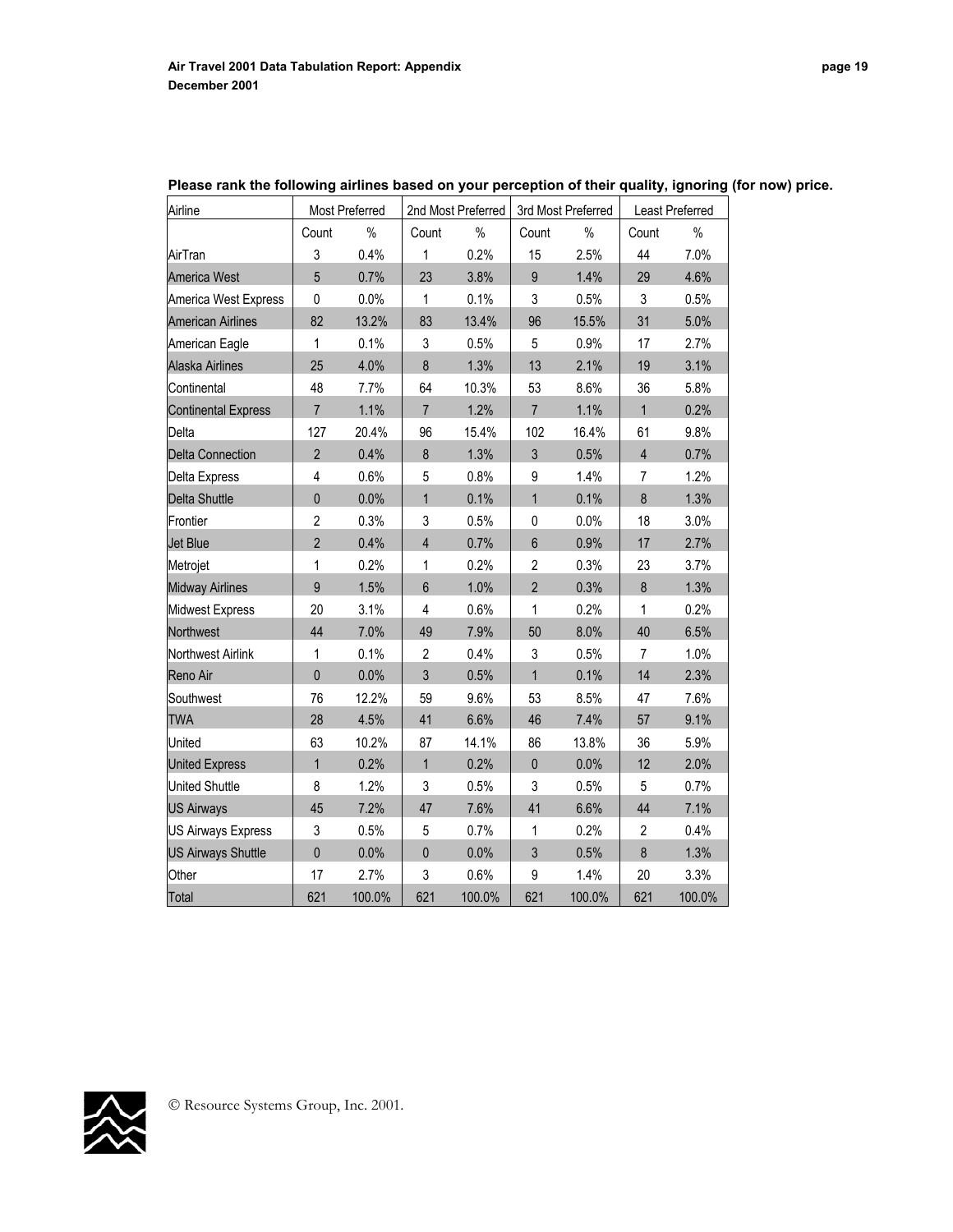| Airline                    | Most Preferred | 2nd Most Preferred | 3rd Most Preferred | Least Preferred | Total  |
|----------------------------|----------------|--------------------|--------------------|-----------------|--------|
| AirTran                    | 4.1%           | 2.3%               | 24.4%              | 69.2%           | 100.0% |
| <b>America West</b>        | 7.1%           | 35.8%              | 13.3%              | 43.9%           | 100.0% |
| America West Express       |                | 13.2%              | 42.8%              | 44.0%           | 100.0% |
| <b>American Airlines</b>   | 28.1%          | 28.5%              | 32.9%              | 10.5%           | 100.0% |
| American Eagle             | 3.3%           | 13.0%              | 20.3%              | 63.4%           | 100.0% |
| Alaska Airlines            | 37.9%          | 12.5%              | 19.9%              | 29.7%           | 100.0% |
| Continental                | 23.7%          | 31.9%              | 26.5%              | 18.0%           | 100.0% |
| <b>Continental Express</b> | 30.3%          | 34.0%              | 30.3%              | 5.4%            | 100.0% |
| Delta                      | 32.9%          | 24.8%              | 26.4%              | 15.9%           | 100.0% |
| <b>Delta Connection</b>    | 13.0%          | 45.1%              | 17.0%              | 24.9%           | 100.0% |
| Delta Express              | 15.3%          | 19.7%              | 34.7%              | 30.3%           | 100.0% |
| <b>Delta Shuttle</b>       |                | 6.0%               | 8.9%               | 85.0%           | 100.0% |
| Frontier                   | 8.6%           | 13.2%              |                    | 78.2%           | 100.0% |
| <b>Jet Blue</b>            | 8.0%           | 14.0%              | 19.7%              | 58.4%           | 100.0% |
| Metrojet                   | 5.3%           | 5.3%               | 6.3%               | 83.2%           | 100.0% |
| <b>Midway Airlines</b>     | 37.6%          | 24.2%              | 7.0%               | 31.2%           | 100.0% |
| Midwest Express            | 74.5%          | 14.4%              | 5.5%               | 5.5%            | 100.0% |
| Northwest                  | 23.9%          | 26.8%              | 27.3%              | 22.0%           | 100.0% |
| Northwest Airlink          | 7.0%           | 18.0%              | 22.7%              | 52.3%           | 100.0% |
| Reno Air                   |                | 16.0%              | 3.3%               | 80.7%           | 100.0% |
| Southwest                  | 32.2%          | 25.3%              | 22.5%              | 20.0%           | 100.0% |
| <b>TWA</b>                 | 16.2%          | 23.9%              | 26.7%              | 33.1%           | 100.0% |
| United                     | 23.2%          | 32.1%              | 31.4%              | 13.4%           | 100.0% |
| <b>United Express</b>      | 7.9%           | 9.8%               |                    | 82.4%           | 100.0% |
| <b>United Shuttle</b>      | 41.9%          | 17.2%              | 15.6%              | 25.3%           | 100.0% |
| <b>US Airways</b>          | 25.3%          | 26.6%              | 23.2%              | 24.8%           | 100.0% |
| <b>US Airways Express</b>  | 27.2%          | 39.9%              | 12.7%              | 20.3%           | 100.0% |
| <b>US Airways Shuttle</b>  |                |                    | 28.0%              | 72.0%           | 100.0% |
| Other                      | 33.8%          | 7.1%               | 17.4%              | 41.6%           | 100.0% |

**Please rank the following airlines based on your perception of their quality, ignoring (for now) price. (Row percentages)** 

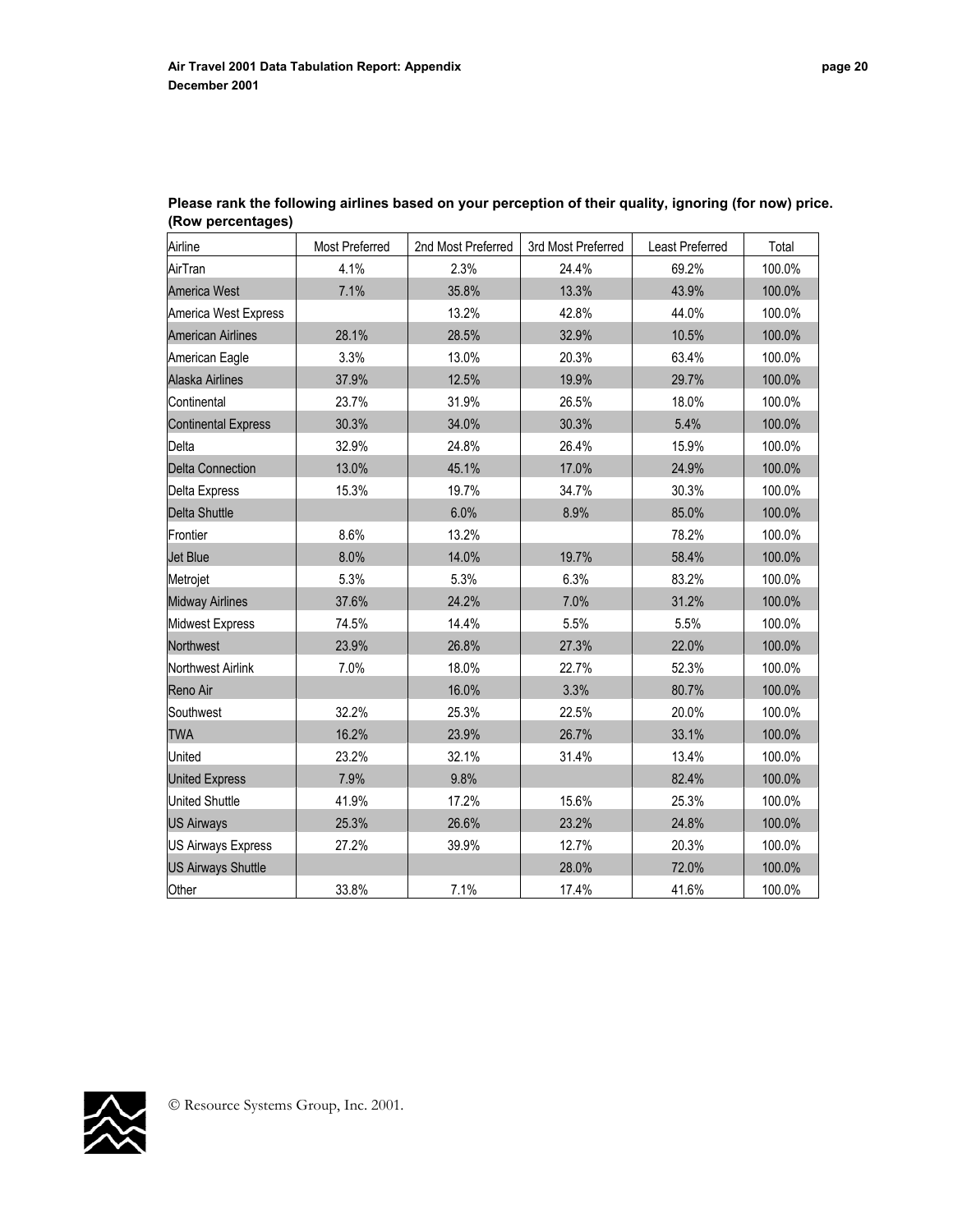|                           |       | Most Preferred |       | 2nd Most Preferred |       | 3rd Most Preferred |       | Least Preferred |
|---------------------------|-------|----------------|-------|--------------------|-------|--------------------|-------|-----------------|
| <b>Membership status</b>  | Count | $\%$           | Count | $\%$               | Count | $\%$               | Count | $\%$            |
| Not A Member              | 309   | 49.8%          | 376   | 60.6%              | 419   | 67.5%              | 525   | 84.6%           |
| Standard Level            | 271   | 43.7%          | 222   | 35.7%              | 188   | 30.3%              | 90    | 14.6%           |
| Elite-1st (Or Only Level) | 31    | 5.0%           | 17    | 2.8%               | 10    | 1.7%               | 4     | 0.7%            |
| Elite-Highest Level       | 10    | 1.6%           | 5     | 0.9%               | 4     | 0.6%               |       | 0.1%            |
| Total                     | 621   | 100.0%         | 621   | 100.0%             | 621   | 100.0%             | 621   | 100.0%          |

**What is your membership status in each of these frequent flyer programs?** *(Respondent was instructed to indicate their membership status in the frequent flyer program of each airline they ranked in the previous question).* 

**What commercial airport is closest to your home?** *(Respondent was instructed to enter the city, full airport name, or three-letter airport code. The FAA airport directory was then searched, and if more than one departure or arrival airport was found the respondent was asked to indicate the correct airport(s).)* 

The tabulation for this question is not included here but is available upon request.

**Between what two cities did you travel for the recent domestic air trip that you have in mind?** The tabulation for this question is not included here but is available upon request.

**Which airports would you consider using as an alternative to the airport you used on the day the flight you have described departed?** (*FAA airport directory is searched and respondent is shown a list of airports within a 150-mile radius of the airport closest to the respondent's home. Respondent is asked to rank alternative airports shown in order of preference.)* 

The tabulation for this question is not included here but is available upon request.

#### **How long would it take you to get to your most preferred alternate airport?**

|                      | Frequency | Percent |
|----------------------|-----------|---------|
| Less than 30 minutes | 31        | 5.0     |
| 30 to 59 minutes     | 116       | 18.7    |
| 1 to 1.5 hours       | 196       | 31.6    |
| 1.5 to 2 hours       | 80        | 12.9    |
| 2 to 3 hours         | 132       | 21.2    |
| More than 3 hours    | 66        | 10.7    |
| Total                | 621       | 100.0   |

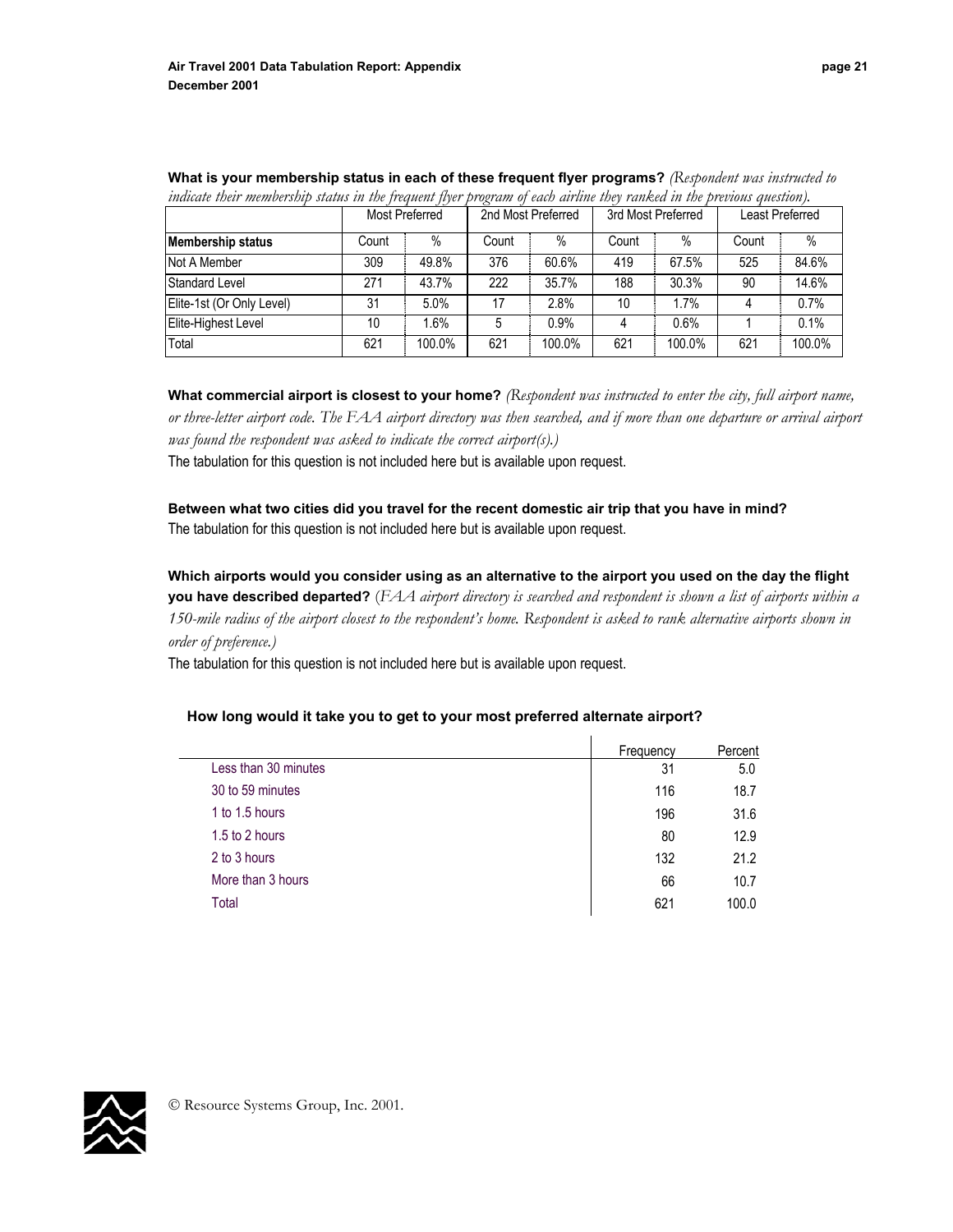|                      | Frequency | Percent |
|----------------------|-----------|---------|
| Less than 30 minutes | 19        | 3.1     |
| 30 to 59 minutes     | 60        | 9.6     |
| 1 to 1.5 hours       | 159       | 25.7    |
| 1.5 to 2 hours       | 87        | 14.0    |
| 2 to 3 hours         | 176       | 28.4    |
| More than 3 hours    | 120       | 19.3    |
| Total                | 621       | 100.0   |

## **How long would it take you to get to your second most preferred alternate airport?**

#### **How long would it take you to get to your third most preferred alternate airport?**

|                      | Frequency | Percent |
|----------------------|-----------|---------|
| Less than 30 minutes | 54        | 8.7     |
| 30 to 59 minutes     | 54        | 8.7     |
| 1 to 1.5 hours       | 115       | 18.5    |
| 1.5 to 2 hours       | 82        | 13.2    |
| 2 to 3 hours         | 162       | 26.1    |
| More than 3 hours    | 154       | 24.8    |
| Total                | 621       | 100.0   |

**Earlier you said that your scheduled arrival time was \_\_\_\_. At what time would you have preferred to arrive, taking into account the purpose for your trip?** 

#### **Preferred arrival time**

|                          | Frequency | Percent |
|--------------------------|-----------|---------|
| 12:01 AM through 4:00 AM | າ         | .3      |
| 4:01 AM through 8:00 AM  | 82        | 13.2    |
| 8:01 AM through 12:00 PM | 238       | 38.4    |
| 12:01 PM through 4:00 PM | 146       | 23.4    |
| 4:01 PM through 8:00 PM  | 121       | 19.5    |
| 8:01 PM through 12:00 AM | 31        | 5.0     |
| Total                    | 621       | 100.0   |

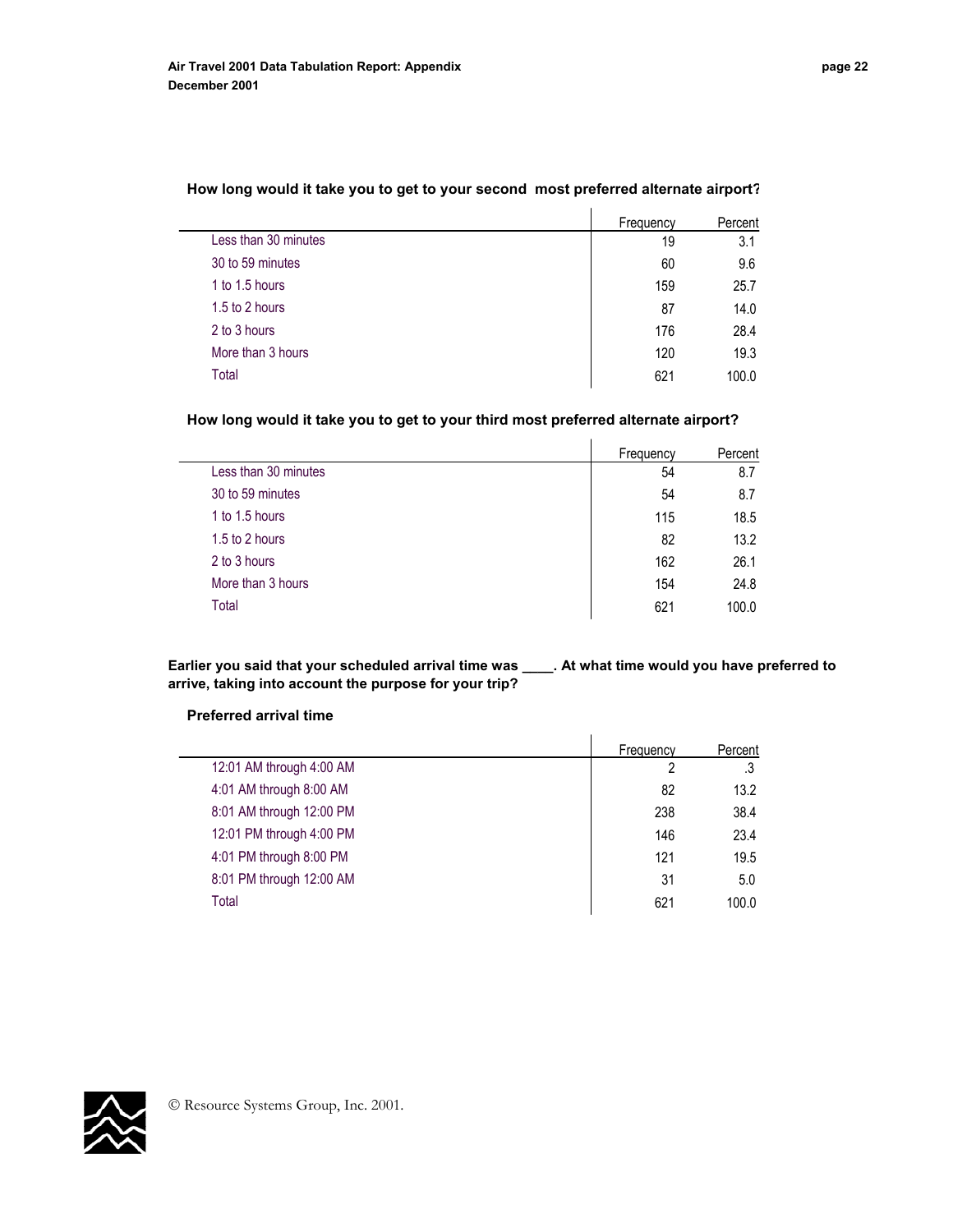# **Difference in arrival time preference**

|                           | Frequency | Percent |
|---------------------------|-----------|---------|
| More than 8 hrs later     | 54        | 8.7     |
| 4 - 8 hrs later           | 20        | 3.1     |
| 2 - 4 hrs later           | 19        | 3.1     |
| Up to 2 hrs later         | 50        | 8.0     |
| Same time                 | 129       | 20.8    |
| Up to 2 hrs earlier       | 141       | 22.7    |
| 2 - 4 hrs earlier         | 140       | 22.5    |
| 4 - 8 hrs earlier         | 41        | 6.6     |
| More than 8 hours earlier | 27        | 4.4     |
| Total                     | 621       | 100.0   |



# **Perceptions of origin airport**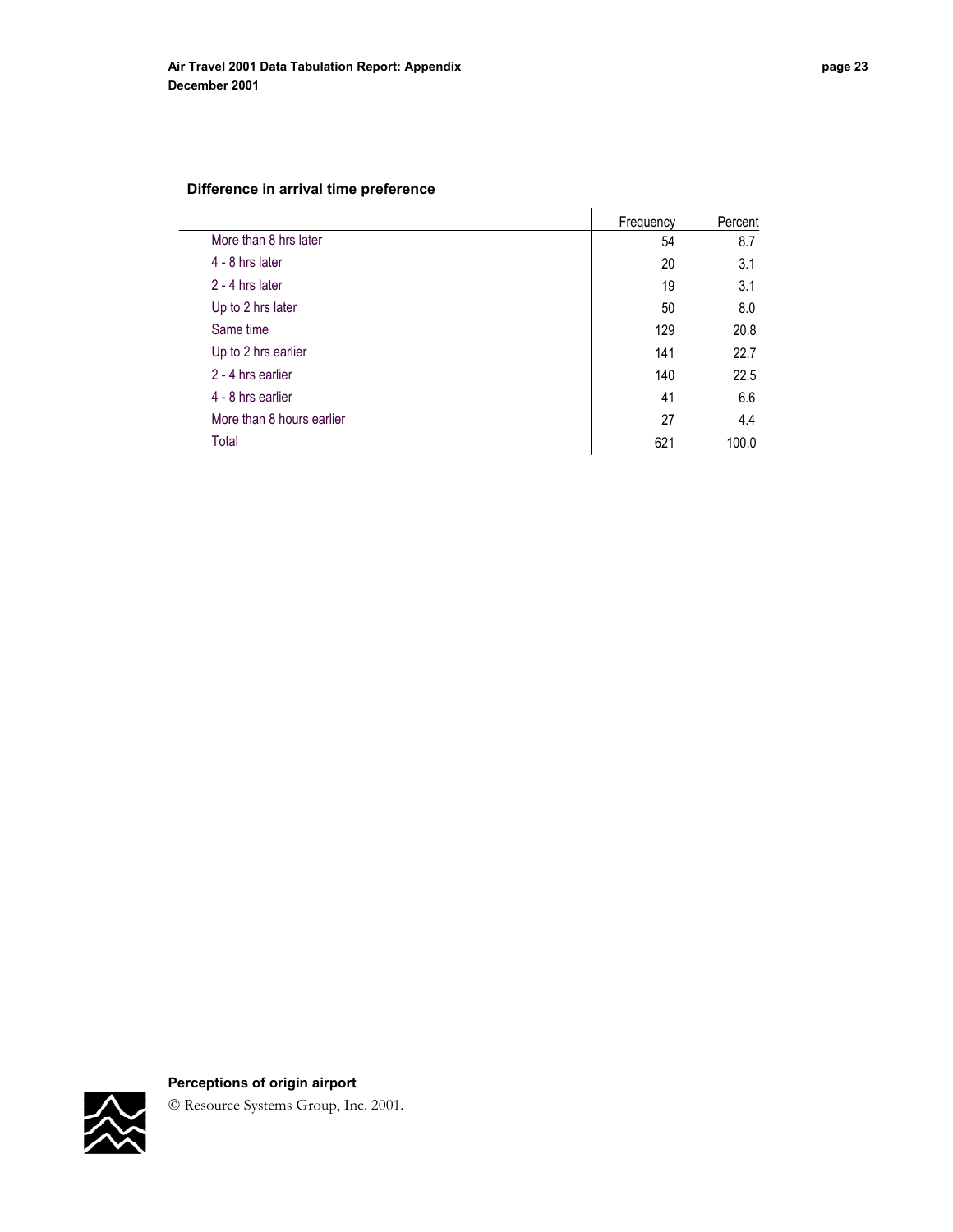$\overline{\phantom{a}}$ 

|             |                                                    | The airport at my home<br>end was easy to get to<br>and from | The services provided<br>at my home airport met<br>my needs | Overall, I was very<br>satisfied with the service.<br>convenience and value<br>provided by this flight |
|-------------|----------------------------------------------------|--------------------------------------------------------------|-------------------------------------------------------------|--------------------------------------------------------------------------------------------------------|
| Origin      | ATL WB Hartsfield Atlanta International            | Mean<br>3.98                                                 | Mean<br>3.93                                                | Mean<br>3.77                                                                                           |
| airport     | <b>BDL Bradley International (Hartford)</b>        | 4.17                                                         | 4.40                                                        | 3.89                                                                                                   |
|             | <b>BNA Nashville International</b>                 | 4.53                                                         | 4.73                                                        | 3.34                                                                                                   |
|             | <b>BOS Logan International</b>                     | 2.95                                                         | 3.28                                                        | 3.52                                                                                                   |
|             | <b>BWI Baltimore-Washington International</b>      | 4.25                                                         | 3.53                                                        | 3.55                                                                                                   |
|             | <b>CLE Cleveland-Hopkins International</b>         | 4.73                                                         | 4.49                                                        | 4.33                                                                                                   |
|             | <b>DAL Dallas Love Field</b>                       | 3.79                                                         | 3.79                                                        | 4.21                                                                                                   |
|             | DAY James M. Cox Dayton International              | 4.32                                                         | 4.18                                                        | 4.07                                                                                                   |
|             | DCA Reagan National Airport (Washington)           | 4.16                                                         | 3.83                                                        | 2.67                                                                                                   |
|             | <b>DEN Denver International</b>                    | 3.50                                                         | 3.50                                                        | 4.00                                                                                                   |
|             | <b>DFW Dallas/Fort Worth International</b>         | 4.08                                                         | 3.54                                                        | 3.64                                                                                                   |
|             | <b>EWR Newark International</b>                    | 3.37                                                         | 3.65                                                        | 3.62                                                                                                   |
|             | HOU William P. Hobby (Houston)                     | 4.08                                                         | 3.06                                                        | 2.98                                                                                                   |
|             | IAD Washington Dulles International                | 4.00                                                         | 4.22                                                        | 4.00                                                                                                   |
|             | IAH George Bush Intercontinental (Houston)         | 3.64                                                         | 3.64                                                        | 3.60                                                                                                   |
|             | <b>JAX Jacksonville International</b>              | 3.93                                                         | 3.60                                                        | 3.60                                                                                                   |
|             | JFK John F. Kennedy International                  | 3.14                                                         | 3.06                                                        | 3.43                                                                                                   |
|             | LAS McCarran International (Las Vegas)             | 5.00                                                         | 5.00                                                        | 4.67                                                                                                   |
|             | <b>LAX Los Angeles International</b>               | 3.69                                                         | 3.75                                                        | 3.96                                                                                                   |
|             | <b>LGA La Guardia</b>                              | 3.66                                                         | 3.62                                                        | 4.01                                                                                                   |
|             | MCI Kansas City International                      | 3.36                                                         | 3.91                                                        | 3.74                                                                                                   |
|             | <b>MCO Orlando International</b>                   | 3.45                                                         | 3.72                                                        | 3.34                                                                                                   |
|             | <b>MIA Miami International</b>                     | 4.56                                                         | 4.56                                                        | 4.12                                                                                                   |
|             | MSP Minneapolis-St. Paul International             | 3.06                                                         | 3.07                                                        | 2.92                                                                                                   |
|             | <b>MSY New Orleans International-Moisant Field</b> | 3.48                                                         | 3.48                                                        | 3.14                                                                                                   |
|             | OAK Metropolitan Oakland International             | 3.00                                                         | 3.00                                                        | 3.60                                                                                                   |
|             | ORD Chicago O'Hare International                   | 3.37                                                         | 3.60                                                        | 3.54                                                                                                   |
|             | <b>PBI Palm Beach International</b>                | 3.36                                                         | 3.36                                                        | 3.54                                                                                                   |
|             | <b>PDX Portland International</b>                  | 3.43                                                         | 3.63                                                        | 3.97                                                                                                   |
|             | PHL Philadelphia International                     | 3.25                                                         | 3.27                                                        | 3.43                                                                                                   |
|             | PHX Phoeniz Sky Harbor International               | 3.73                                                         | 3.68                                                        | 4.09                                                                                                   |
|             | <b>PIT Pittsburgh International</b>                | 4.38                                                         | 3.85                                                        | 3.75                                                                                                   |
|             | RDU Raleigh-Durham International                   | 4.61                                                         | 4.54                                                        | 4.51                                                                                                   |
|             | SAN San Diego International-Lindbergh Field        | 4.12                                                         | 3.14                                                        | 3.14                                                                                                   |
|             | <b>SAT San Antonio International</b>               | 3.50                                                         | 4.31                                                        | 4.44                                                                                                   |
|             | SEA Seattle-Tacoma International                   | 3.89                                                         | 3.86                                                        | 3.47                                                                                                   |
|             | SFO San Francisco International                    | 3.45                                                         | 3.54                                                        | 3.03                                                                                                   |
|             | <b>SLC Salt Lake City International</b>            | 3.96                                                         | 4.20                                                        | 3.86                                                                                                   |
|             | <b>SMF Sacramento International</b>                | 4.81                                                         | 4.57                                                        | 4.00                                                                                                   |
|             | STL Lambert-St. Louis International                | 3.73                                                         | 3.21                                                        | 4.07                                                                                                   |
|             | <b>TPA Tampa International</b>                     | 3.75                                                         | 4.00                                                        | 4.17                                                                                                   |
| Group Total |                                                    | 3.72                                                         | 3.69                                                        | 3.64                                                                                                   |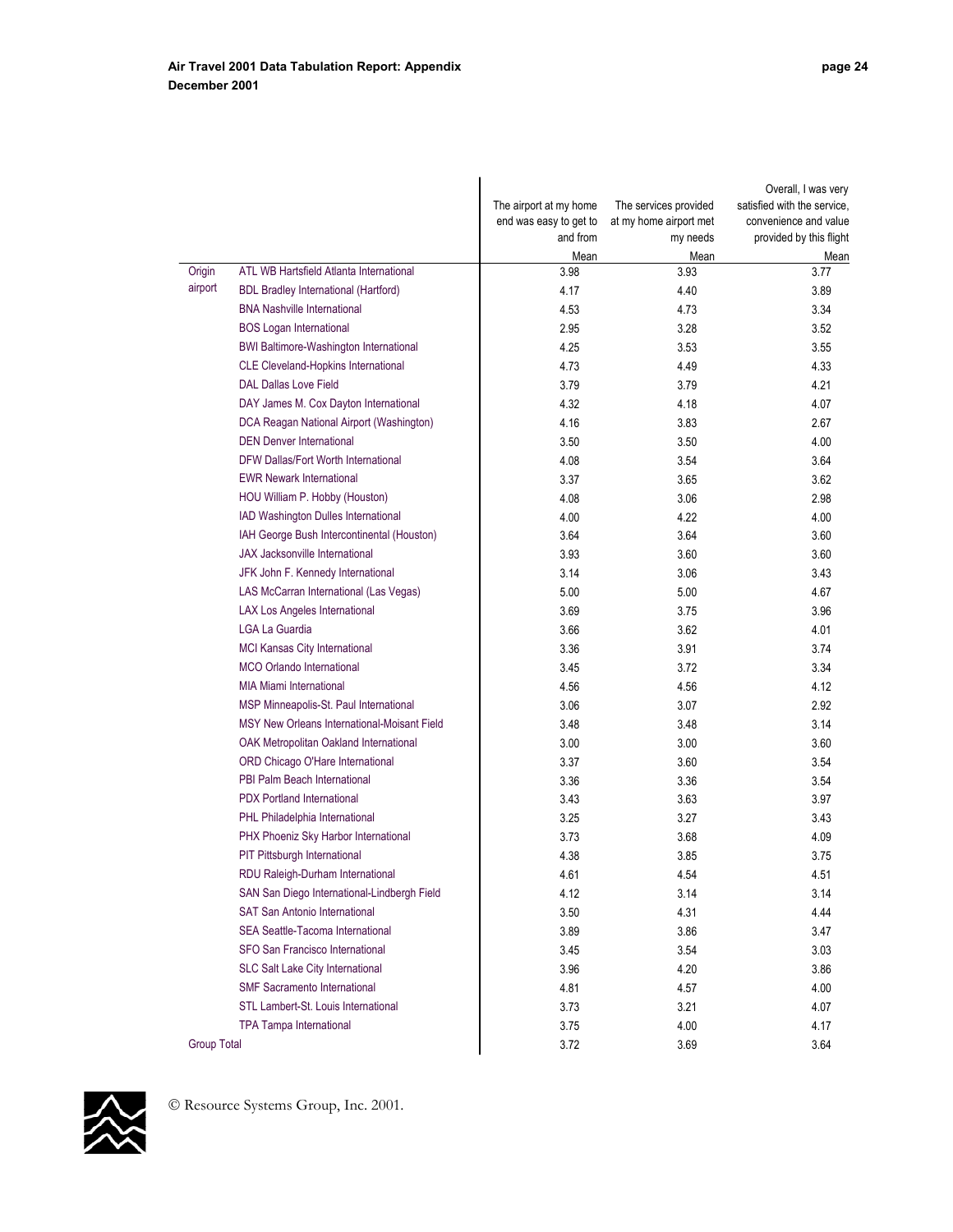# **Perceptions of destination airport**

|                    |                                               | The airport at my<br>destination was easy<br>to get to and from | The services<br>provided at my<br>destination airport met<br>my needs | Overall, I was very<br>satisfied with the service,<br>convenience and value<br>provided by this flight |
|--------------------|-----------------------------------------------|-----------------------------------------------------------------|-----------------------------------------------------------------------|--------------------------------------------------------------------------------------------------------|
|                    |                                               | Mean                                                            | Mean                                                                  | Mean                                                                                                   |
| <b>Destination</b> | ATL WB Hartsfield Atlanta International       | 3.33                                                            | 3.58                                                                  | 3.23                                                                                                   |
| airport            | <b>BDL Bradley International (Hartford)</b>   | 3.11                                                            | 3.78                                                                  | 3.78                                                                                                   |
|                    | <b>BNA Nashville International</b>            | 3.52                                                            | 4.23                                                                  | 4.42                                                                                                   |
|                    | <b>BOS Logan International</b>                | 2.63                                                            | 3.25                                                                  | 3.53                                                                                                   |
|                    | <b>BWI Baltimore-Washington International</b> | 3.62                                                            | 3.97                                                                  | 3.59                                                                                                   |
|                    | CLE Cleveland-Hopkins International           | 2.00                                                            | 2.00                                                                  | 2.00                                                                                                   |
|                    | <b>DAL Dallas Love Field</b>                  | 3.01                                                            | 2.72                                                                  | 3.06                                                                                                   |
|                    | DAY James M. Cox Dayton International         | 4.00                                                            | 3.67                                                                  | 4.33                                                                                                   |
|                    | DCA Reagan National Airport (Washington)      | 3.42                                                            | 3.42                                                                  | 3.58                                                                                                   |
|                    | <b>DEN Denver International</b>               | 3.51                                                            | 3.76                                                                  | 3.78                                                                                                   |
|                    | DFW Dallas/Fort Worth International           | 4.13                                                            | 4.36                                                                  | 4.30                                                                                                   |
|                    | <b>EWR Newark International</b>               | 2.81                                                            | 2.91                                                                  | 3.40                                                                                                   |
|                    | HOU William P. Hobby (Houston)                | 2.86                                                            | 2.86                                                                  | 3.71                                                                                                   |
|                    | IAD Washington Dulles International           | 2.84                                                            | 2.84                                                                  | 3.26                                                                                                   |
|                    | IAH George Bush Intercontinental (Houston)    | 3.00                                                            | 2.81                                                                  | 2.47                                                                                                   |
|                    | JAX Jacksonville International                | 3.00                                                            | 3.69                                                                  | 4.15                                                                                                   |
|                    | JFK John F. Kennedy International             | 3.35                                                            | 3.69                                                                  | 4.05                                                                                                   |
|                    | LAS McCarran International (Las Vegas)        | 3.88                                                            | 3.99                                                                  | 3.89                                                                                                   |
|                    | <b>LAX Los Angeles International</b>          | 2.87                                                            | 3.10                                                                  | 2.97                                                                                                   |
|                    | <b>LGA La Guardia</b>                         | 3.78                                                            | 3.60                                                                  | 3.79                                                                                                   |
|                    | MCI Kansas City International                 | 3.51                                                            | 3.64                                                                  | 3.43                                                                                                   |
|                    | <b>MCO Orlando International</b>              | 3.76                                                            | 3.92                                                                  | 3.73                                                                                                   |
|                    | <b>MIA Miami International</b>                | 3.34                                                            | 3.41                                                                  | 3.54                                                                                                   |
|                    | MSP Minneapolis-St. Paul International        | 3.40                                                            | 3.41                                                                  | 3.44                                                                                                   |
|                    | MSY New Orleans International-Moisant Field   | 3.13                                                            | 3.29                                                                  | 3.52                                                                                                   |
|                    | OAK Metropolitan Oakland International        | 4.14                                                            | 3.44                                                                  | 4.26                                                                                                   |
|                    | ORD Chicago O'Hare International              | 3.62                                                            | 3.74                                                                  | 3.85                                                                                                   |
|                    | PBI Palm Beach International                  | 4.10                                                            | 3.71                                                                  | 3.43                                                                                                   |
|                    | <b>PDX Portland International</b>             | 4.17                                                            | 4.60                                                                  | 3.18                                                                                                   |
|                    | PHL Philadelphia International                | 3.62                                                            | 3.64                                                                  | 4.00                                                                                                   |
|                    | PHX Phoeniz Sky Harbor International          | 3.28                                                            | 3.48                                                                  | 3.47                                                                                                   |
|                    | PIT Pittsburgh International                  | 3.60                                                            | 4.00                                                                  | 3.80                                                                                                   |
|                    | RDU Raleigh-Durham International              | 3.43                                                            | 3.62                                                                  | 4.00                                                                                                   |
|                    | SAN San Diego International-Lindbergh Field   | 3.61                                                            | 4.23                                                                  | 4.20                                                                                                   |
|                    | <b>SAT San Antonio International</b>          | 3.55                                                            | 3.81                                                                  | 3.97                                                                                                   |
|                    | SEA Seattle-Tacoma International              | 3.93                                                            | 4.19                                                                  | 4.06                                                                                                   |
|                    | SFO San Francisco International               | 4.02                                                            | 3.59                                                                  | 3.17                                                                                                   |
|                    | <b>SLC Salt Lake City International</b>       | 4.00                                                            | 4.40                                                                  | 4.60                                                                                                   |
|                    | <b>SMF Sacramento International</b>           | 4.25                                                            | 4.05                                                                  | 4.05                                                                                                   |
|                    | STL Lambert-St. Louis International           | 2.78                                                            | 2.94                                                                  | 2.94                                                                                                   |
|                    | <b>TPA Tampa International</b>                | 3.84                                                            | 3.75                                                                  | 3.77                                                                                                   |
| <b>Group Total</b> |                                               | 3.51                                                            | 3.65                                                                  | 3.66                                                                                                   |
|                    |                                               |                                                                 |                                                                       |                                                                                                        |

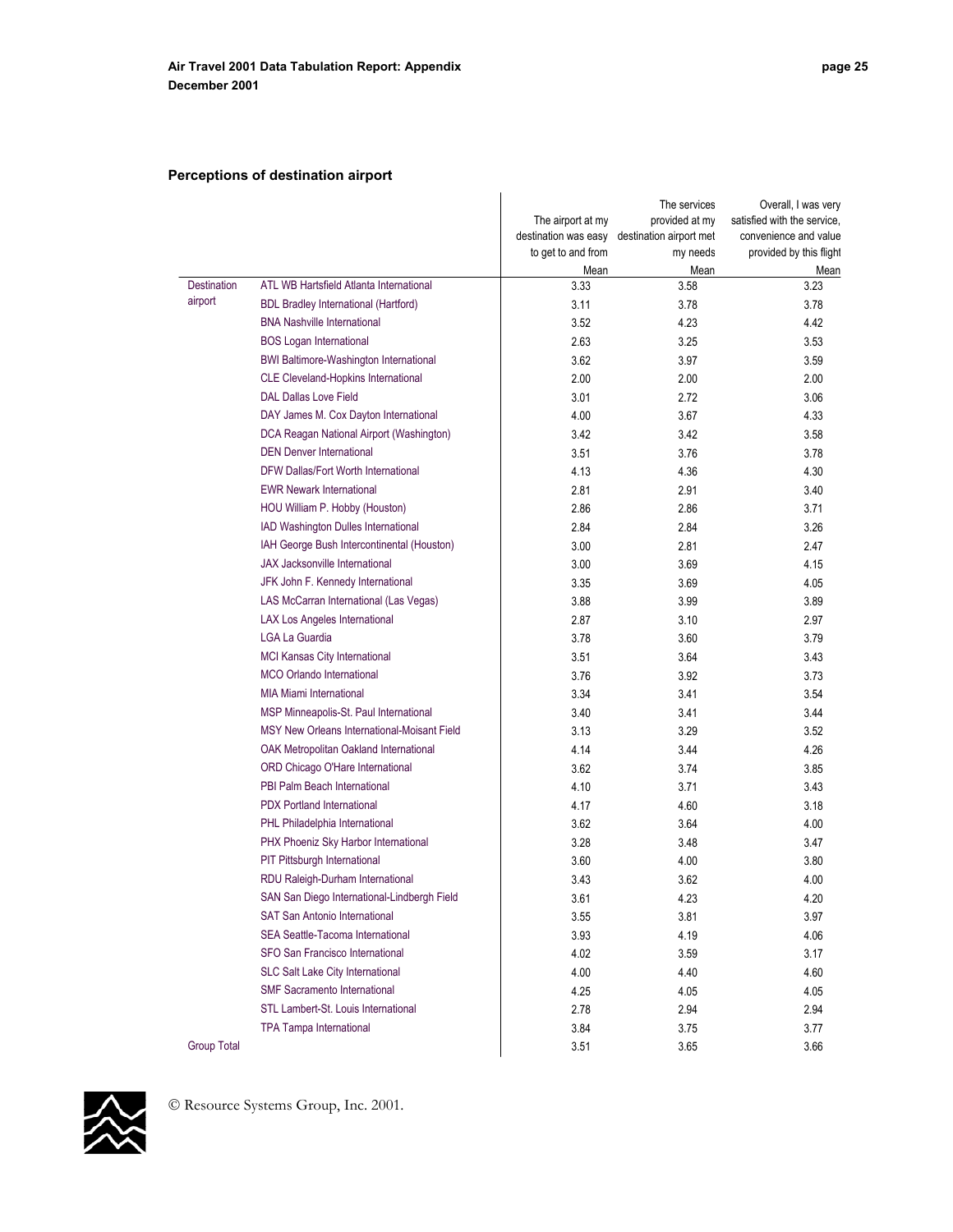|                       |       | Online using an airline or<br>other travel web site<br>Direct from airline<br><b>Travel agent</b> |       |        |       |        | <b>Other</b> |        |
|-----------------------|-------|---------------------------------------------------------------------------------------------------|-------|--------|-------|--------|--------------|--------|
|                       | Count | $\%$                                                                                              | Count | $\%$   | Count | $\%$   | Count        | $\%$   |
| <b>Never</b>          | 183   | 34.2%                                                                                             | 160   | 33.1%  | 130   | 25.6%  | 279          | 76.0%  |
| Less than 25% of time | 93    | 17.3%                                                                                             | 98    | 20.3%  | 75    | 14.7%  | 48           | 13.1%  |
| 25 to 49% of time     | 44    | 8.2%                                                                                              | 52    | 10.7%  | 48    | 9.4%   | 11           | 2.9%   |
| 50 to 74% of time     | 67    | 12.5%                                                                                             | 77    | 15.8%  | 92    | 18.1%  | 14           | 3.8%   |
| 75 to 99% of time     | 53    | 10.0%                                                                                             | 35    | 7.3%   | 60    | 11.9%  | 5            | 1.2%   |
| Always                | 95    | 17.8%                                                                                             | 62    | 12.9%  | 103   | 20.3%  | 11           | 3.0%   |
| Total                 | 536   | 100.0%                                                                                            | 485   | 100.0% | 507   | 100.0% | 367          | 100.0% |

**Over the past year, what percentage of the time did you purchase tickets through the following methods:**

# **Type of travel agent do you usually use?**

|                                     | Frequency | Percent |
|-------------------------------------|-----------|---------|
| Local                               | 205       | 58.1    |
| Local office of national agent      | 88        | 24.9    |
| National agent without local office | 60        | 17.0    |
| Total                               | 353       | 100.0   |

**Over the past year, when purchasing tickets directly from the airline, what percentage of the time did you contact the airline by the following methods:** 

|                       |       | Telephone |       |        |
|-----------------------|-------|-----------|-------|--------|
|                       | Count | $\%$      | Count | $\%$   |
| Less than 25% of time | 9     | 2.8%      | 57    | 40.3%  |
| 25 to 49% of time     | 13    | 4.0%      | 20    | 14.1%  |
| 50 to 74% of time     | 40    | 13.0%     | 38    | 26.7%  |
| 75 to 99% of time     | 67    | 21.6%     | 13    | 9.3%   |
| Always                | 181   | 58.5%     | 14    | 9.6%   |
| Total                 | 309   | 100.0%    | 141   | 100.0% |

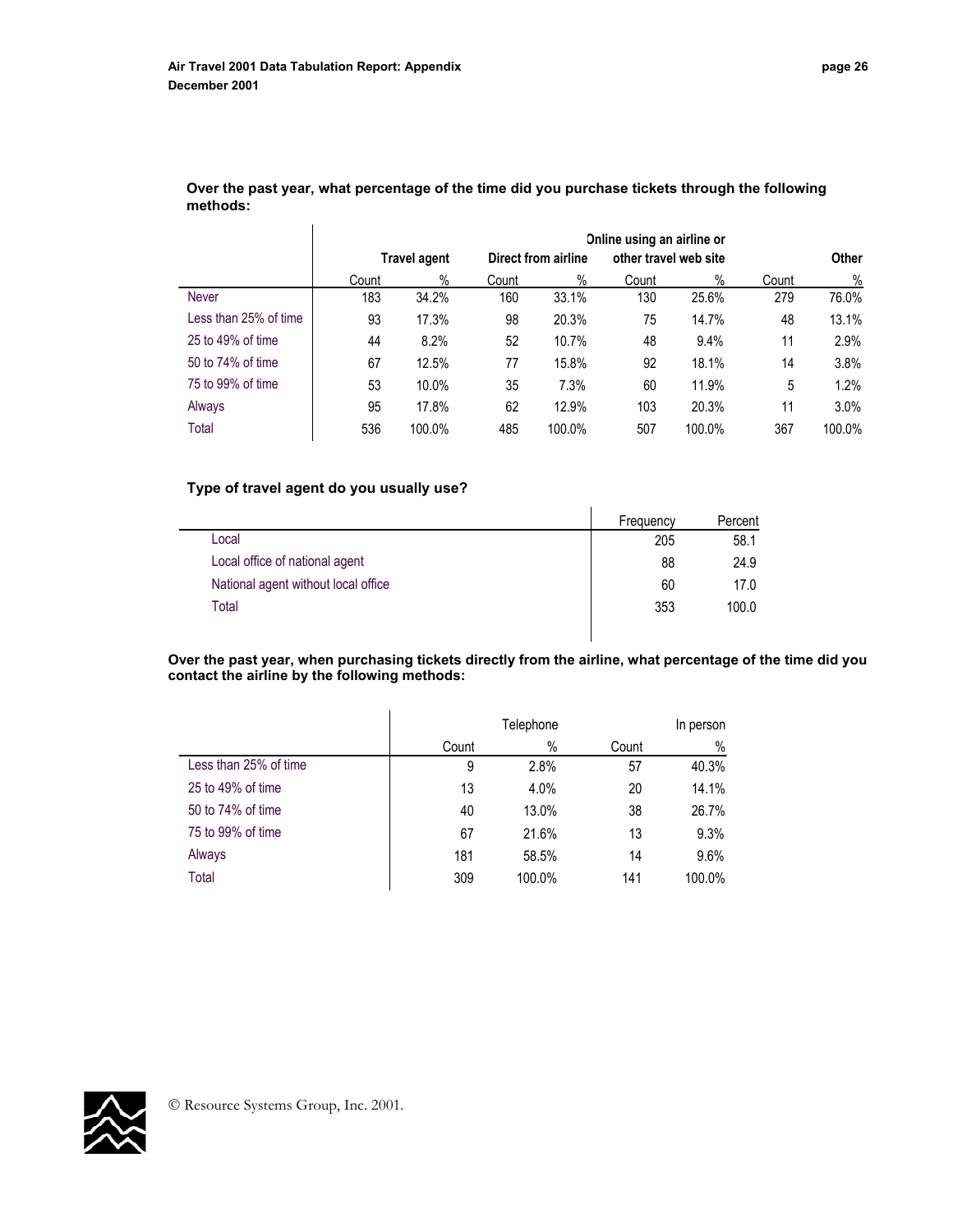$\overline{a}$ 

|                       | Frequency | Percent |
|-----------------------|-----------|---------|
| Less than 25% of time | 75        | 19.8    |
| 25 to 49% of time     | 48        | 12.6    |
| 50 to 74% of time     | 92        | 24.4    |
| 75 to 99% of time     | 60        | 16.0    |
| Always                | 103       | 27.2    |
| Total                 | 377       | 100.0   |
|                       |           |         |

## **Over the past year, what percentage of the time did you purchase tickets online?**

**Over the past year, of the tickets you purchased on-line, what percentage of the time did you use the following sites?** 

|                   | N   | Minimum      | Maximum | Mean  |
|-------------------|-----|--------------|---------|-------|
| American Express  | 69  | $\mathbf{0}$ | 100     | 18.14 |
| <b>AOL</b>        | 68  | 0            | 100     | 14.68 |
| Atevo             | 51  | $\mathbf{0}$ | 25      | 0.71  |
| <b>Bestfares</b>  | 69  | 0            | 100     | 9.20  |
| Biztravel         | 57  | 0            | 25      | 2.13  |
| Cheapairlines     | 57  | 0            | 50      | 3.61  |
| Cheaptickets      | 113 | 0            | 100     | 18.37 |
| Expedia           | 125 | 0            | 100     | 32.51 |
| Flycheap          | 55  | 0            | 75      | 3.36  |
| Hotwire           | 61  | 0            | 100     | 5.73  |
| Lowestfare        | 75  | 0            | 100     | 15.61 |
| Orbitz            | 52  | $\mathbf{0}$ | 100     | 4.70  |
| Priceline         | 114 | 0            | 100     | 30.18 |
| Sidestep          | 51  | 0            | 50      | 1.58  |
| Travelnow         | 48  | 0            | 25      | 0.75  |
| Travelocity       | 176 | 0            | 100     | 40.41 |
| Travelscape       | 54  | 0            | 50      | 5.50  |
| Trip.com          | 50  | 0            | 50      | 3.31  |
| Tripreservations  | 45  | 0            | 75      | 1.94  |
| Other travel site | 21  | 0            | 100     | 40.49 |

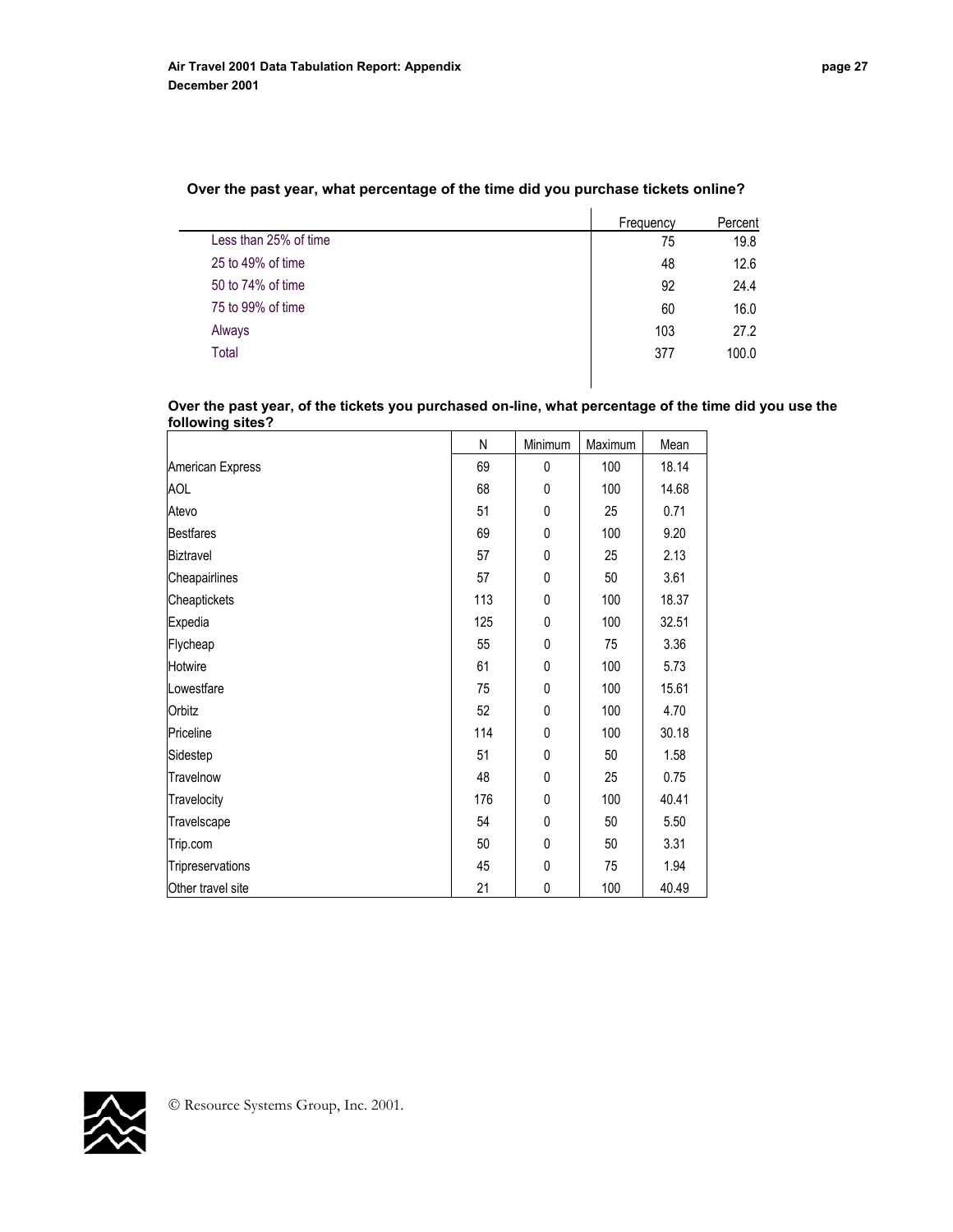#### **DEMOGRAPHICS**

#### **Number of vehicles in household**

|           | Frequency | Percent |
|-----------|-----------|---------|
| 0         | 13        | 2.2     |
| 4         | 159       | 25.6    |
| 2         | 292       | 47.1    |
| 3 or more | 156       | 25.1    |
| Total     | 621       | 100.0   |

## **What is your gender?**

|         | Frequency | Percent |
|---------|-----------|---------|
| Female  | 295       | 47.8    |
| Male    | 321       | 52.2    |
| Total   | 616       | 100.0   |
| Refused | 4         |         |
|         |           |         |

## **Employment status**

 $\overline{\phantom{0}}$ 

|                  | Frequency | Percent |
|------------------|-----------|---------|
| Full-time worker | 383       | 62.1    |
| Part-time worker | 35        | 5.7     |
| Self-employed    | 59        | 9.6     |
| <b>Student</b>   | 38        | 6.2     |
| Retired          | 36        | 5.9     |
| Homemaker        | 53        | 8.6     |
| Unemployed       | 12        | 1.9     |
| Total            | 616       | 100.0   |
| Refused          | 4         |         |
|                  |           |         |

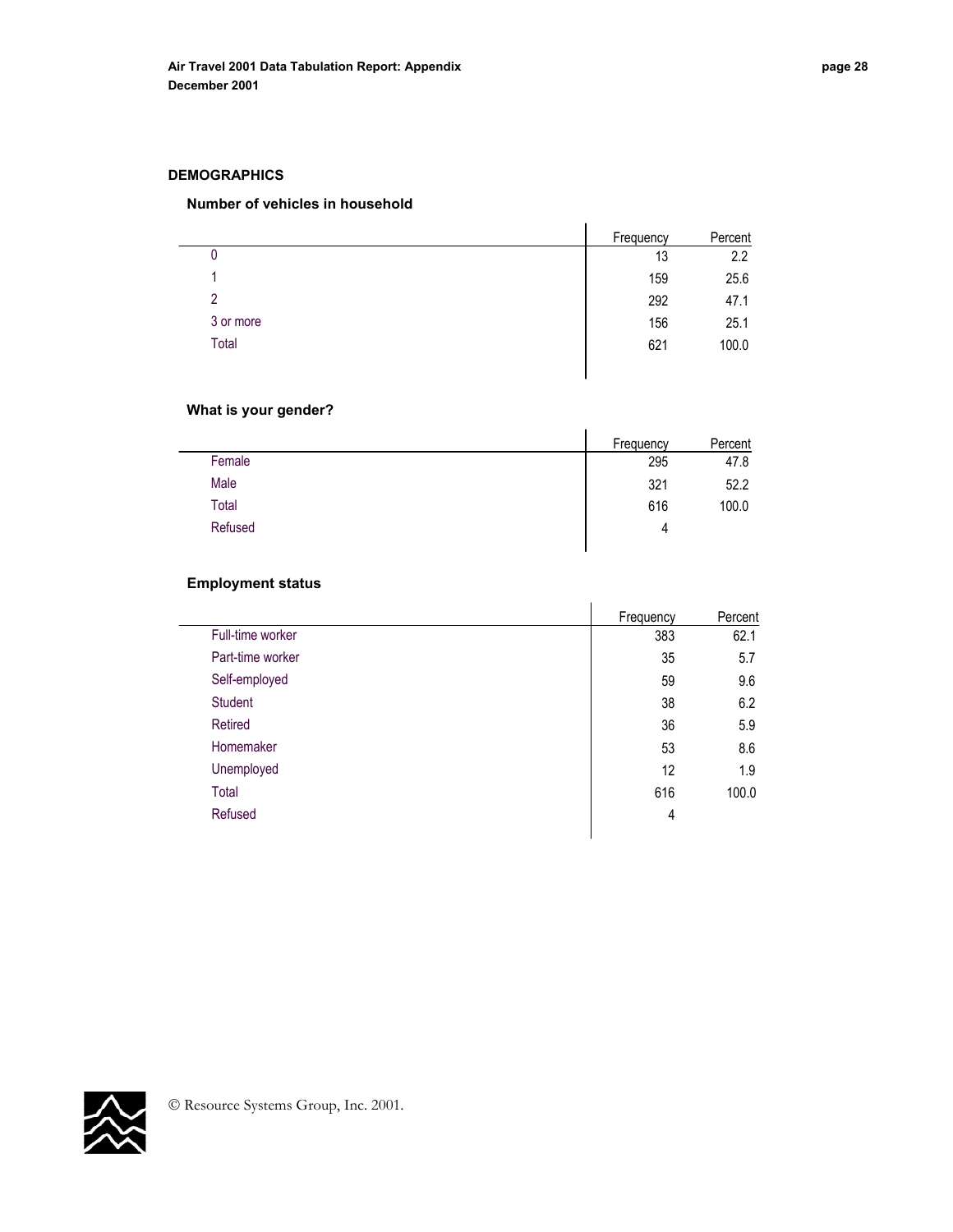# *If employed:*

# **Employment position**

|                         | Frequency | Percent |
|-------------------------|-----------|---------|
| Clerical/secretarial    | 35        | 7.4     |
| Executive/managerial    | 124       | 26.0    |
| Professional/technical  | 194       | 40.6    |
| Sales/buyer             | 35        | 7.3     |
| Teacher/professor       | 20        | 4.3     |
| Retail/service          | 33        | 6.9     |
| Other non-office worker | 36        | 7.6     |
| Total                   | 477       | 100.0   |
|                         |           |         |

# *If employed:*

# **Type of industry**

|                           | Frequency | Percent |
|---------------------------|-----------|---------|
| Communications            | 32        | 6.8     |
| Construction              | 20        | 4.2     |
| Education                 | 34        | 7.2     |
| Finance/insurance         | 36        | 7.6     |
| Government                | 37        | 7.7     |
| Health/medical            | 60        | 12.5    |
| Manufacturing             | 37        | 7.7     |
| Marketing/market research | 8         | 1.6     |
| Retail trade              | 27        | 5.7     |
| Airline                   | 1         | .3      |
| Transportation            | 11        | 2.3     |
| Wholesale trade           | 6         | 1.3     |
| Professional services     | 78        | 16.3    |
| Other                     | 89        | 18.7    |
| Total                     | 477       | 100.0   |
|                           |           |         |